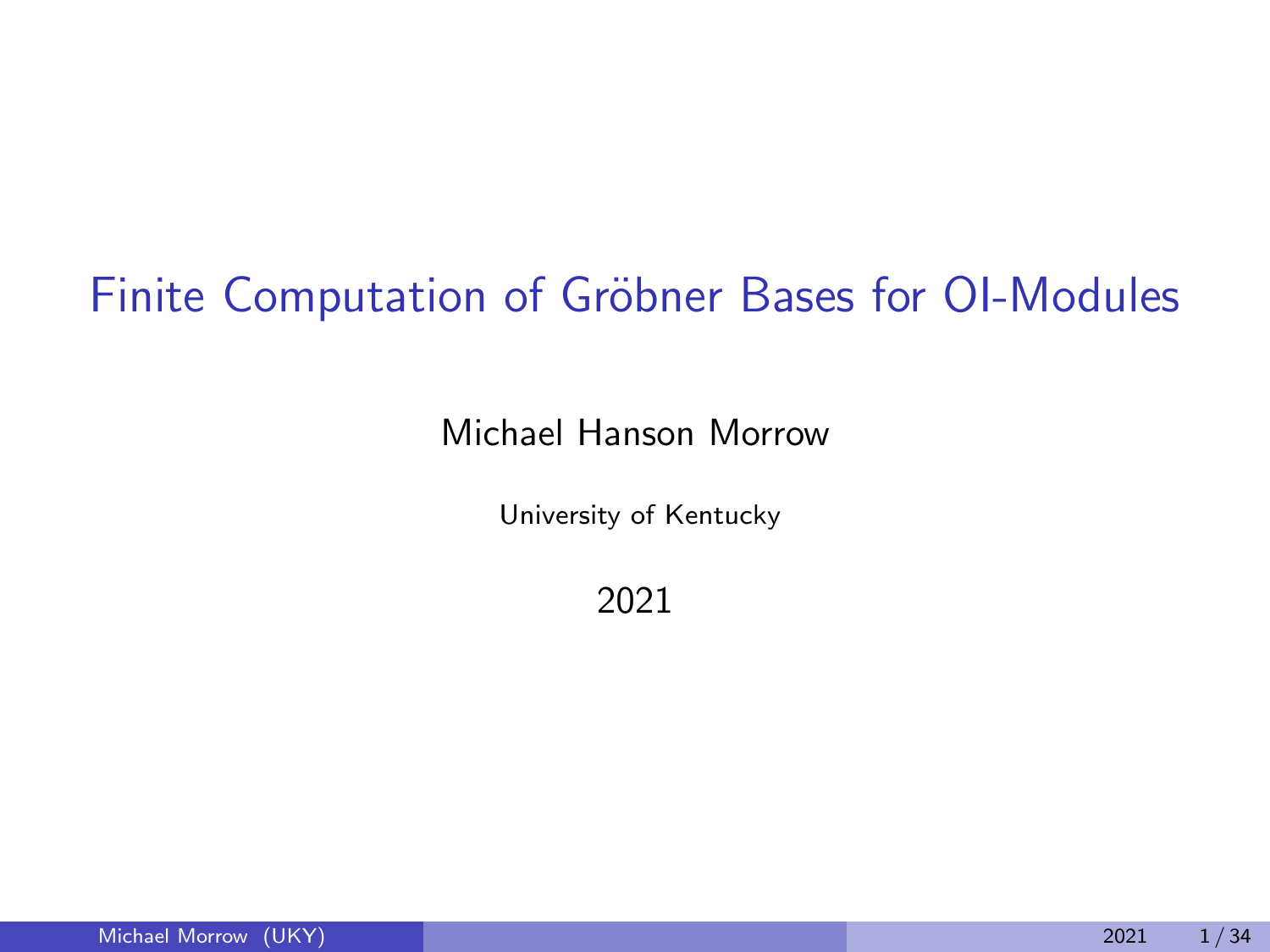**Classical motivation**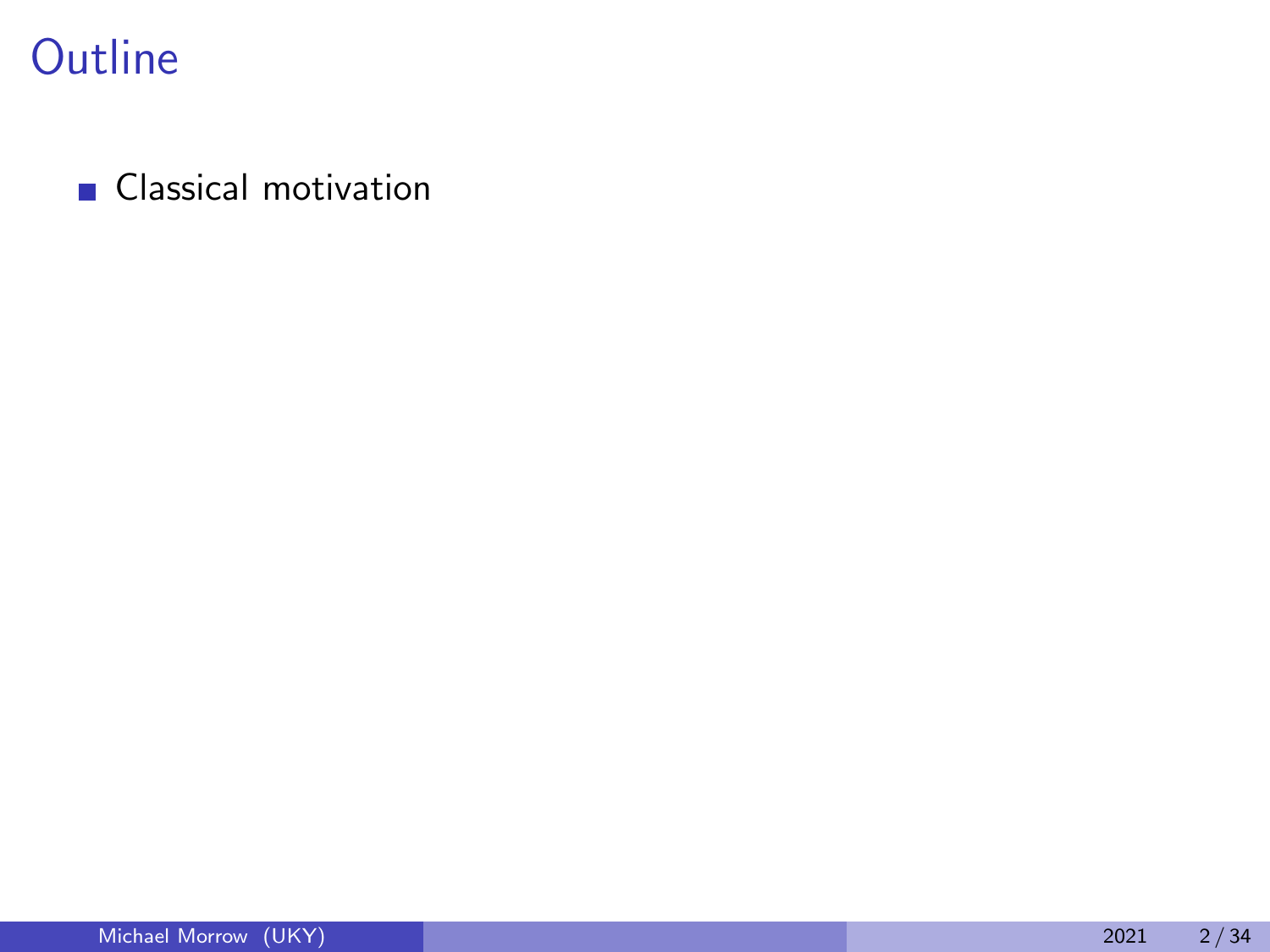- **Classical motivation**
- **Preliminary notions** 
	- The category OI
	- OI-algebras and OI-modules
	- Direct sums and submodules
	- Orbits and generation of submodules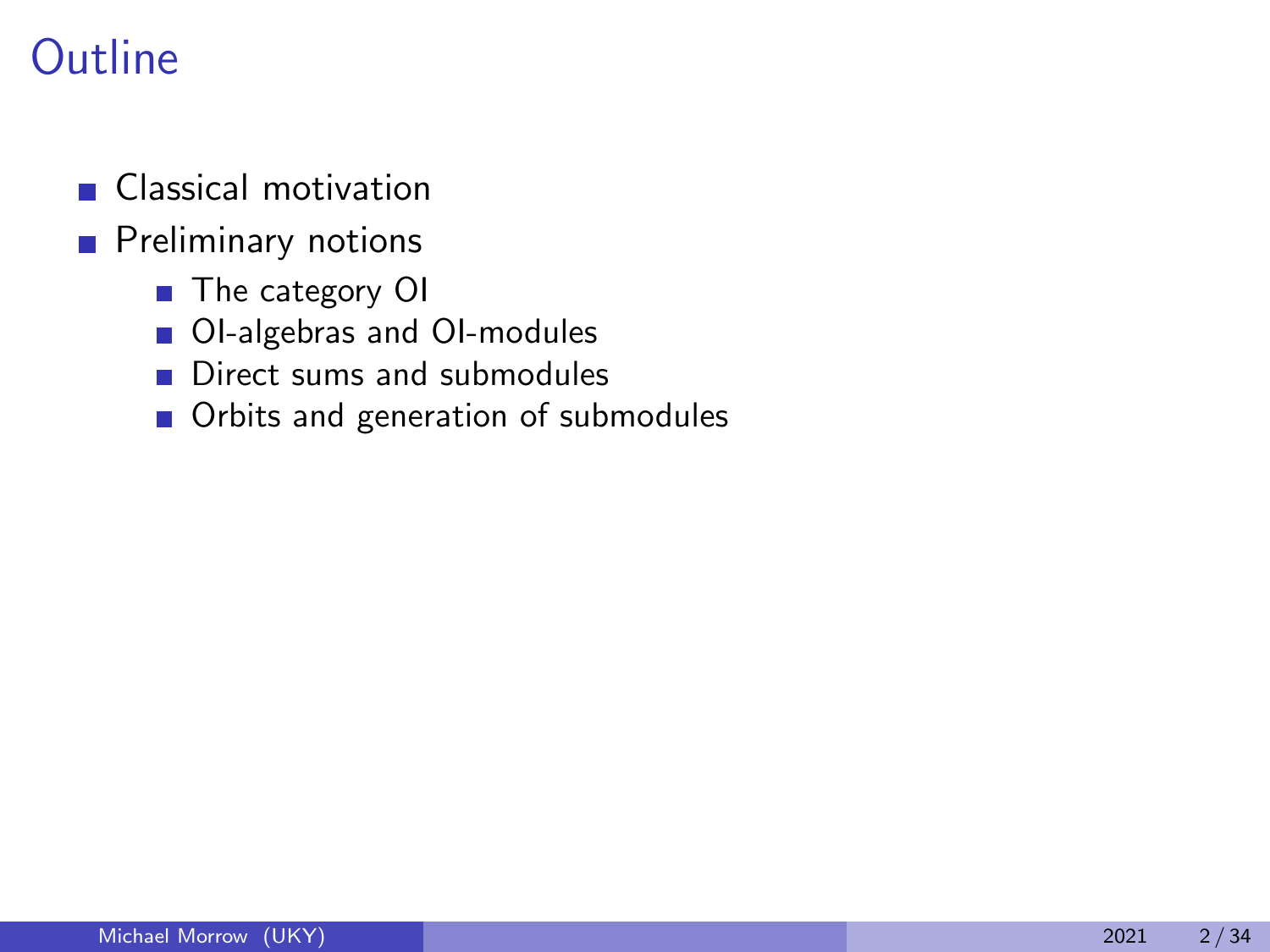- **Classical motivation**
- **Preliminary notions** 
	- The category OI
	- OI-algebras and OI-modules
	- **Direct sums and submodules**
	- Orbits and generation of submodules
- Gröbner bases
	- **Free OI-modules**
	- **Monomials**
	- **Initial modules**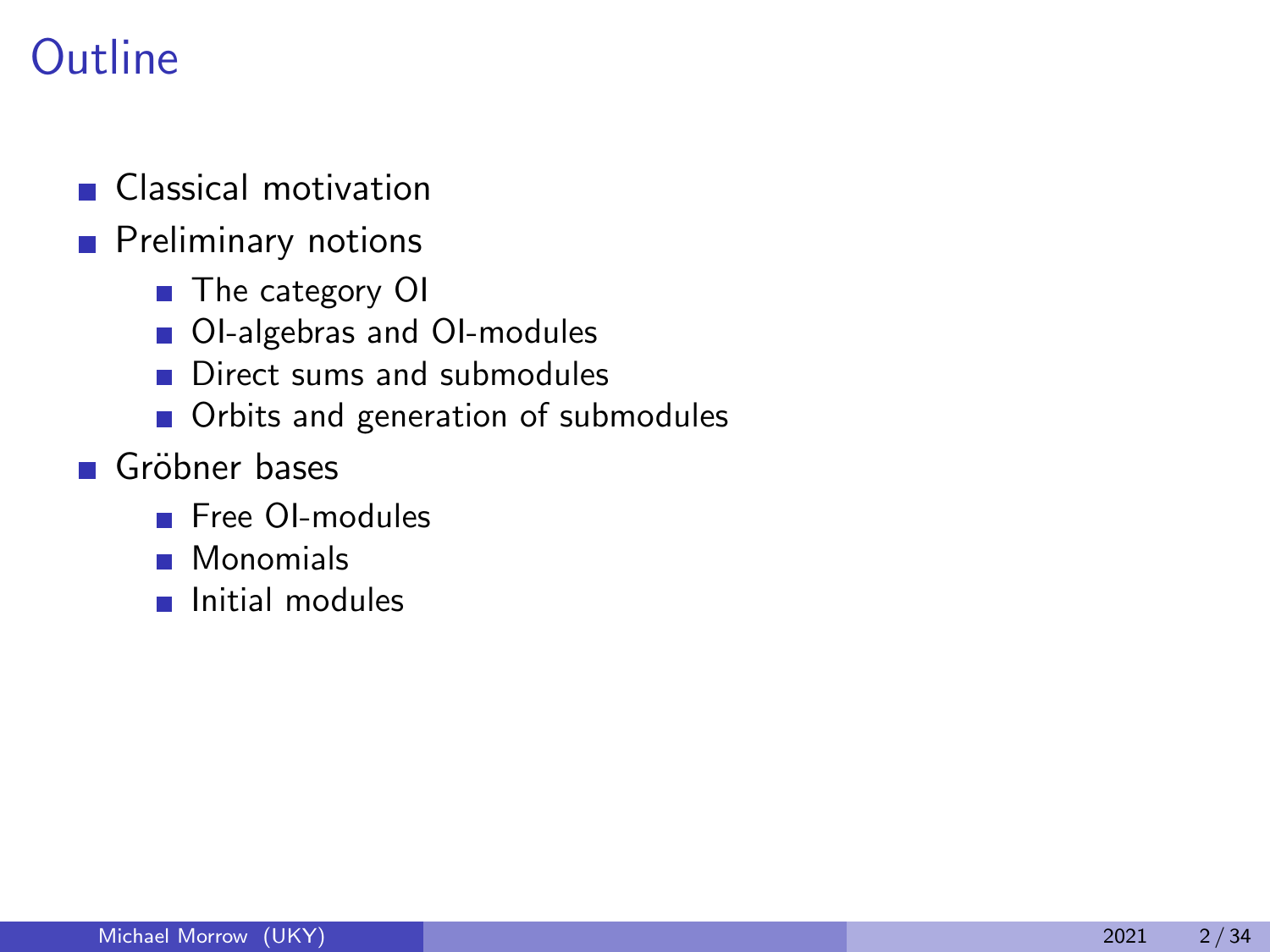Classical motivation

### **Preliminary notions**

- The category OI
- OI-algebras and OI-modules
- Direct sums and submodules  $\mathbf{r}$
- Orbits and generation of submodules
- Gröbner bases
	- **Free OI-modules**
	- **Monomials**
	- **Initial modules**
- Computation
	- **Division Algorithm**
	- **OI-Factorization Lemma**
	- OI-Buchberger's Criterion and Algorithm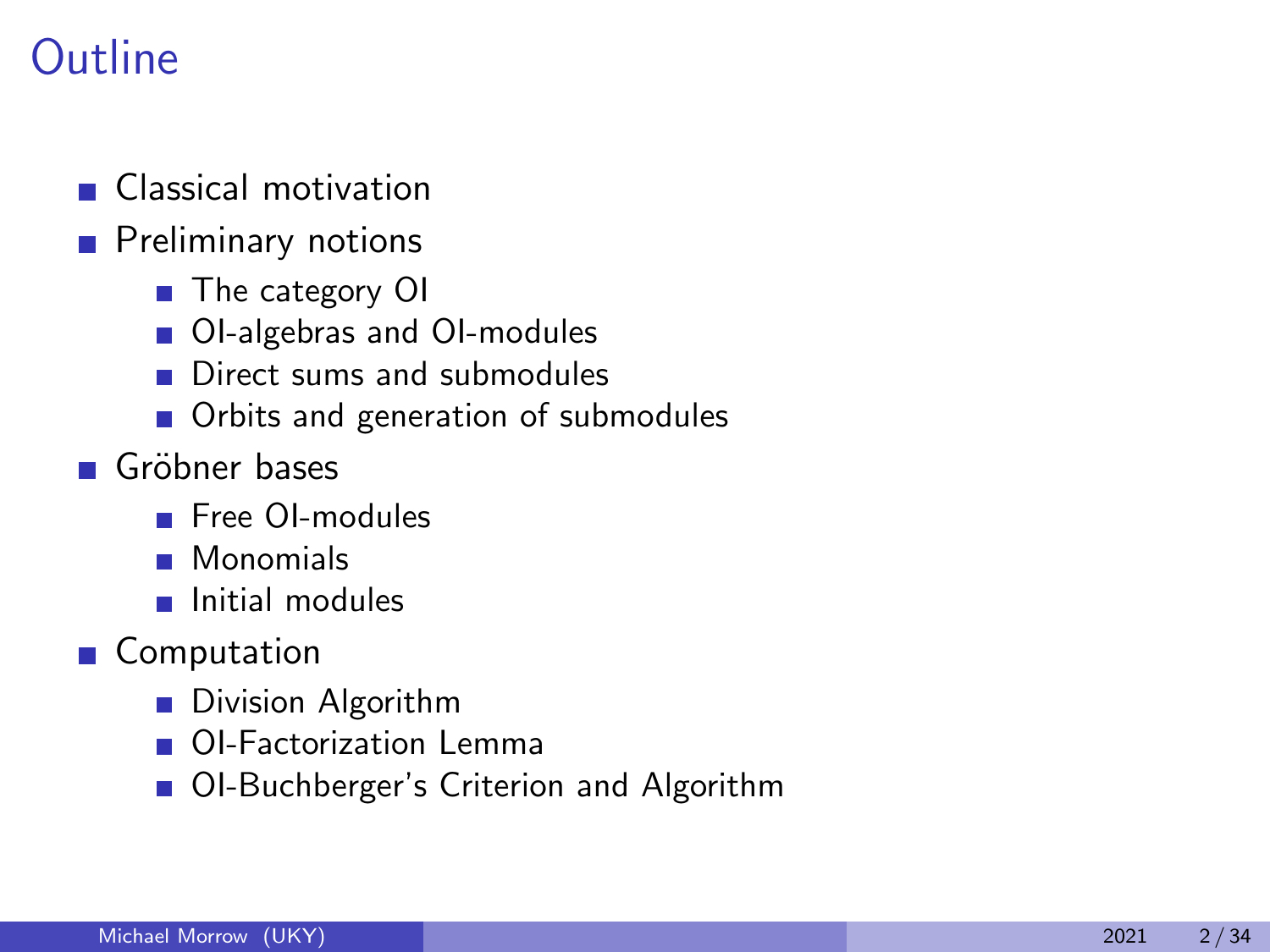**1** Let K be a field, and let  $R = K[x_1, \ldots, x_n]$ .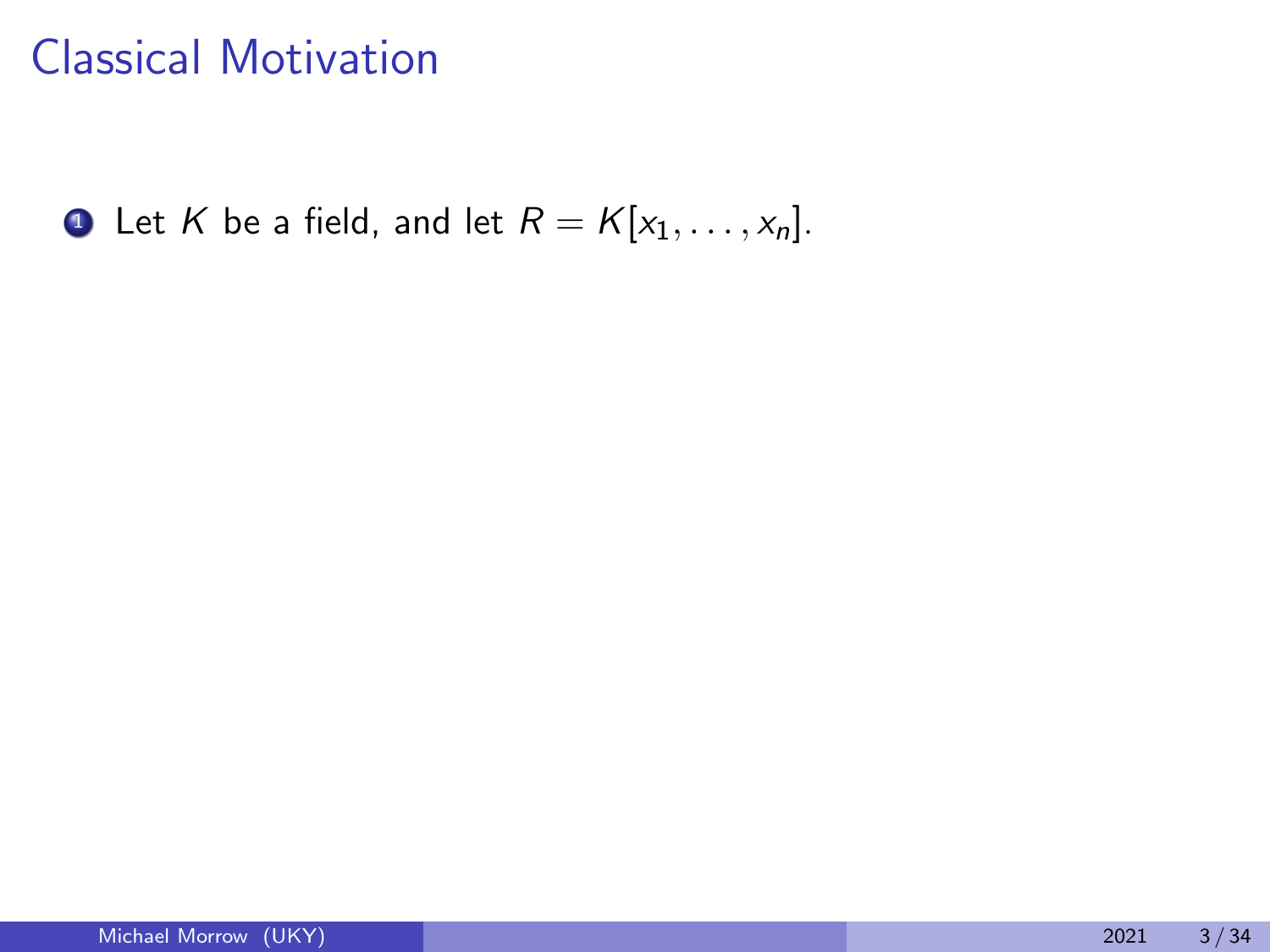- **1** Let K be a field, and let  $R = K[x_1, \ldots, x_n]$ .
- **2** Consider the free R-module  $R^s$  for some  $s < \infty$ .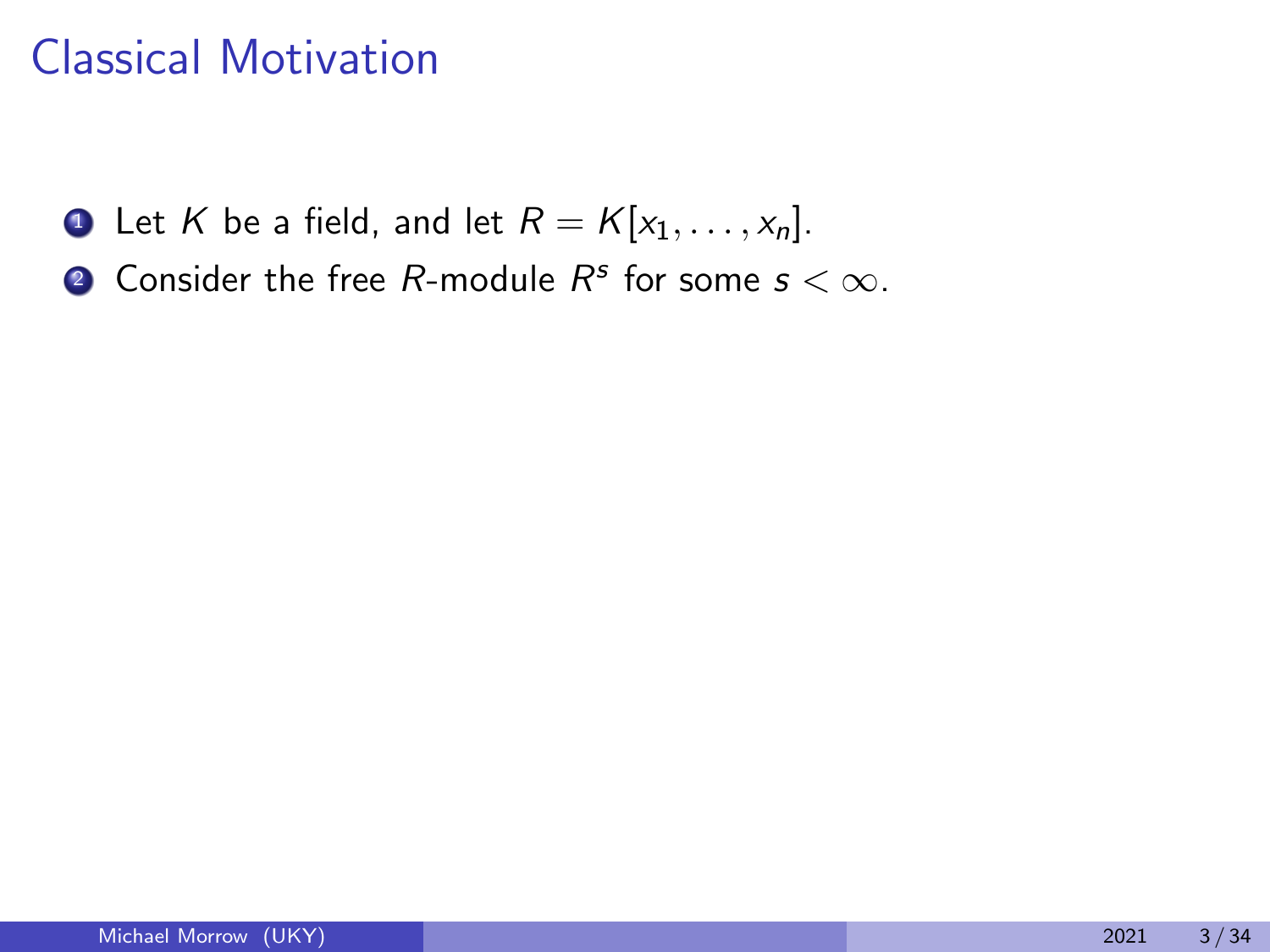- **1** Let K be a field, and let  $R = K[x_1, \ldots, x_n]$ .
- **2** Consider the free R-module  $R^s$  for some  $s < \infty$ .
- **3** Let  $M$  be a finitely generated submodule of  $R^s$ .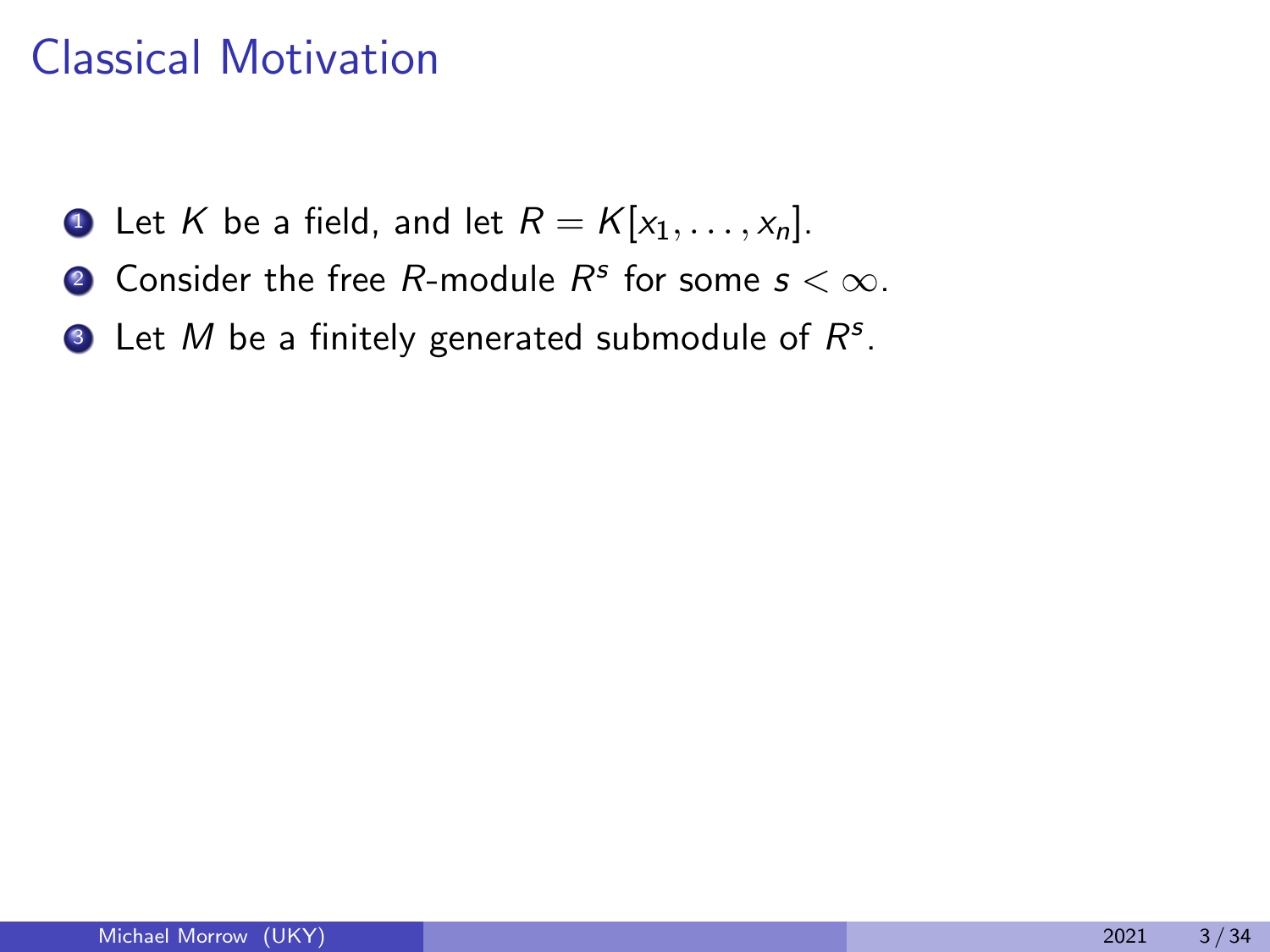- **1** Let K be a field, and let  $R = K[x_1, \ldots, x_n]$ .
- **2** Consider the free R-module  $R^s$  for some  $s < \infty$ .
- **3** Let  $M$  be a finitely generated submodule of  $R^s$ .
- **4** Buchberger's Algorithm (see [\[Eis95,](#page-95-0) 15.9]) allows one to compute a finite Gröbner basis for  $M$  in finite time.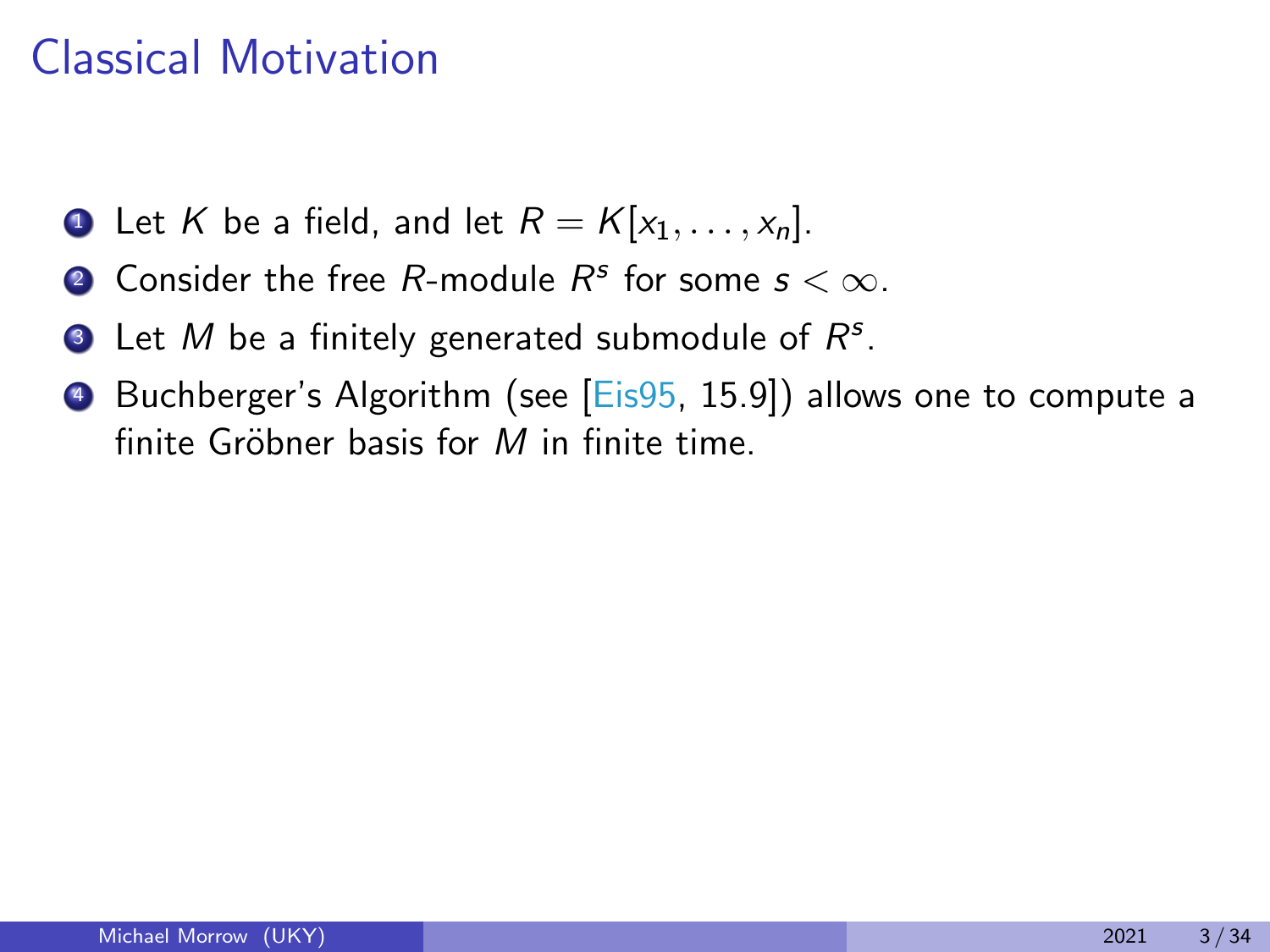- **1** Let K be a field, and let  $R = K[x_1, \ldots, x_n]$ .
- **2** Consider the free R-module  $R^s$  for some  $s < \infty$ .
- **3** Let  $M$  be a finitely generated submodule of  $R^s$ .
- **4** Buchberger's Algorithm (see [\[Eis95,](#page-95-0) 15.9]) allows one to compute a finite Gröbner basis for  $M$  in finite time.

### Question

Consider a sequence of modules  $M_0, M_1, M_2, \ldots$  over polynomial rings  $P_0, P_1, P_2, \ldots$  respectively. Can we find finitely many finite Gröbner bases  $G \subseteq M_i$  such that any module  $M_i$  has a finite Gröbner basis expressable in terms of the G if  $i < i$ ?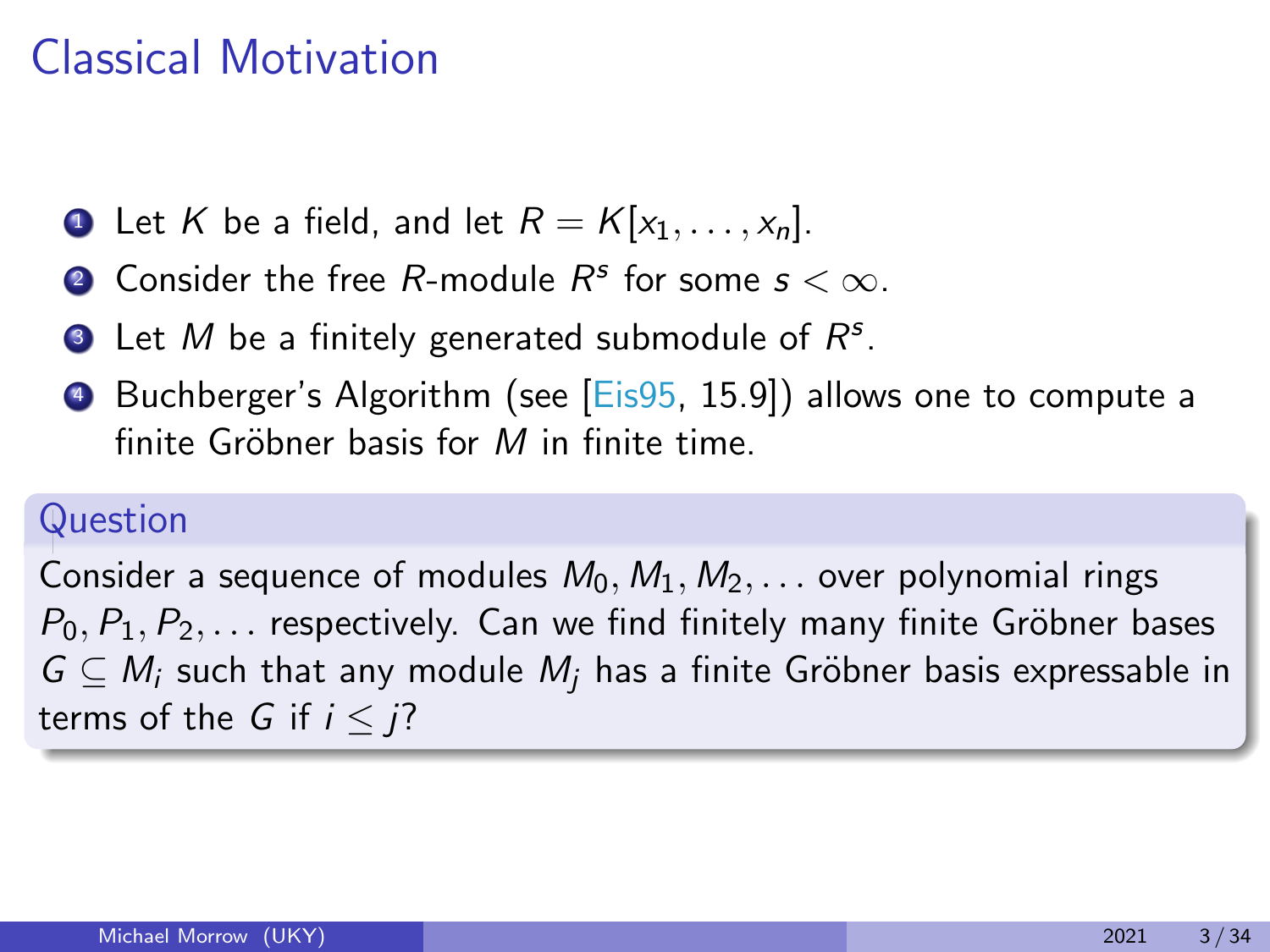- Let  $[n] = \{1, \ldots, n\}$  for  $n \in \mathbb{N}$  and set  $[0] = \emptyset$ .
- Let OI denote the category whose objects are  $[n]$  for  $n \in \mathbb{Z}_{\geq 0}$  and whose morphisms are strictly increasing maps.
- **Example 1** Let K be a field, and denote by K-Alg the category of commutative, associative, unital K-algebras whose morphisms are unital K-algebra homomorphisms.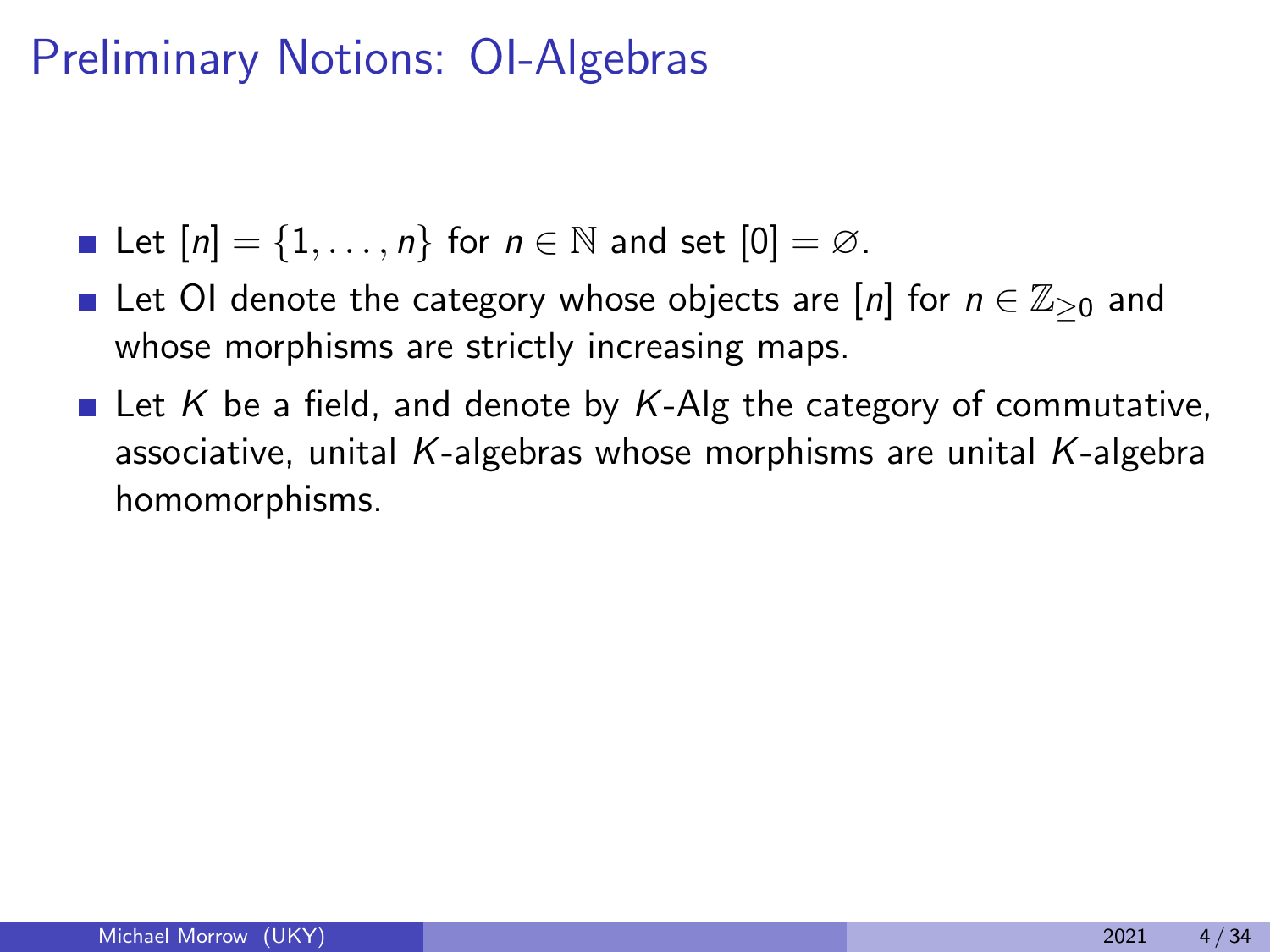- Let  $[n] = \{1, \ldots, n\}$  for  $n \in \mathbb{N}$  and set  $[0] = \emptyset$ .
- Let OI denote the category whose objects are  $[n]$  for  $n \in \mathbb{Z}_{\geq 0}$  and whose morphisms are strictly increasing maps.
- **Example 1** Let K be a field, and denote by K-Alg the category of commutative, associative, unital K-algebras whose morphisms are unital K-algebra homomorphisms.

### Definition

An OI-algebra over K is a covariant functor  $A: O I \longrightarrow K$ -Alg such that  $\mathbf{A}(\varnothing) = \mathbf{K}$ .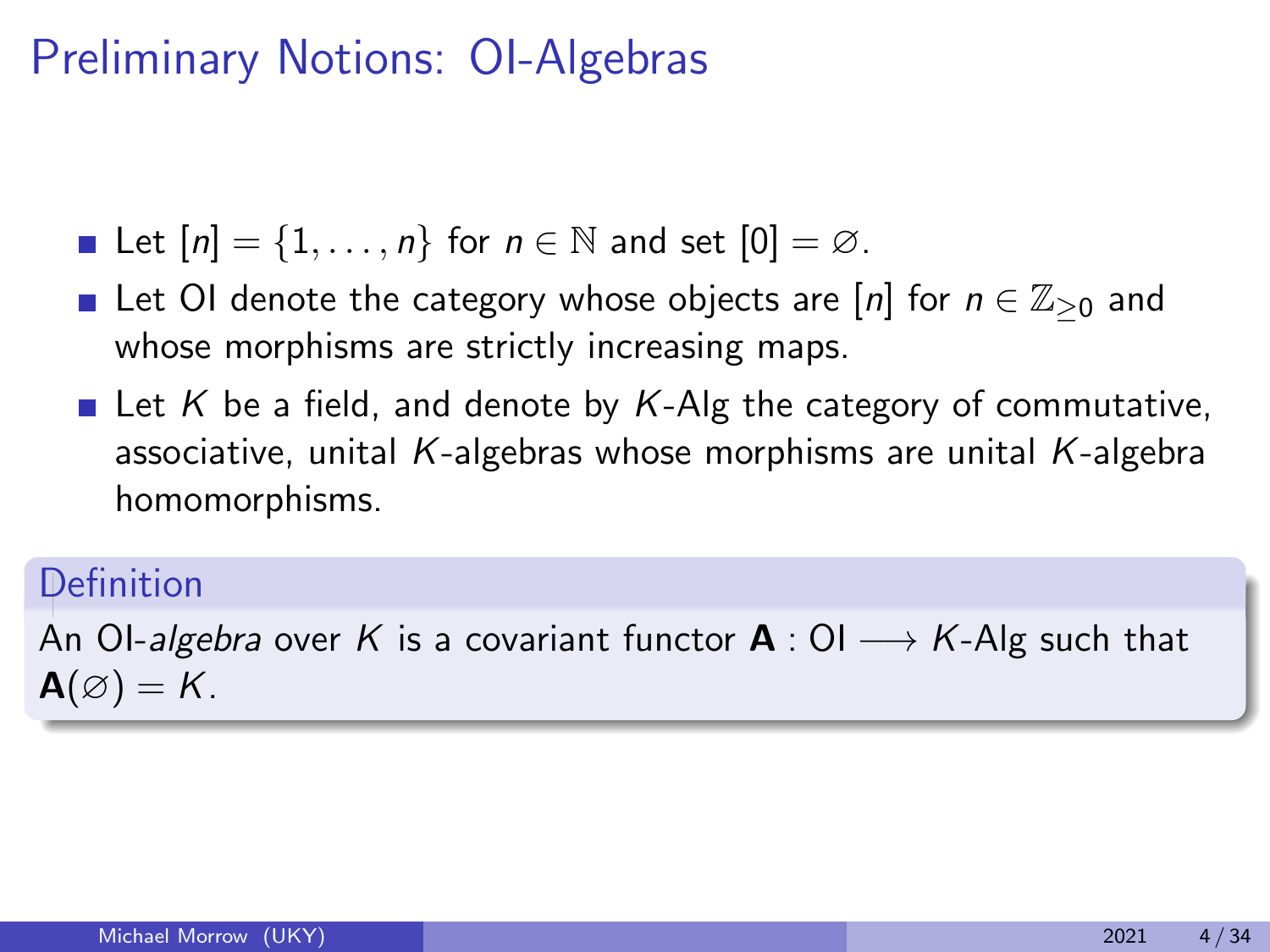- For an object  $[n] \in \text{Ol}$  and any functor F out of OI, we write  $F_n$ instead of  $F([n])$ .
- We write  $Hom(m, n)$  instead of  $Hom_{\Omega}([m], [n])$ .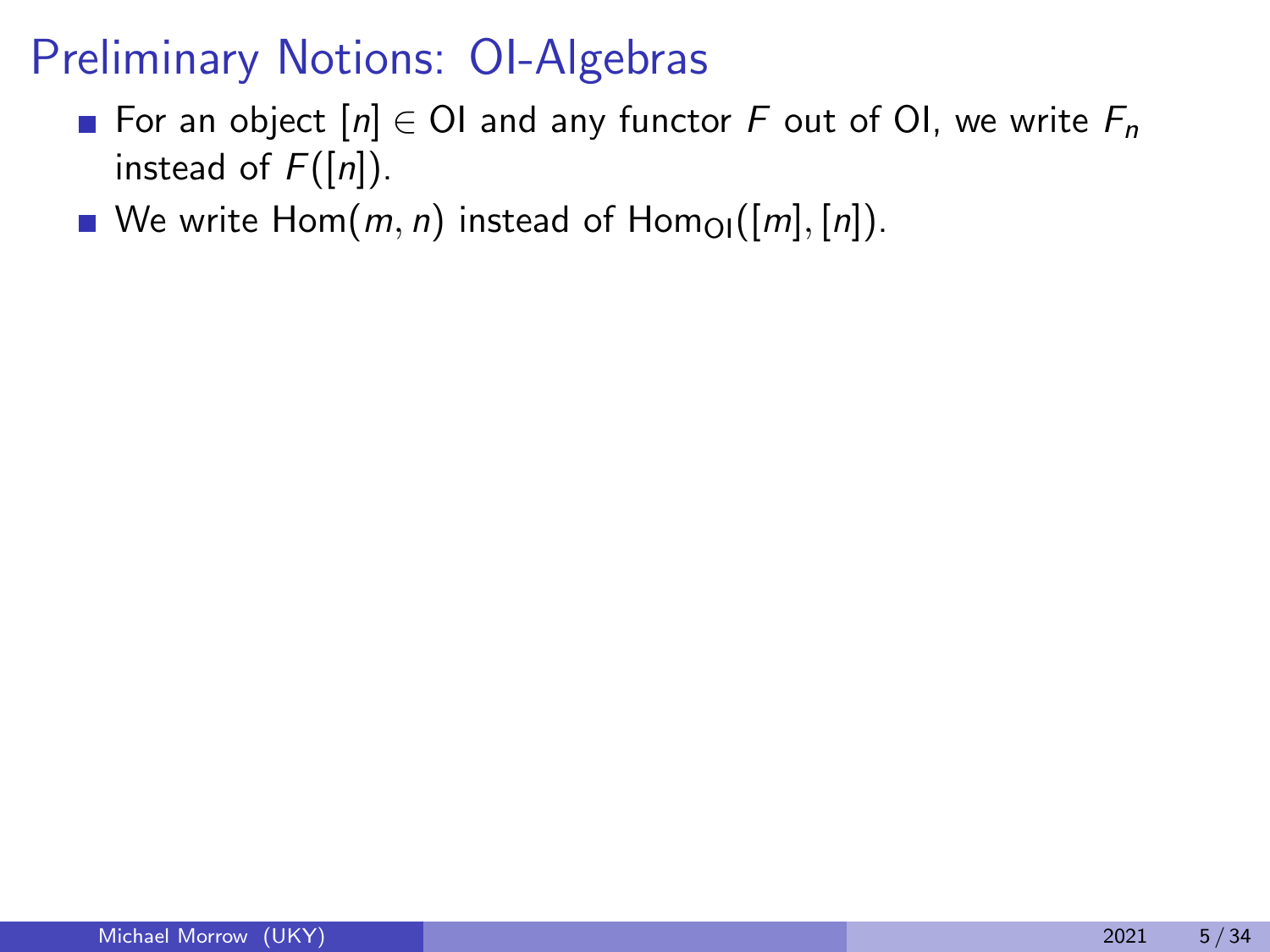- For an object  $[n] \in \mathcal{O}$  and any functor F out of OI, we write  $F_n$ instead of  $F([n])$ .
- We write  $Hom(m, n)$  instead of  $Hom_{\Omega}([m], [n])$ .

Example

Fix  $c \in \mathbb{N}$  and define an OI-algebra **P** as follows:

 $\bullet$  For  $m > 0$  set

 ${\sf P}_m = K[x_{i,j} : i \in [c], j \in [m]].$ 

**2** For  $\varepsilon \in$  Hom $(m, n)$  define

 $\mathsf{P}(\varepsilon): \mathsf{P}_m \longrightarrow \mathsf{P}_n$  via  $x_{i,j} \longmapsto x_{i,\varepsilon(j)}$ .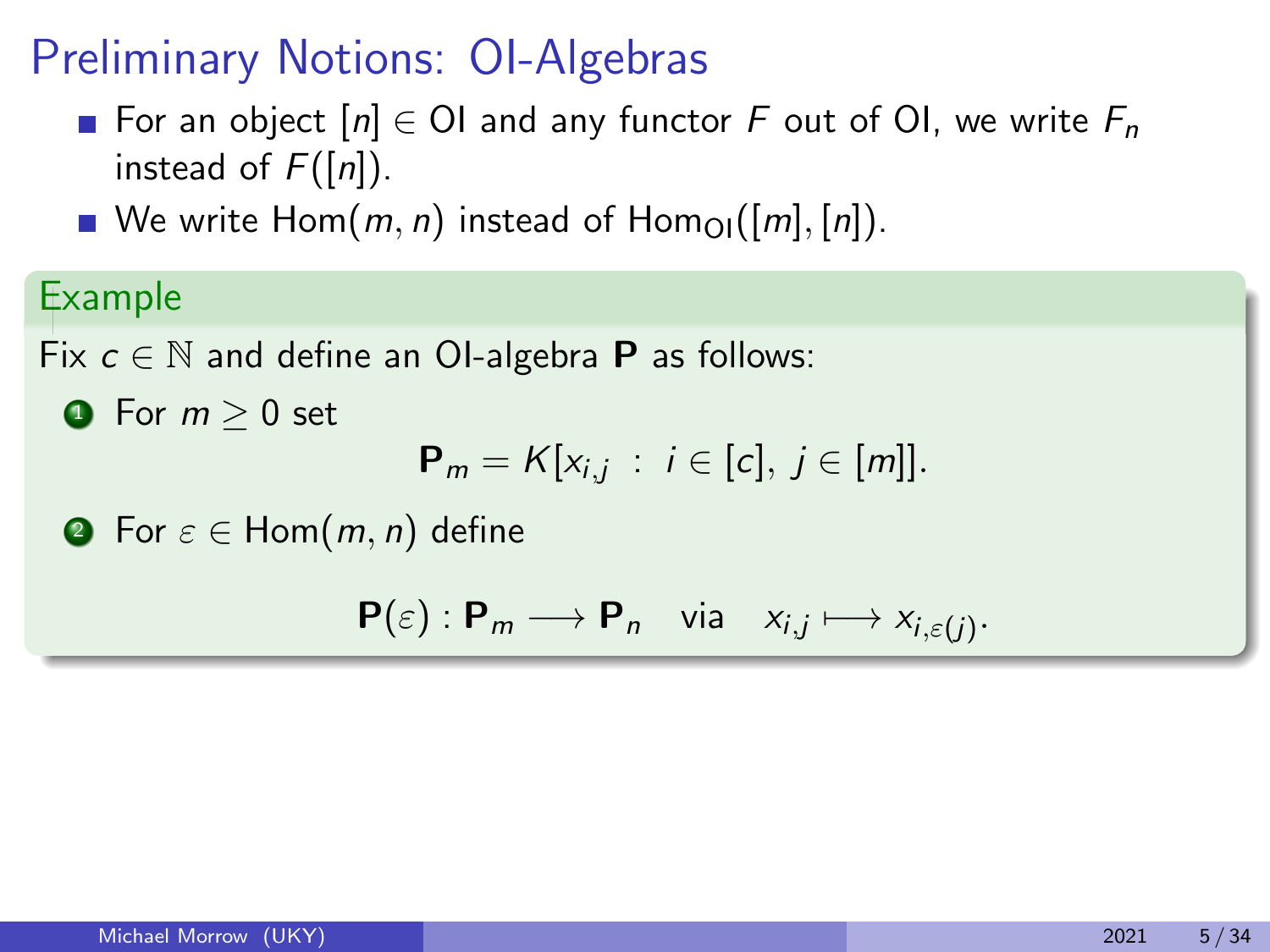- For an object  $[n] \in \mathcal{O}$  and any functor F out of OI, we write  $F_n$ instead of  $F([n])$ .
- We write  $Hom(m, n)$  instead of  $Hom_{\Omega}([m], [n])$ .

Example

Fix  $c \in \mathbb{N}$  and define an OI-algebra **P** as follows:

 $\bullet$  For  $m > 0$  set

 ${\sf P}_m = K[x_{i,j} : i \in [c], j \in [m]].$ 

**2** For  $\varepsilon \in$  Hom $(m, n)$  define

$$
\mathbf{P}(\varepsilon): \mathbf{P}_m \longrightarrow \mathbf{P}_n \quad \text{via} \quad x_{i,j} \longmapsto x_{i,\varepsilon(j)}.
$$

#### Example

If  $c = 1$ , we can think of **P** as the sequence

$$
K, K[x_1], K[x_1, x_2], K[x_1, x_2, x_3], \ldots
$$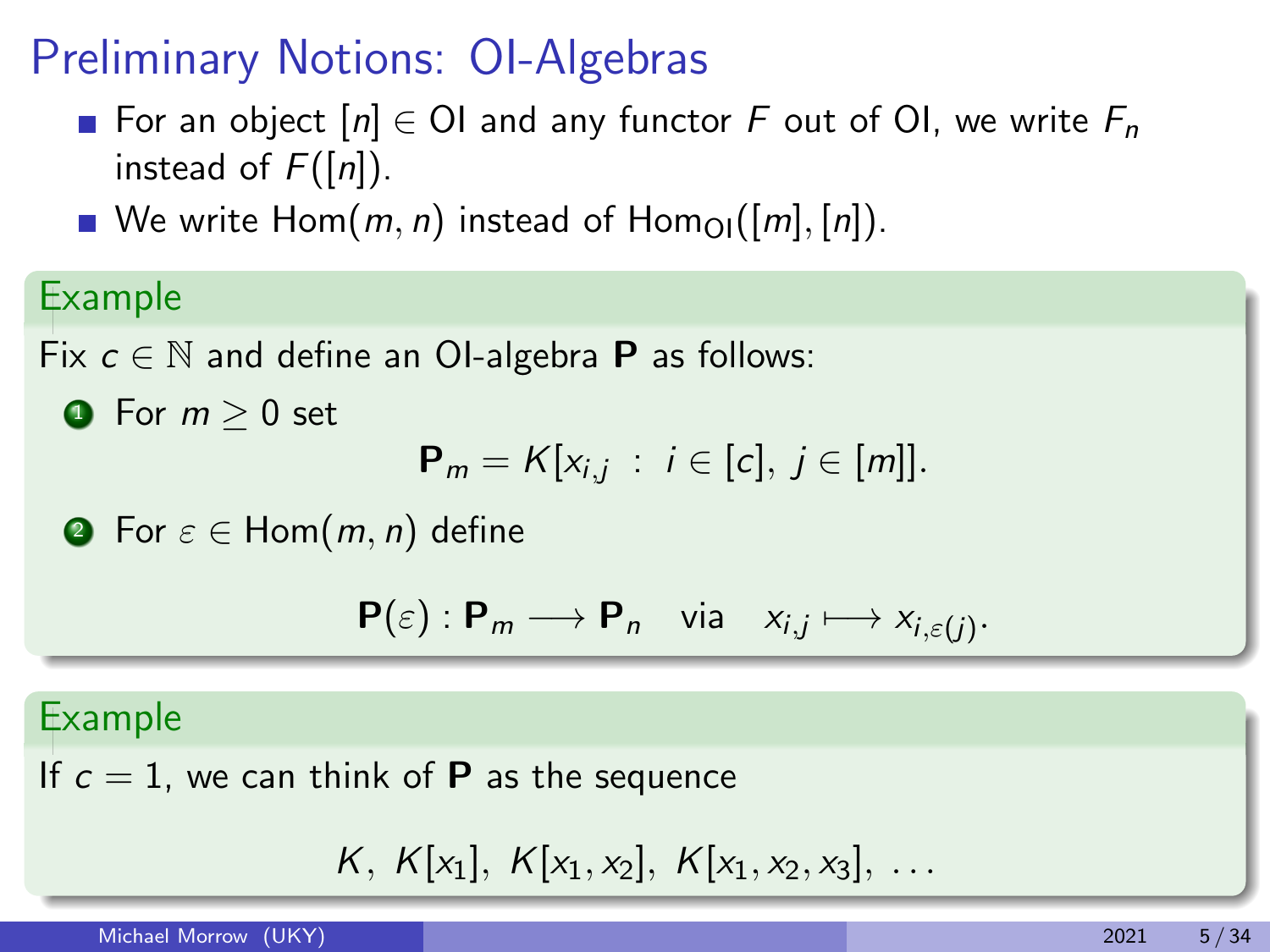Let K-Vect denote the category of vector spaces over  $K$  whose morphisms are K-linear maps.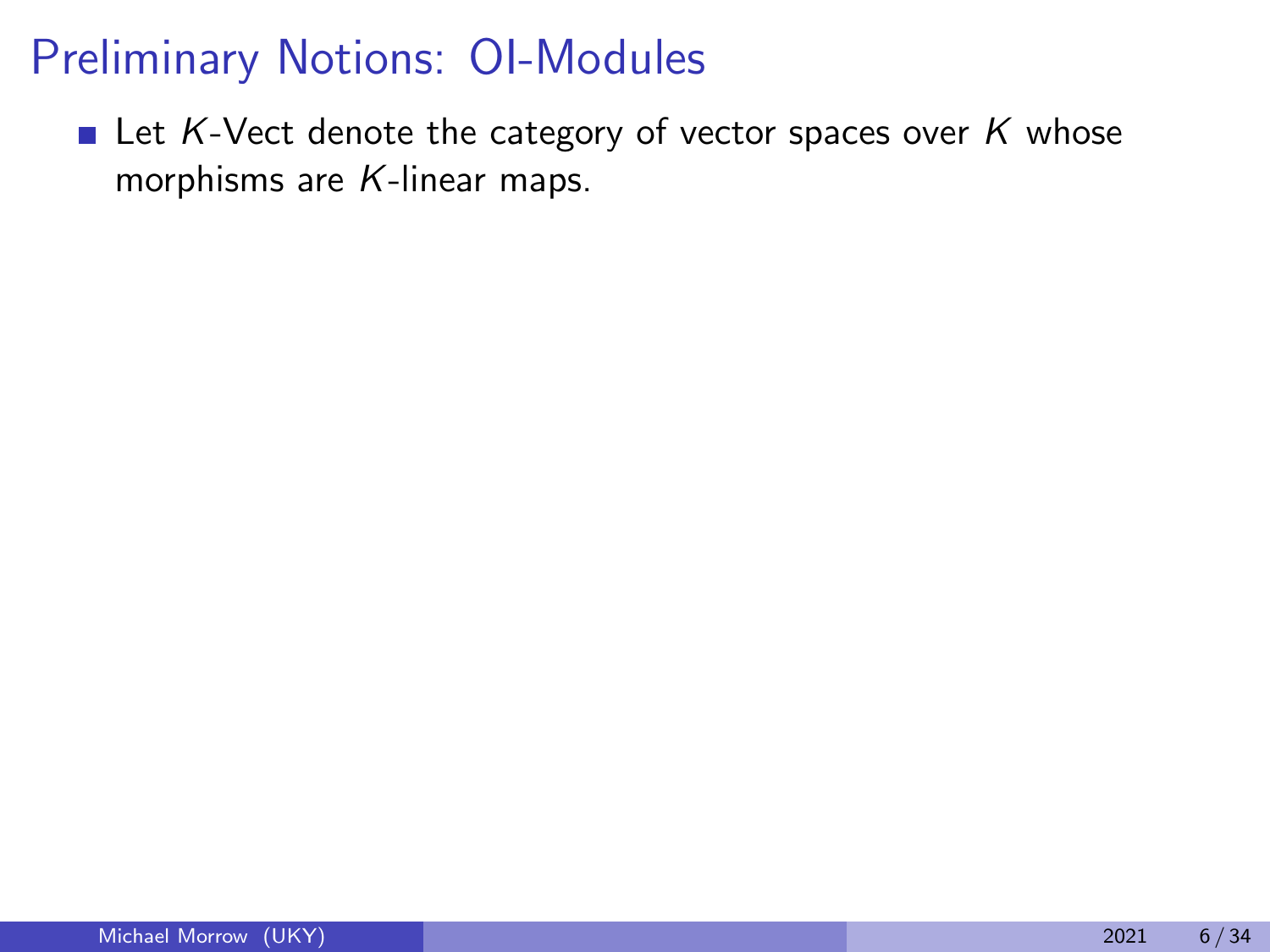$\blacksquare$  Let K-Vect denote the category of vector spaces over K whose morphisms are K-linear maps.

### Definition

An OI-module over an OI-algebra  $A$  is a covariant functor  $M:$  OI  $\longrightarrow$  K-Vect such that:

- **1** Each  $M_m$  is an  $A_m$ -module.
- **2** For each  $\varepsilon \in$  Hom $(m, n)$  and any  $a \in$  **A**<sub>m</sub>, the diagram



commutes.

We often refer to M as an A-module.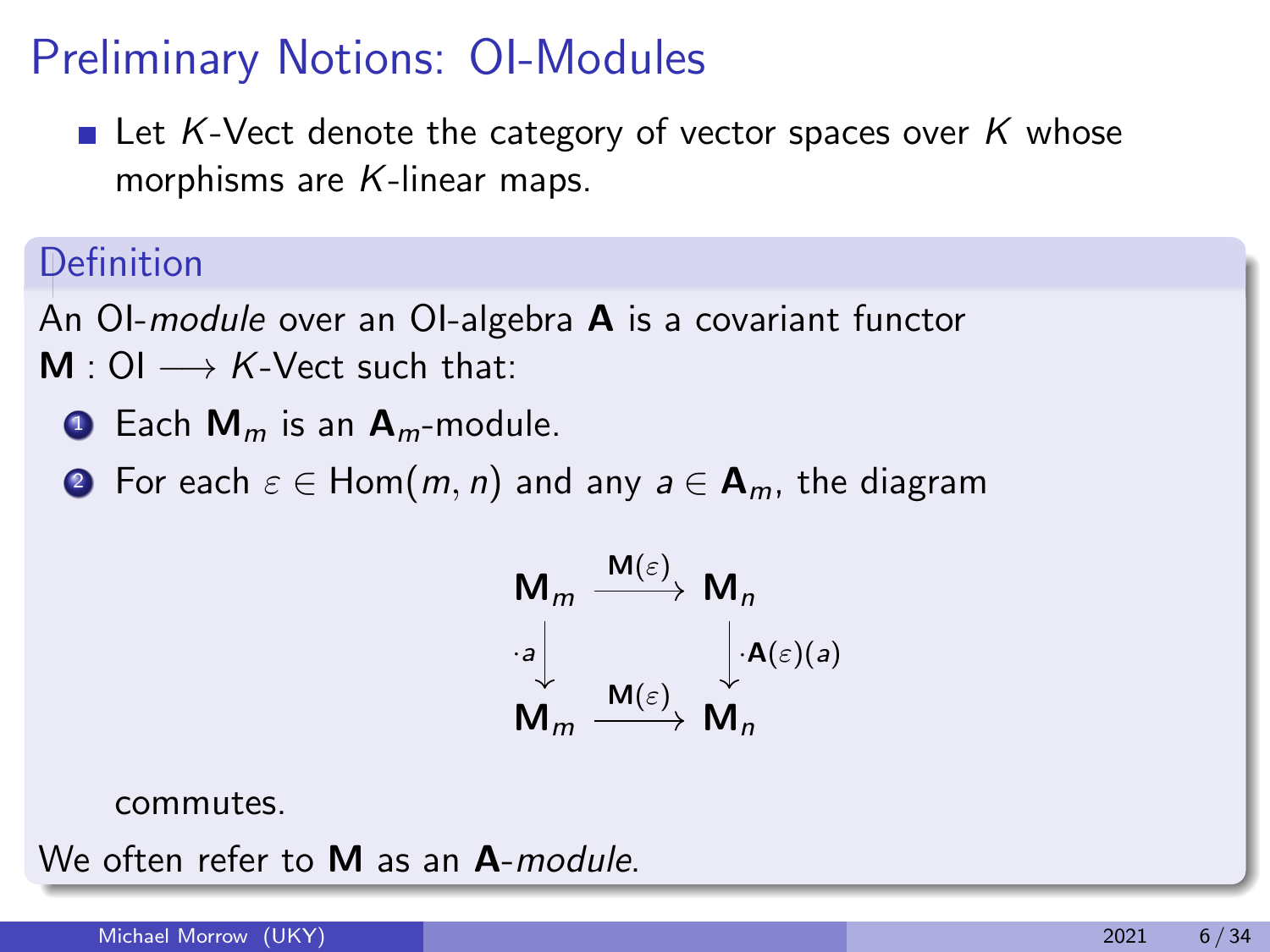Example

Let  $d\geq 0$  be an integer, and define an OI-module  $\mathsf{F}^{\mathsf{OI},d}$  over  $\mathsf A$  as follows:  $\bullet$  For  $m > 0$ , set

$$
\mathbf{F}_m^{\mathsf{OI},d} = \bigoplus_{\pi \in \mathsf{Hom}(d,m)} \mathbf{A}_m e_{\pi} \cong (\mathbf{A}_m)^{\binom{m}{d}}.
$$

**2** For  $\varepsilon \in$  Hom $(m, n)$  define

$$
\mathsf{F}^{\mathsf{OI},d}(\varepsilon): \mathsf{F}^{\mathsf{OI},d}_{m} \longrightarrow \mathsf{F}^{\mathsf{OI},d}_{n} \quad \text{via} \quad e_{\pi} \longmapsto e_{\varepsilon \circ \pi}.
$$

The module  $\mathsf{F}^{\mathsf{OI},d}$  is an example of a *free* OI-module over **A**.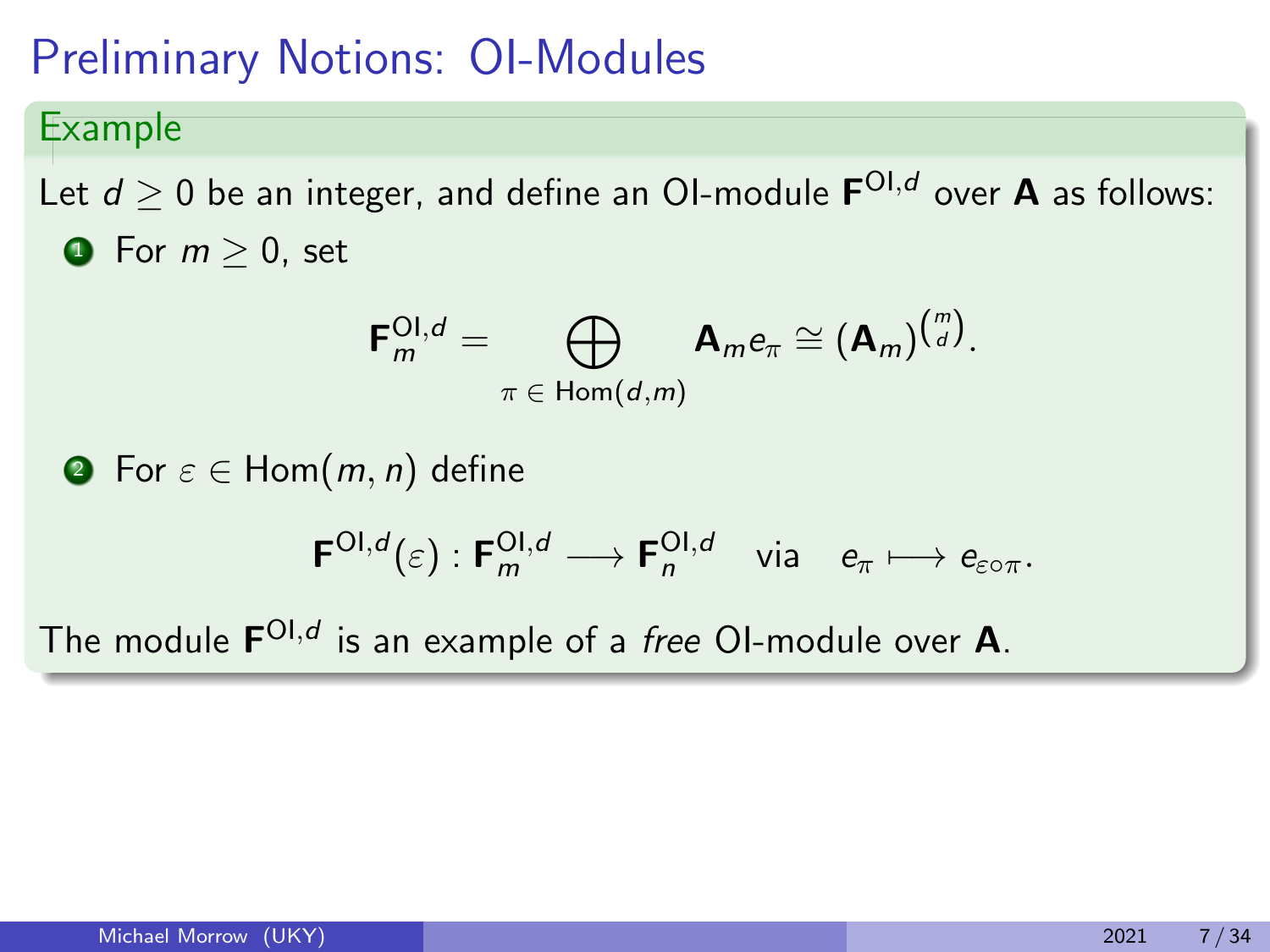#### Example

Let  $d\geq 0$  be an integer, and define an OI-module  $\mathsf{F}^{\mathsf{OI},d}$  over  $\mathsf A$  as follows:  $\bullet$  For  $m > 0$ , set

$$
\mathsf{F}_m^{\mathsf{OI},d} = \bigoplus_{\pi \in \mathsf{Hom}(d,m)} \mathsf{A}_m e_{\pi} \cong (\mathsf{A}_m)^{\binom{m}{d}}.
$$

**2** For  $\varepsilon \in$  Hom $(m, n)$  define

$$
\mathsf{F}^{\mathsf{OI},d}(\varepsilon):\mathsf{F}^{\mathsf{OI},d}_{m}\longrightarrow \mathsf{F}^{\mathsf{OI},d}_{n}\quad\text{via}\quad e_{\pi}\longmapsto e_{\varepsilon\circ\pi}.
$$

The module  $\mathsf{F}^{\mathsf{OI},d}$  is an example of a *free* OI-module over **A**.

#### Example

If  $c = 1$  and  $d = 2$ , we can think of  $\mathbf{F}^{\text{OL}, 2}$  over  $\mathbf{P}$  as the sequence

$$
0, 0, K[x_1, x_2], K[x_1, x_2, x_3]^3, K[x_1, x_2, x_3, x_4]^6, \ldots
$$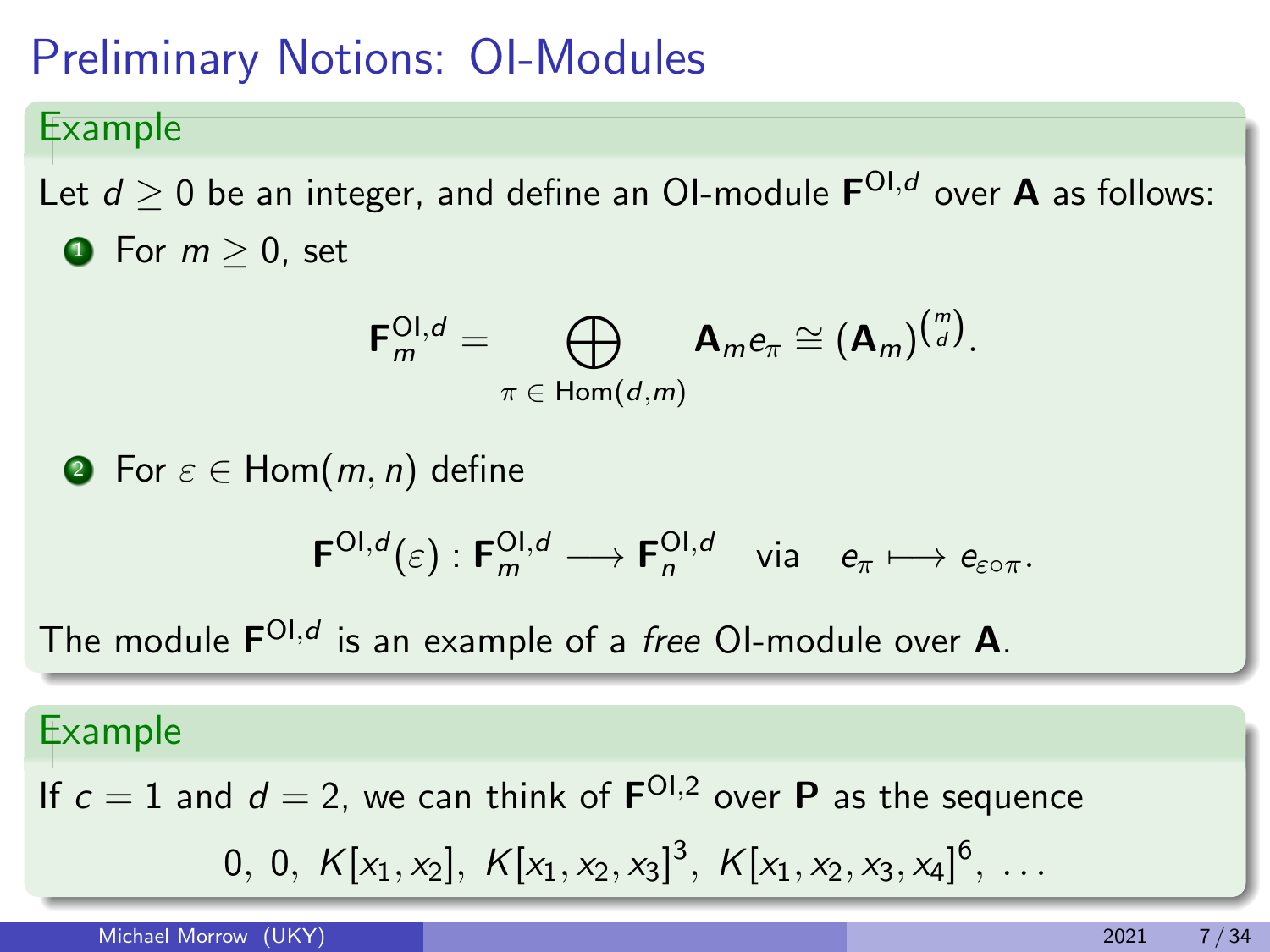### Definition

A *subset* of an OI-module **M** is a subset of  $\prod_{m\geq 0} \mathsf{M}_m$ , and therefore an element of **M** is an element of **M**<sub>m</sub> for some  $m \ge 0$ .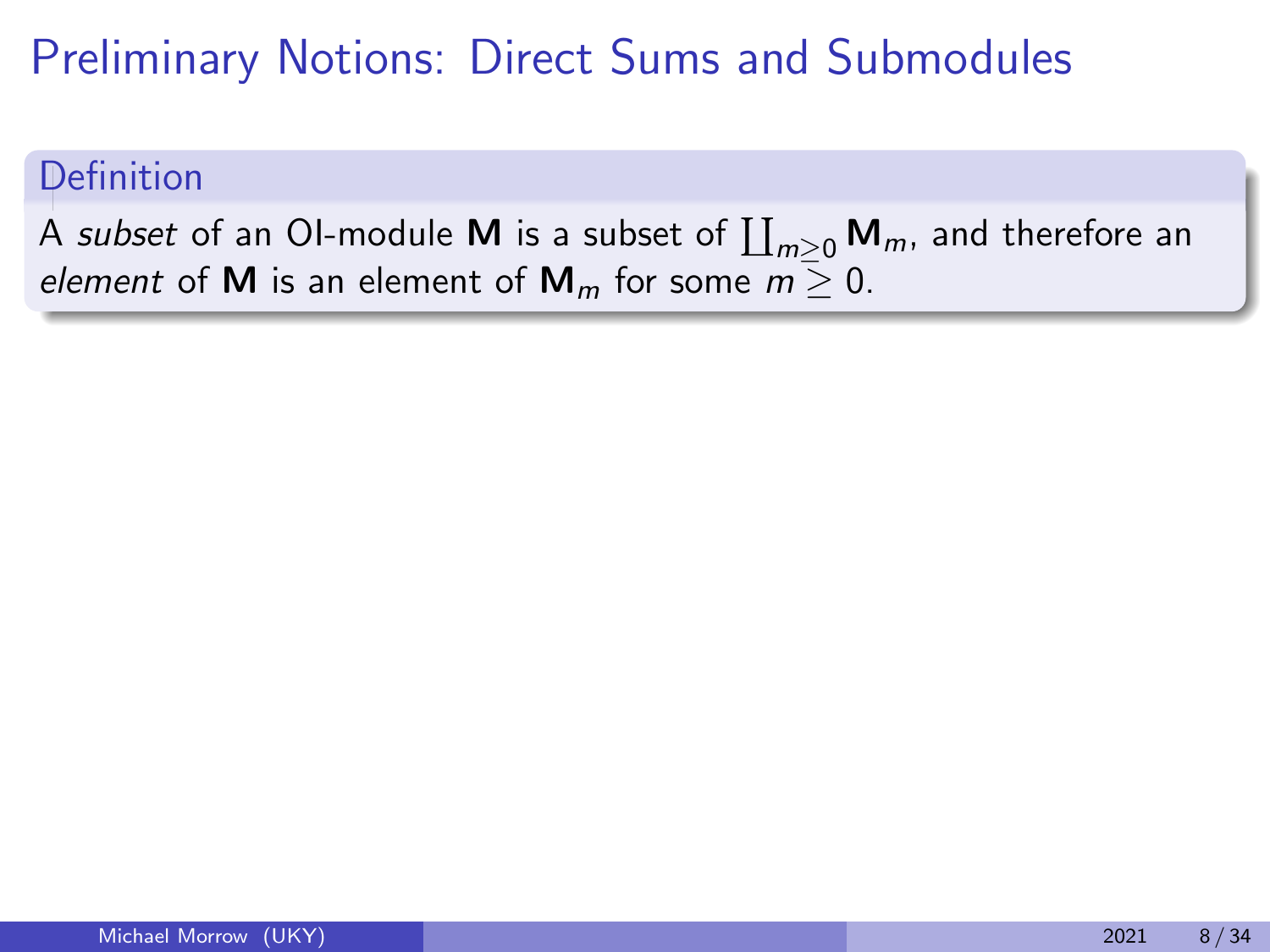### Definition

A *subset* of an OI-module **M** is a subset of  $\prod_{m\geq 0} \mathsf{M}_m$ , and therefore an element of **M** is an element of  $M_m$  for some  $m > 0$ .

### Definition

Let **M** and **N** be OI-modules over an OI-algebra **A**.

■ The *direct sum*  $M \oplus N$  of M and N is the OI-module given by  $(M \oplus N)_m = M_m \oplus N_m$  for  $m \geq 0$ , and  $(M \oplus N)(\varepsilon) = M(\varepsilon) \oplus N(\varepsilon)$ whenever  $\varepsilon \in$  Hom $(m, n)$ .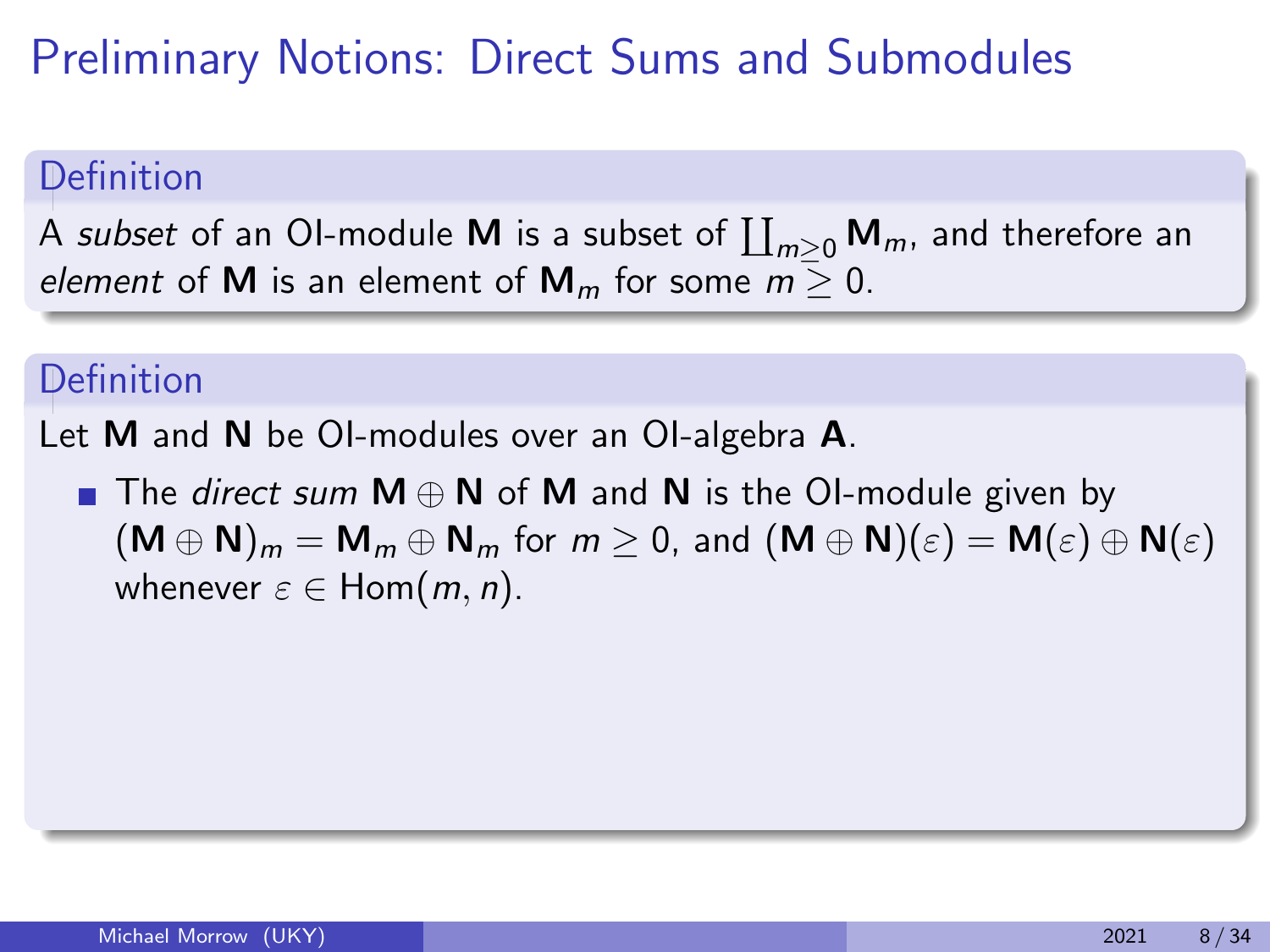### Definition

A *subset* of an OI-module **M** is a subset of  $\prod_{m\geq 0} \mathsf{M}_m$ , and therefore an element of **M** is an element of  $M_m$  for some  $m > 0$ .

### Definition

Let **M** and **N** be OI-modules over an OI-algebra **A**.

- The *direct sum*  $M \oplus N$  of M and N is the OI-module given by  $(M \oplus N)_m = M_m \oplus N_m$  for  $m \geq 0$ , and  $(M \oplus N)(\varepsilon) = M(\varepsilon) \oplus N(\varepsilon)$ whenever  $\varepsilon \in$  Hom $(m, n)$ .
- We say M is a *submodule* of N if M  $\subseteq$  N and N induces an A-module structure on M.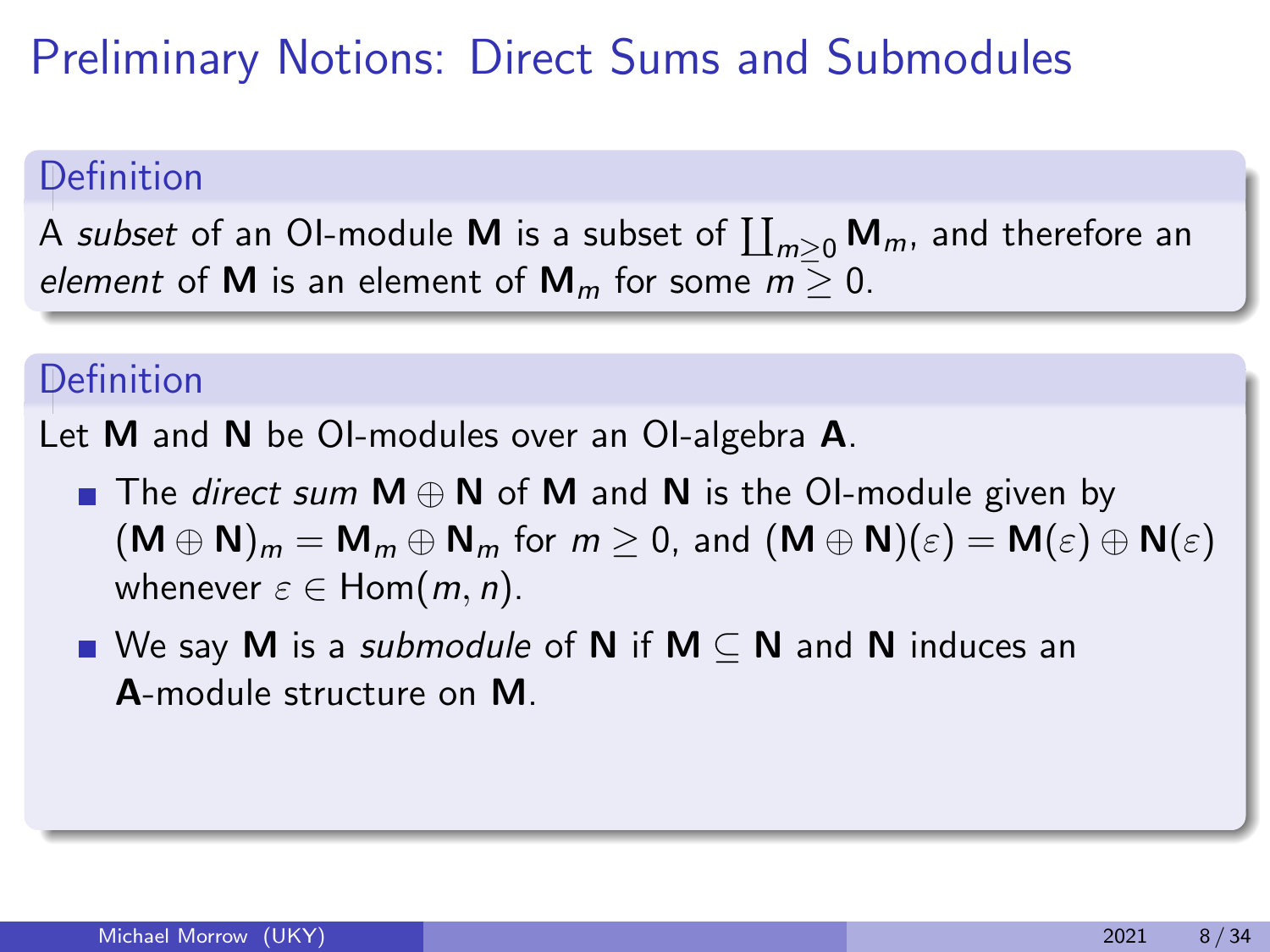### Definition

A *subset* of an OI-module **M** is a subset of  $\prod_{m\geq 0} \mathsf{M}_m$ , and therefore an element of **M** is an element of  $M_m$  for some  $m > 0$ .

### Definition

Let **M** and **N** be OI-modules over an OI-algebra **A**.

- The *direct sum*  $M \oplus N$  of M and N is the OI-module given by  $(M \oplus N)_m = M_m \oplus N_m$  for  $m \geq 0$ , and  $(M \oplus N)(\varepsilon) = M(\varepsilon) \oplus N(\varepsilon)$ whenever  $\varepsilon \in$  Hom $(m, n)$ .
- We say M is a *submodule* of N if M  $\subseteq$  N and N induces an A-module structure on M.
- For  $f \in M_m$ , we say f has width m, written  $w(f) = m$ . We call  $M_m$ the width m component of M.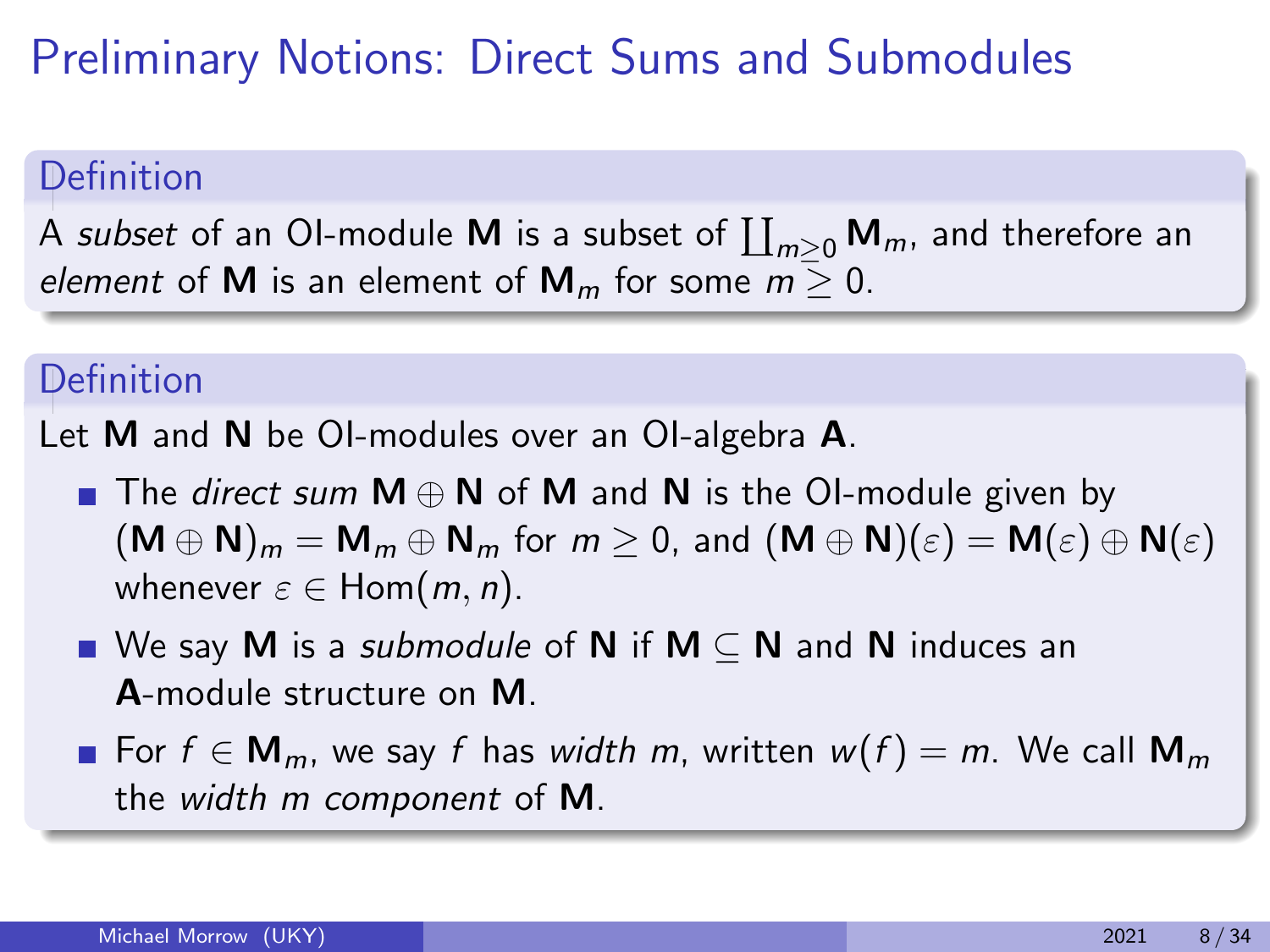#### Definition

Let  $B \subseteq M$ . Denote by  $\langle B \rangle_M$  the smallest submodule of M containing B. We call it the submodule *generated by B*. If B can be taken finite, then we say  $\langle B \rangle_{\mathbf{M}}$  is finitely generated.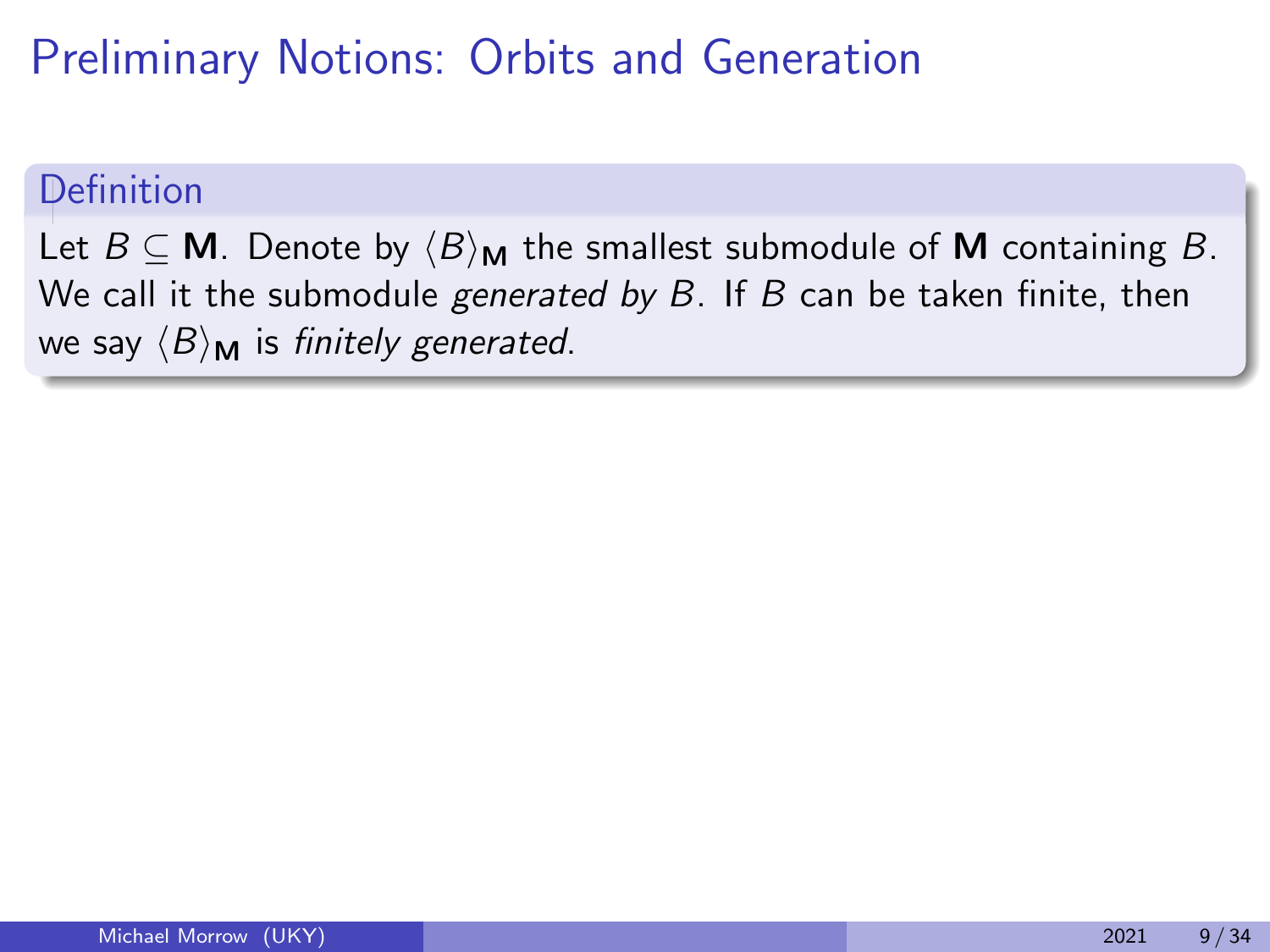### Definition

Let  $B \subseteq M$ . Denote by  $\langle B \rangle_M$  the smallest submodule of M containing B. We call it the submodule *generated by B*. If B can be taken finite, then we say  $\langle B \rangle_{\mathbf{M}}$  is finitely generated.

### Example

- $\mathsf{F}^{\mathsf{OI},d}$  is finitely generated by a single element  $e_{\mathsf{id}_{\llbracket d\rrbracket}}.$
- $\mathsf{F}^{\mathsf{OI},d}$  is not isomorphic to a direct sum of copies of **A** if  $d\geq 1$ . This is because  $\bm{A}_0 = K$  but  $\bm{\mathsf{F}}_0^{\bm{\mathsf{OI}}, d} = 0$  if  $d \geq 1$ . Thus, there are more free OI-modules over A than just sums of copies of A.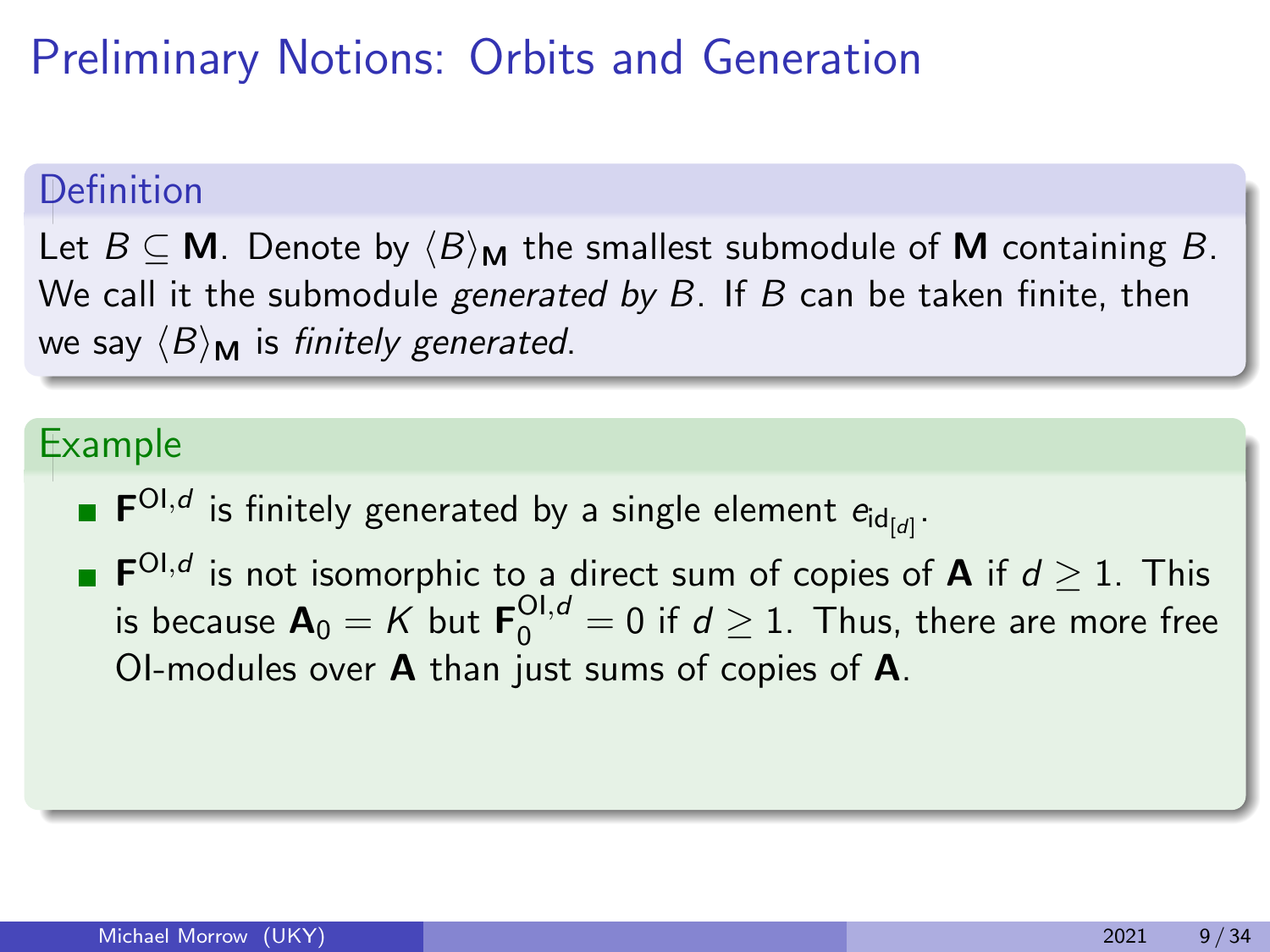### Definition

Let  $B \subseteq M$ . Denote by  $\langle B \rangle_M$  the smallest submodule of M containing B. We call it the submodule *generated by B*. If B can be taken finite, then we say  $\langle B \rangle_M$  is finitely generated.

### Example

- $\mathsf{F}^{\mathsf{OI},d}$  is finitely generated by a single element  $e_{\mathsf{id}_{\llbracket d\rrbracket}}.$
- $\mathsf{F}^{\mathsf{OI},d}$  is not isomorphic to a direct sum of copies of **A** if  $d\geq 1$ . This is because  $\bm{A}_0 = K$  but  $\bm{\mathsf{F}}_0^{\bm{\mathsf{OI}}, d} = 0$  if  $d \geq 1$ . Thus, there are more free OI-modules over A than just sums of copies of A.
- Let  $c = 1$  and consider  $x_1, x_2 \in \mathbf{P}_2$ . Then  $I = \langle x_1 x_2 \rangle_{\mathbf{P}}$  is an ideal of P with  $I_n = \langle x_i x_j : 1 \le i < j \le n \rangle$ .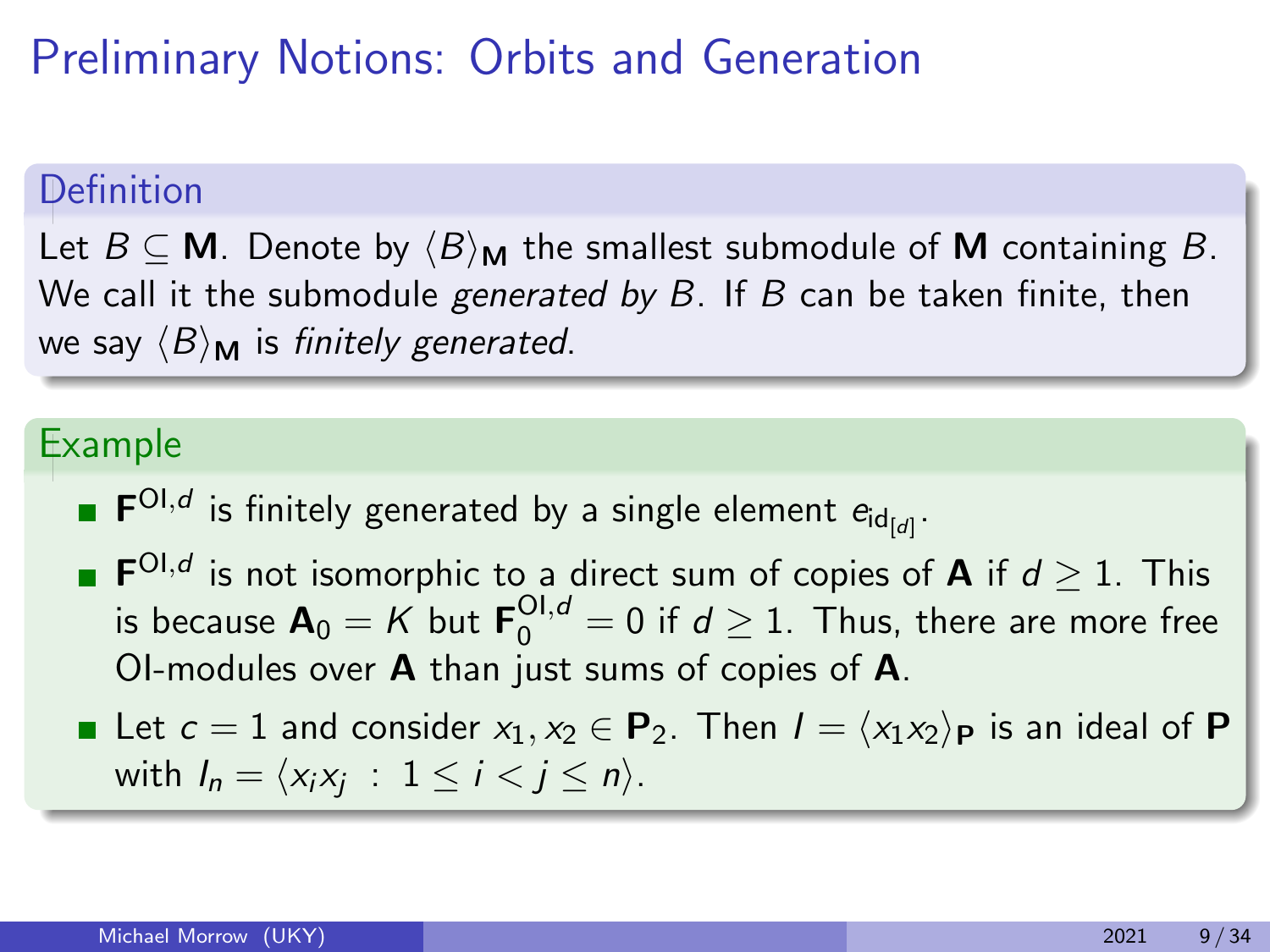#### Definition

Let  $B \subseteq M$  and let  $m \ge 0$ . The *m-orbit* of an element  $b \in B$  is the set

Orb
$$
(b, m)
$$
 = {**M** $(\varepsilon)(b)$  :  $\varepsilon \in$  Hom $(w(b), m)$  }.

The *m-orbit* of  $B$  is then defined to be

Orb
$$
(B, m)
$$
 =  $\bigcup_{b \in B}$ Orb $(b, m)$ .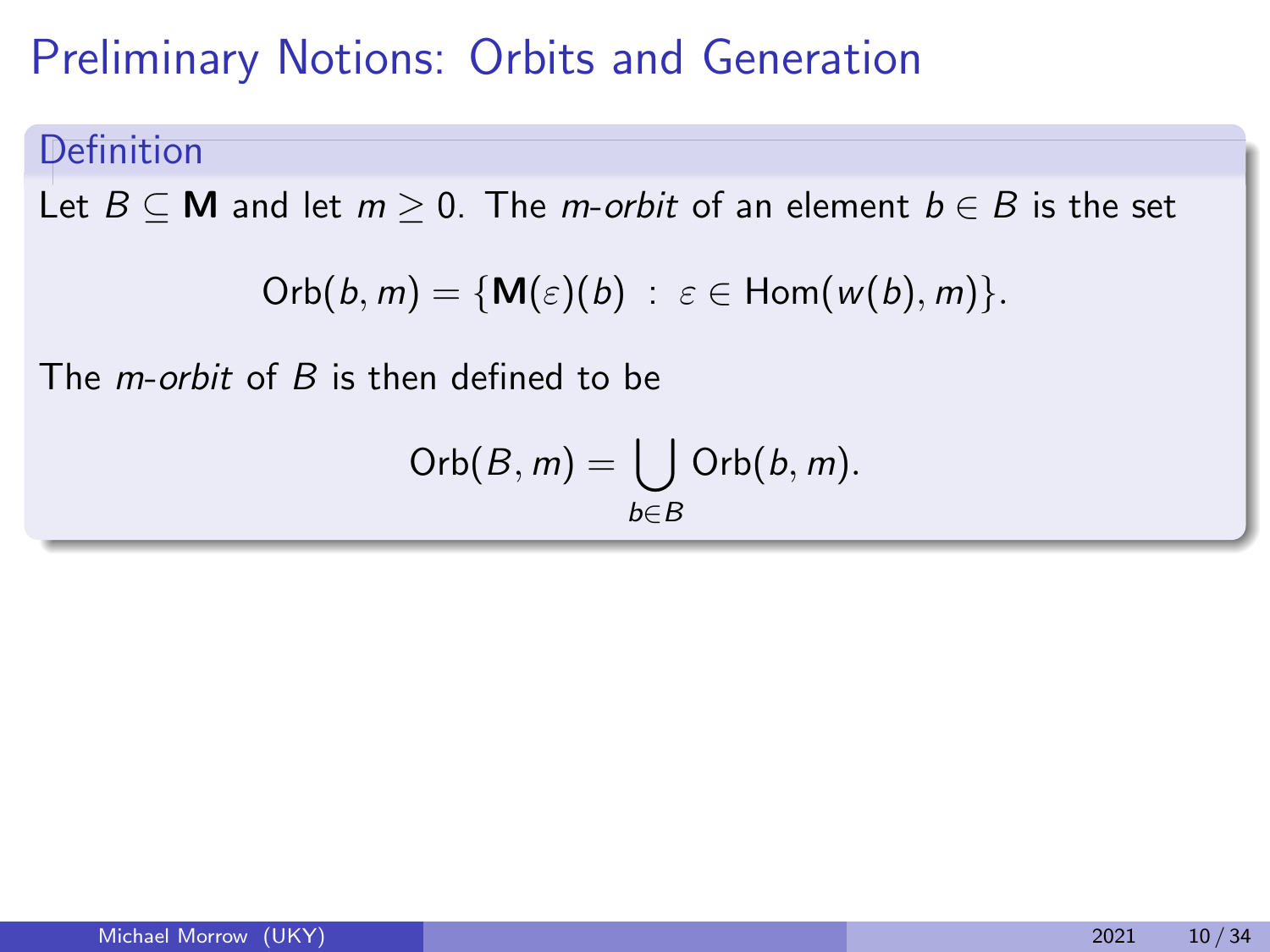#### Definition

Let  $B \subseteq M$  and let  $m \ge 0$ . The m-orbit of an element  $b \in B$  is the set

Orb
$$
(b, m)
$$
 = {**M** $(\varepsilon)(b)$  :  $\varepsilon \in$  Hom $(w(b), m)$  }.

The  $m$ -orbit of  $B$  is then defined to be

Orb
$$
(B, m)
$$
 =  $\bigcup_{b \in B}$ Orb $(b, m)$ .

#### Remark

Let  $B \subseteq M$ . Then  $\langle B \rangle_M$  can be realized as the submodule of M given by

$$
(\langle B \rangle_{\mathbf{M}})_m = \langle \text{Orb}(B,m) \rangle
$$

for  $m > 0$ , where the RHS is generated as an  $A_m$ -submodule of  $M_m$ .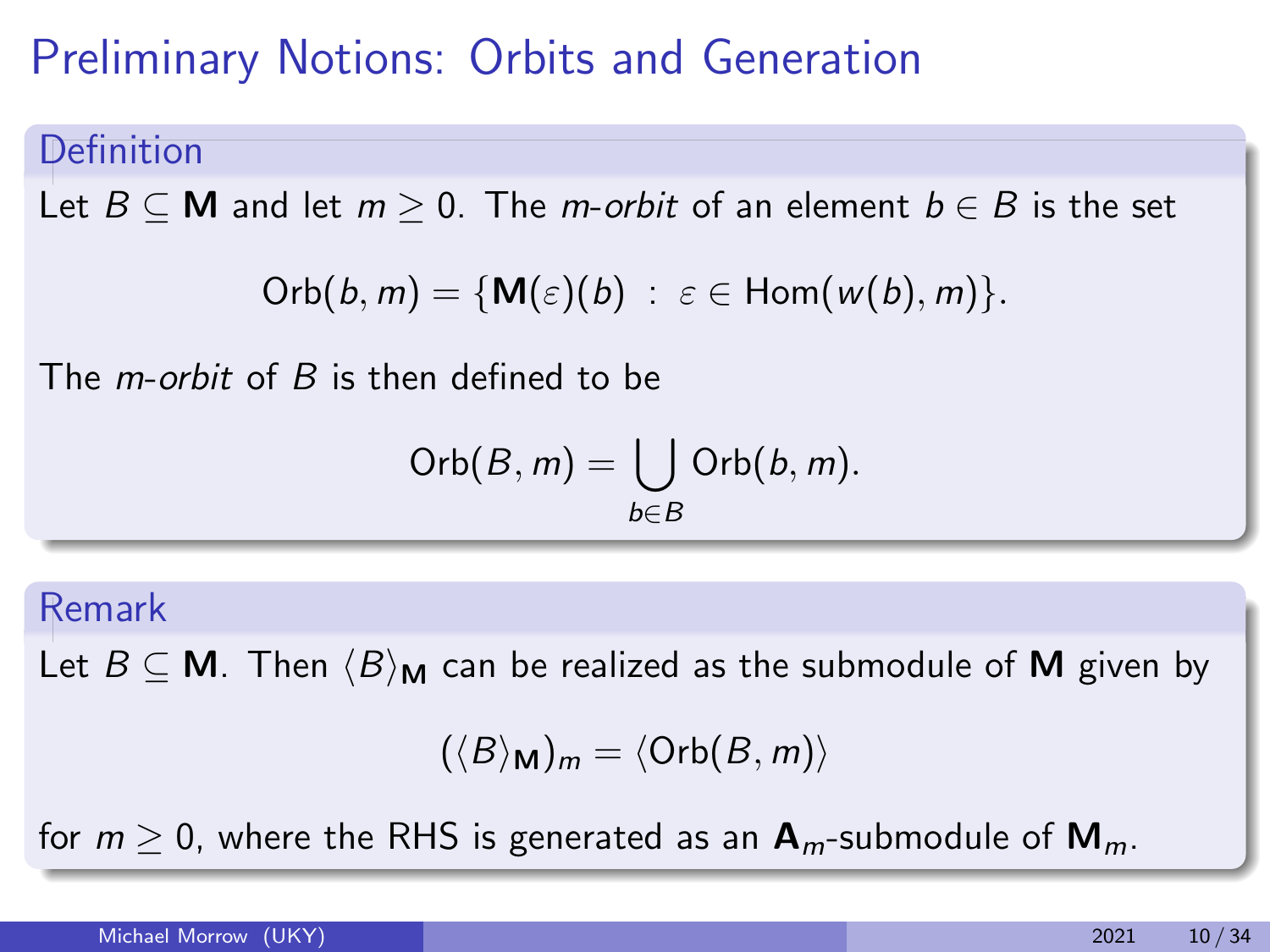$\Box$  OI is the category of ordered sets  $[n]$  with morphisms given by strictly increasing maps.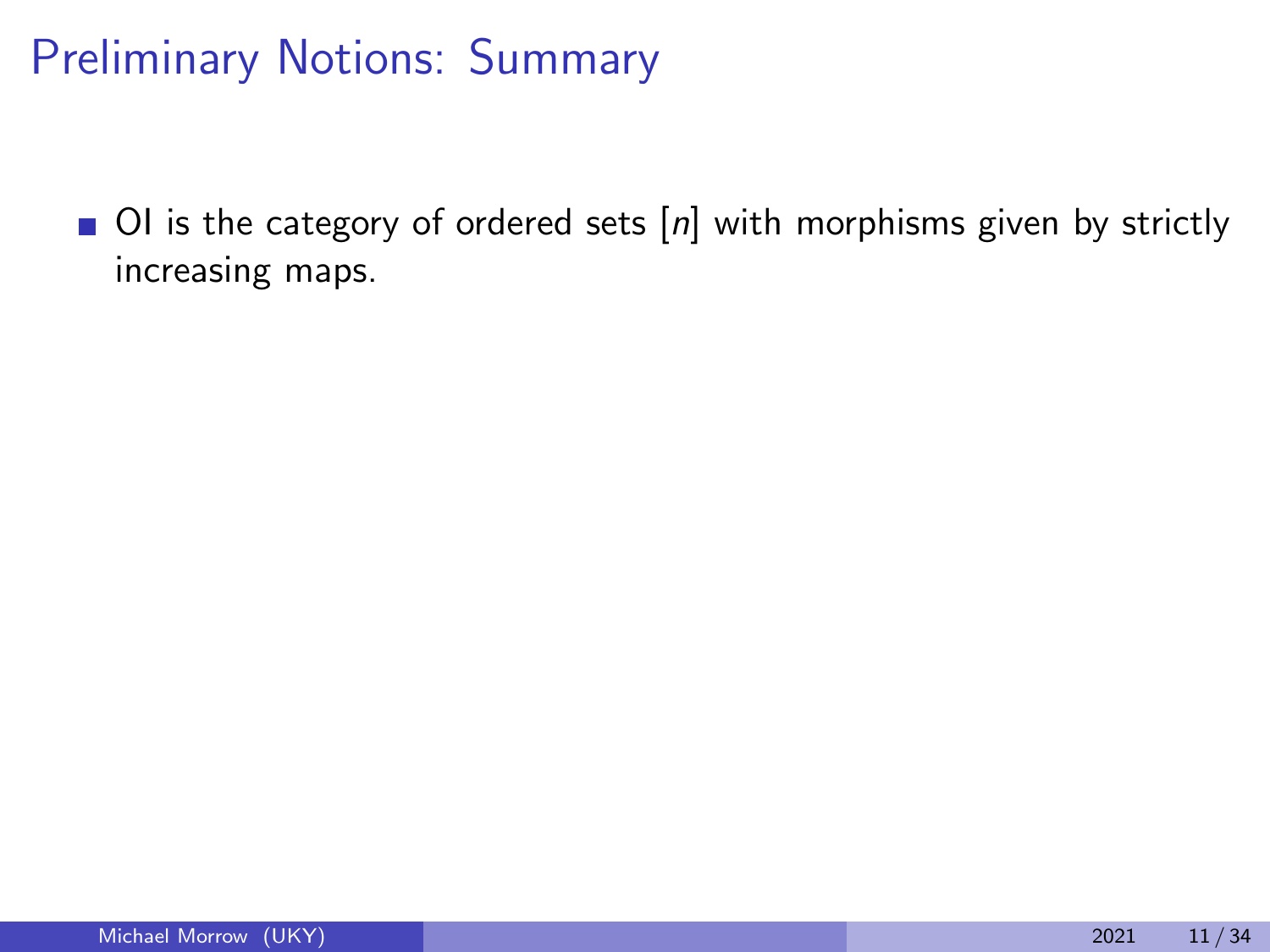- $\blacksquare$  OI is the category of ordered sets  $[n]$  with morphisms given by strictly increasing maps.
- **P** is an OI-algebra over K consisting of polynomial rings with increasingly many variables.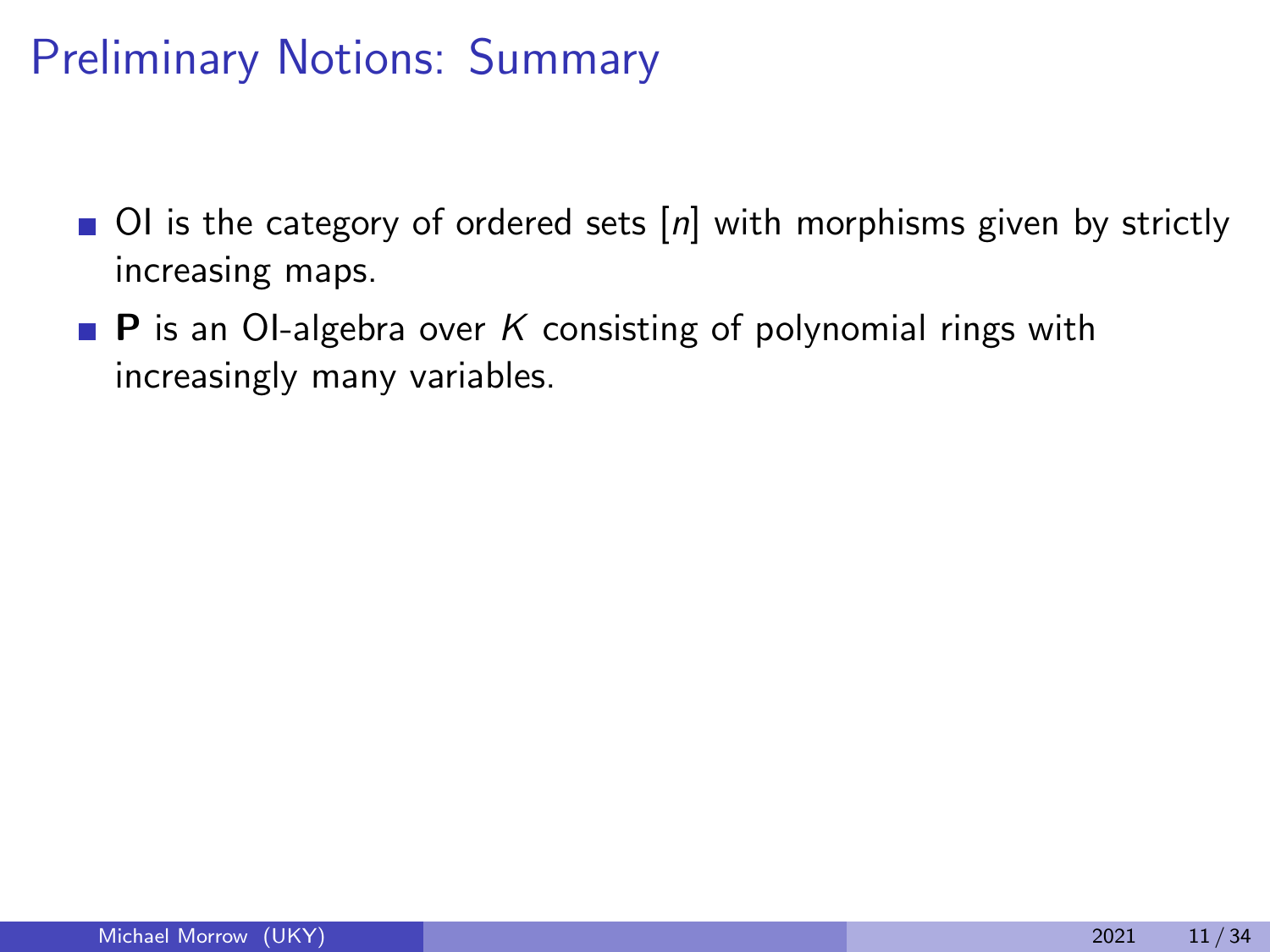- $\blacksquare$  OI is the category of ordered sets  $[n]$  with morphisms given by strictly increasing maps.
- **P** is an OI-algebra over K consisting of polynomial rings with increasingly many variables.
- $\mathsf{F}^{\mathsf{OI},d}$  is a free OI-module over an OI-algebra  $\mathsf A$  that is finitely generated by a single element  $e_{\mathsf{id}_{\left[\mathcal{d}\right]}}.$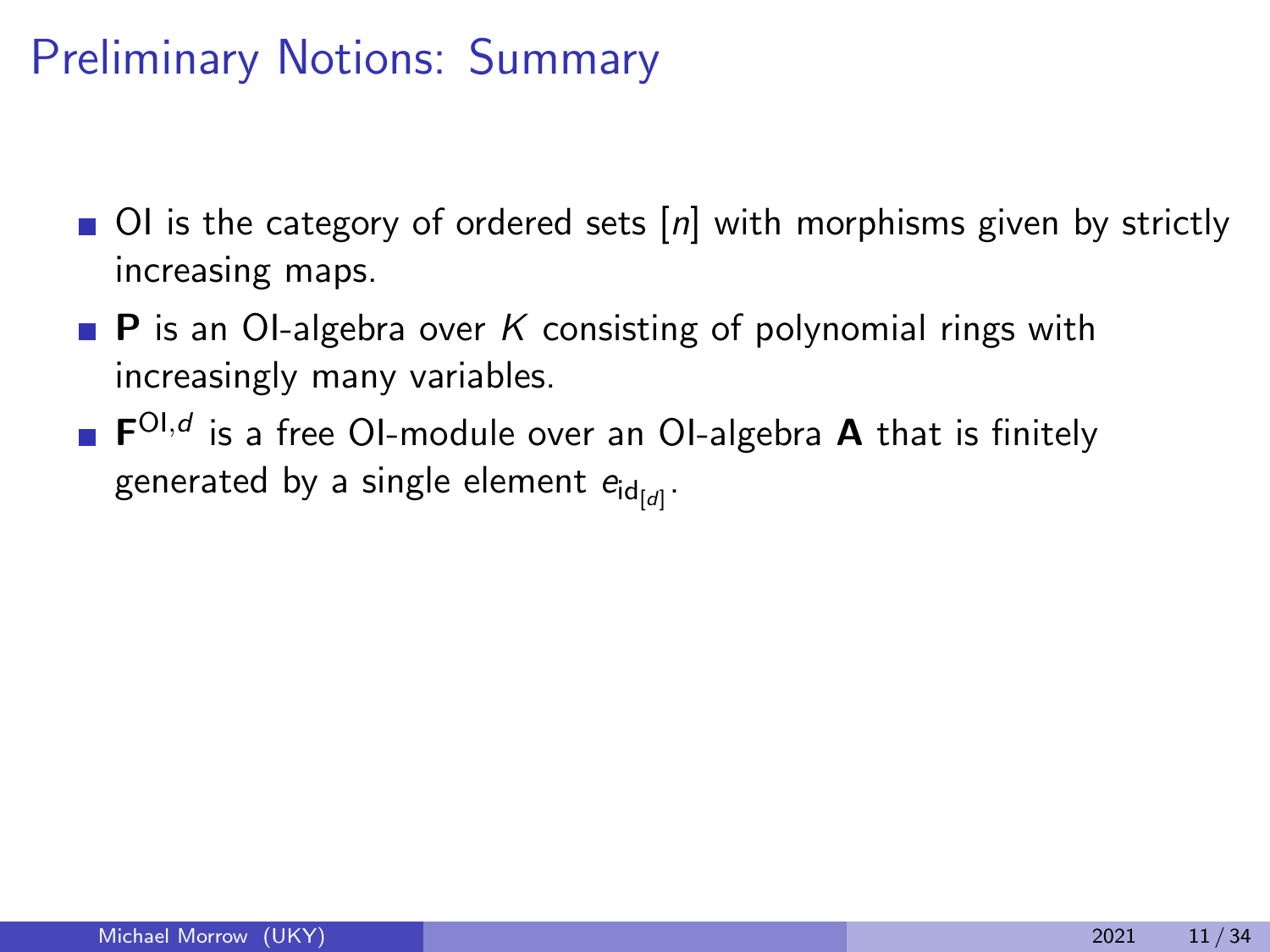- $\Box$  OI is the category of ordered sets  $[n]$  with morphisms given by strictly increasing maps.
- **P** is an OI-algebra over K consisting of polynomial rings with increasingly many variables.
- $\mathsf{F}^{\mathsf{OI},d}$  is a free OI-module over an OI-algebra  $\mathsf A$  that is finitely generated by a single element  $e_{\mathsf{id}_{\left[\mathcal{d}\right]}}.$
- **If M** is an OI-module and  $B \subseteq M$ , then  $\langle B \rangle_M$  is the submodule of **M** generated by B.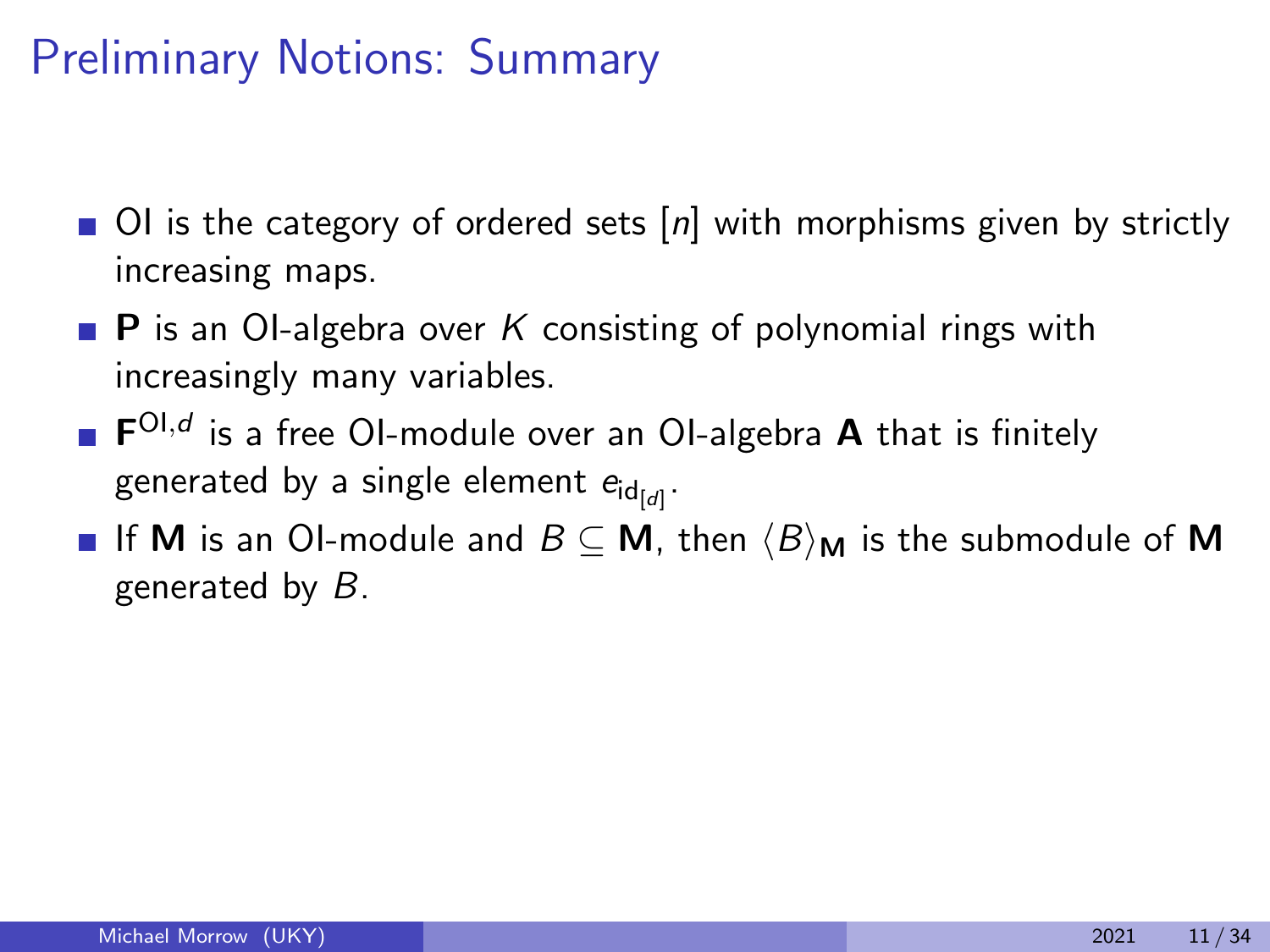- $\blacksquare$  OI is the category of ordered sets  $[n]$  with morphisms given by strictly increasing maps.
- **P** is an OI-algebra over K consisting of polynomial rings with increasingly many variables.
- $\mathsf{F}^{\mathsf{OI},d}$  is a free OI-module over an OI-algebra  $\mathsf A$  that is finitely generated by a single element  $e_{\mathsf{id}_{\left[\mathcal{d}\right]}}.$
- **If M** is an OI-module and  $B \subseteq M$ , then  $\langle B \rangle_M$  is the submodule of **M** generated by  $B$ .
- **■** The *m*-orbit of an element  $b \in B$  is the set of all  $M(\varepsilon)(b)$  where  $\varepsilon \in$  Hom $(w(b), m)$ .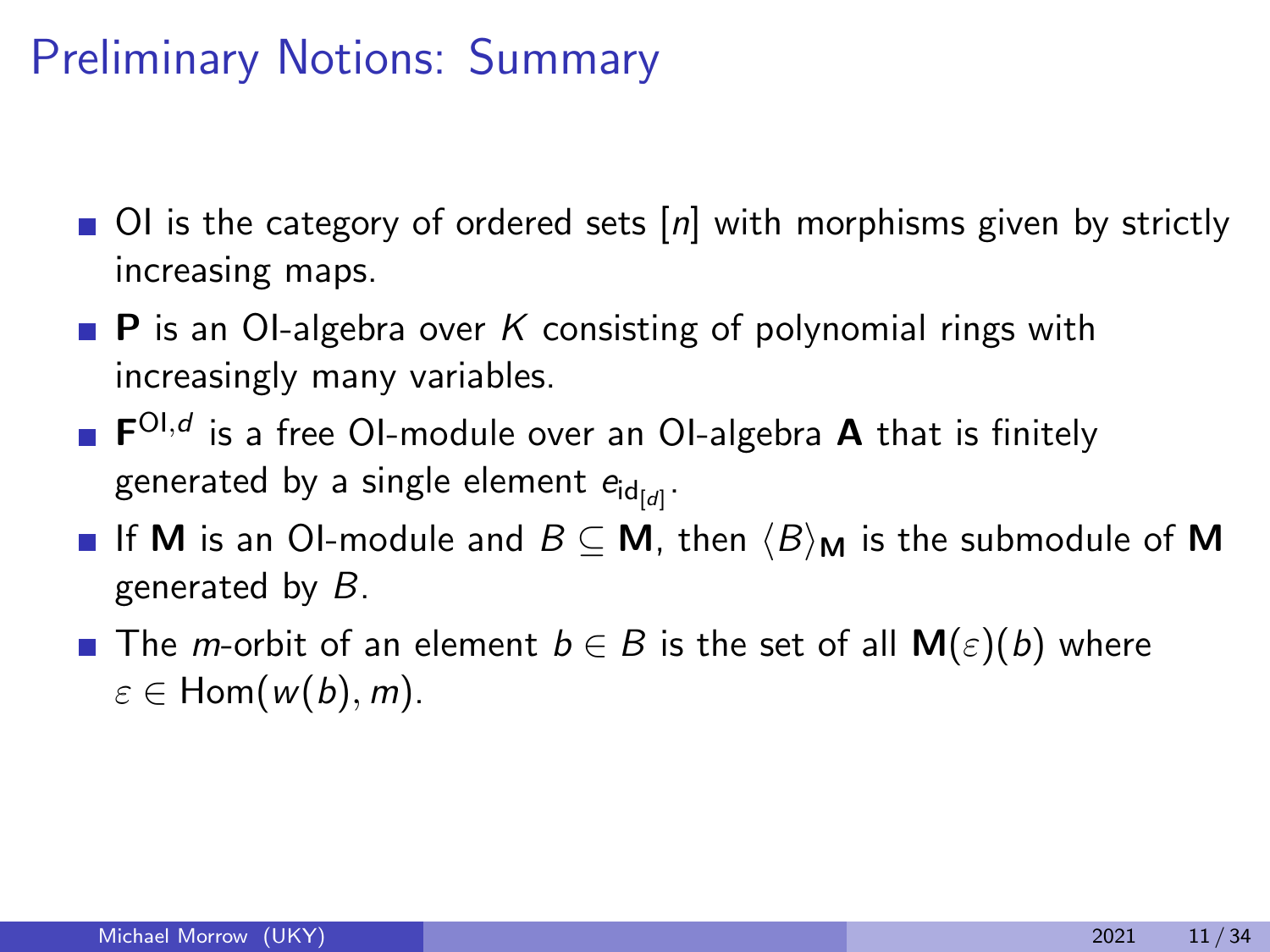- $\blacksquare$  OI is the category of ordered sets  $[n]$  with morphisms given by strictly increasing maps.
- **P** is an OI-algebra over K consisting of polynomial rings with increasingly many variables.
- $\mathsf{F}^{\mathsf{OI},d}$  is a free OI-module over an OI-algebra  $\mathsf A$  that is finitely generated by a single element  $e_{\mathsf{id}_{\left[\mathcal{d}\right]}}.$
- **If M** is an OI-module and  $B \subseteq M$ , then  $\langle B \rangle_M$  is the submodule of **M** generated by  $B$ .
- **■** The *m*-orbit of an element  $b \in B$  is the set of all  $M(\varepsilon)(b)$  where  $\varepsilon \in$  Hom $(w(b), m)$ .

We now turn our attention to Gröbner bases.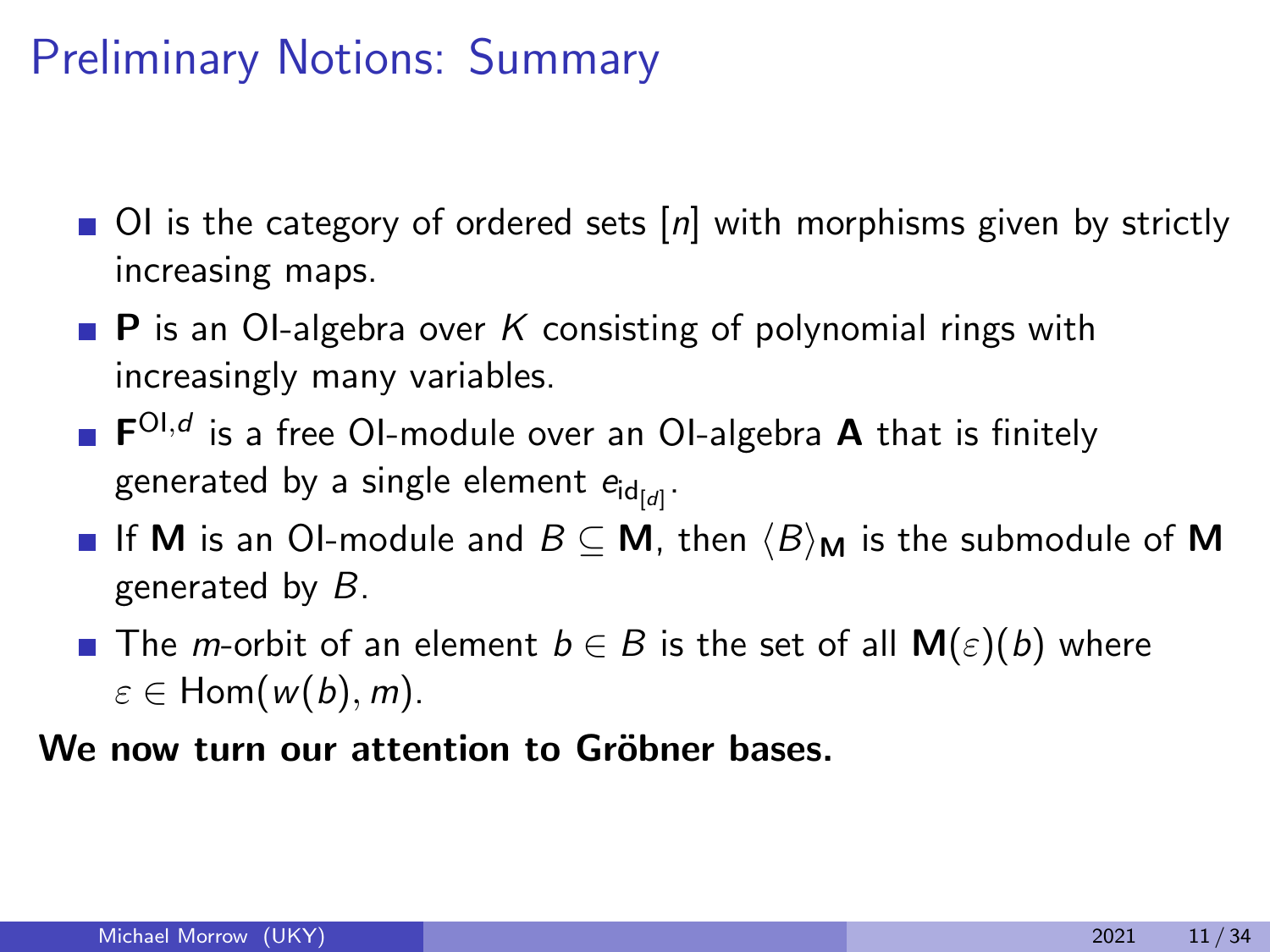# Gröbner Bases: Free OI-Modules

### Definition

 $\bigoplus_{\lambda \in \Lambda} {\mathsf{F}}^{{\mathsf{OI}}, d_\lambda}$  for integers  $d_\lambda \geq 0$ . In general, we define a free OI-module over  $A$  to be a direct sum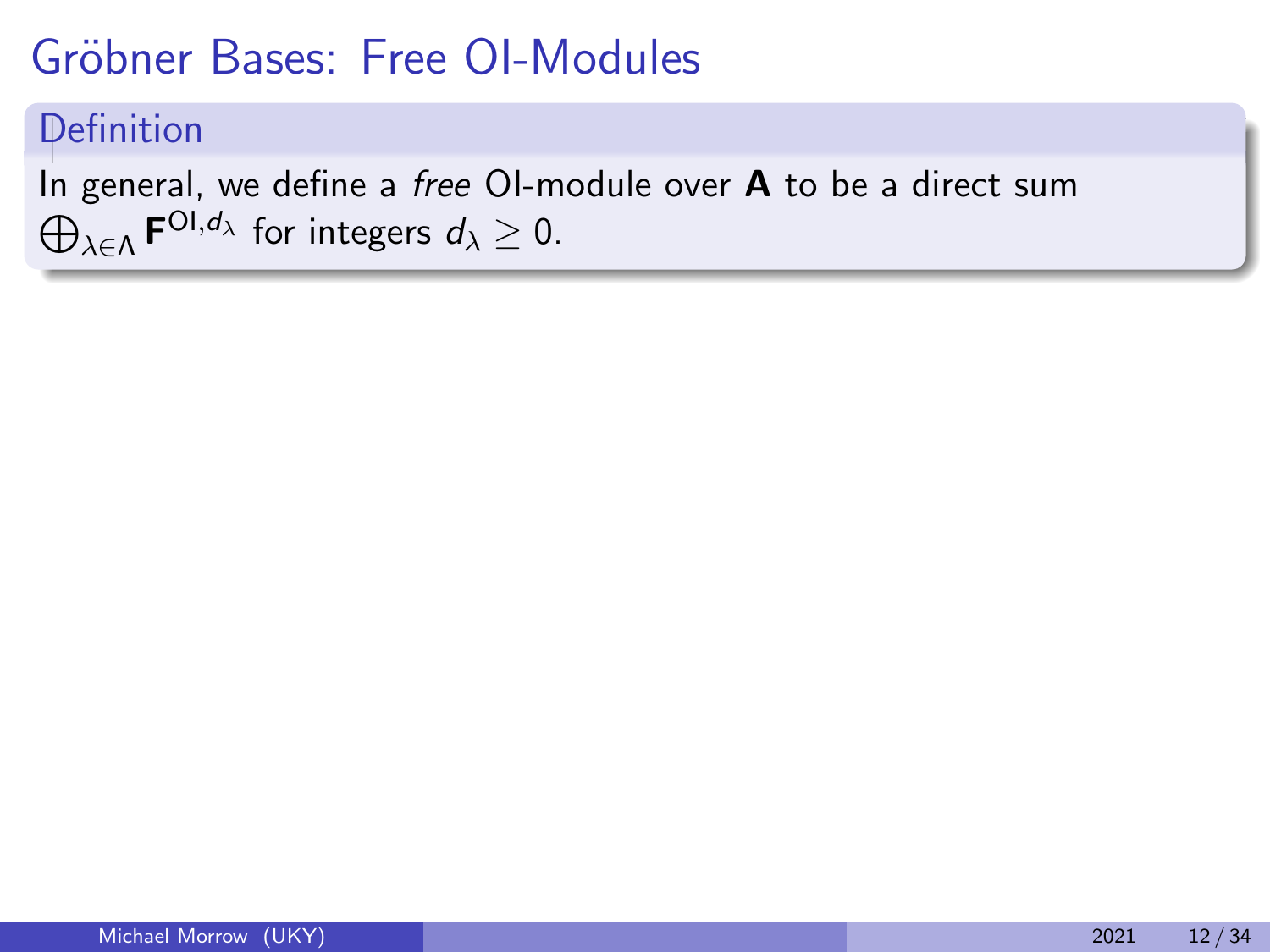# Gröbner Bases: Free OI-Modules

#### Definition

 $\bigoplus_{\lambda \in \Lambda} {\mathsf{F}}^{{\mathsf{OI}}, d_\lambda}$  for integers  $d_\lambda \geq 0$ . In general, we define a free OI-module over  $A$  to be a direct sum

### Remark

If  $\mathsf{F}=\bigoplus_{i=1}^s \mathsf{F}^{\mathsf{OI},d_i}$  is a free OI-module, then

$$
\mathsf{F}_m = \bigoplus_{\substack{1 \leq i \leq s \\ \pi \in \text{Hom}(d_i,m)}} \mathsf{A}_m e_{\pi,i} \cong (\mathsf{A}_m)^{\sum_{i=1}^s {m \choose d_i}} \text{ for } m \geq 0.
$$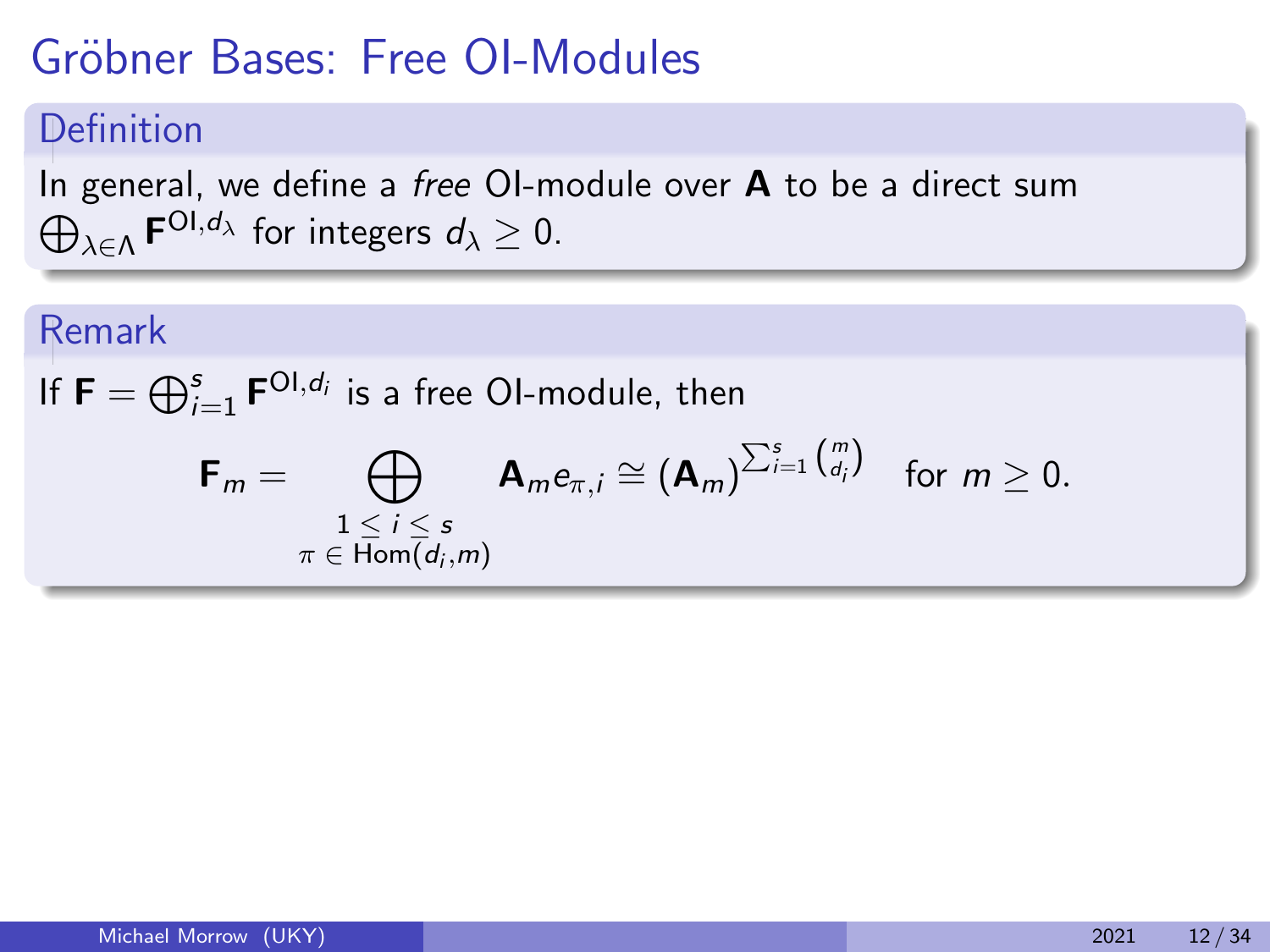# Gröbner Bases: Free OI-Modules

### Definition

 $\bigoplus_{\lambda \in \Lambda} {\mathsf{F}}^{{\mathsf{OI}}, d_\lambda}$  for integers  $d_\lambda \geq 0$ . In general, we define a free OI-module over  $A$  to be a direct sum

#### Remark

If 
$$
\mathbf{F} = \bigoplus_{i=1}^{s} \mathbf{F}^{\text{Ol}, d_i}
$$
 is a free Ol-module, then

$$
\mathsf{F}_m = \bigoplus_{\substack{1 \leq i \leq s \\ \pi \in \text{Hom}(d_i,m)}} \mathsf{A}_m e_{\pi,i} \cong (\mathsf{A}_m)^{\sum_{i=1}^s {m \choose d_i}} \text{ for } m \geq 0.
$$

**F** is generated by the  $e_{id_{[d_i]},i}$ , and we call these elements the *basis* elements of F.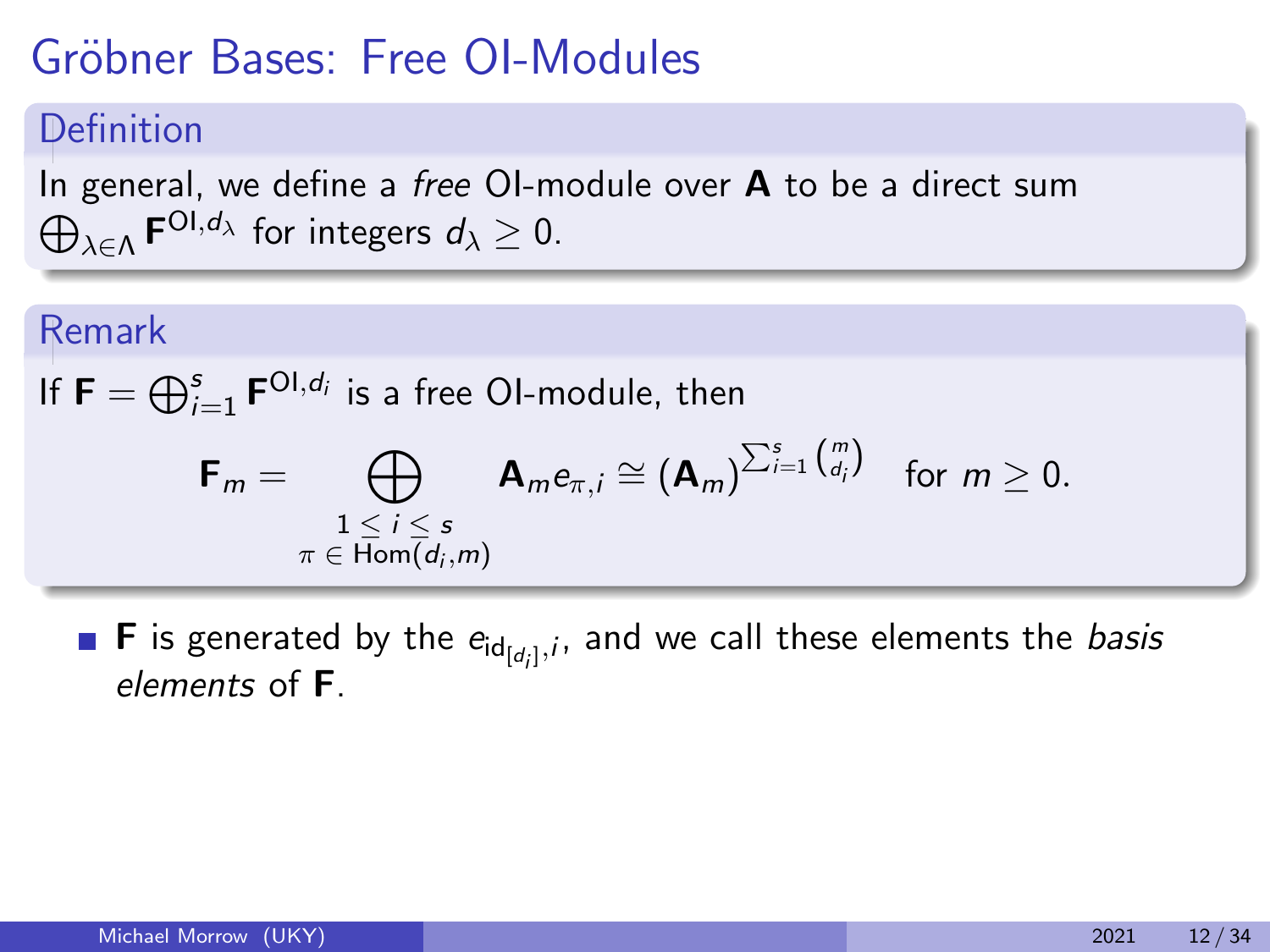# Gröbner Bases: Free OI-Modules

### Definition

 $\bigoplus_{\lambda \in \Lambda} {\mathsf{F}}^{{\mathsf{OI}}, d_\lambda}$  for integers  $d_\lambda \geq 0$ . In general, we define a *free* OI-module over  $A$  to be a direct sum

#### Remark

If 
$$
\mathbf{F} = \bigoplus_{i=1}^{s} \mathbf{F}^{\text{Ol}, d_i}
$$
 is a free Ol-module, then

$$
\mathsf{F}_m = \bigoplus_{\substack{1 \leq i \leq s \\ \pi \in \text{Hom}(d_i,m)}} \mathsf{A}_m e_{\pi,i} \cong (\mathsf{A}_m)^{\sum_{i=1}^s {m \choose d_i}} \text{ for } m \geq 0.
$$

- **F** is generated by the  $e_{id_{[d_i]},i}$ , and we call these elements the *basis* elements of F.
- The  $e_{\pi,i} \in \mathbf{F}_m$  are called the local basis elements of  $\mathbf{F}_m$ .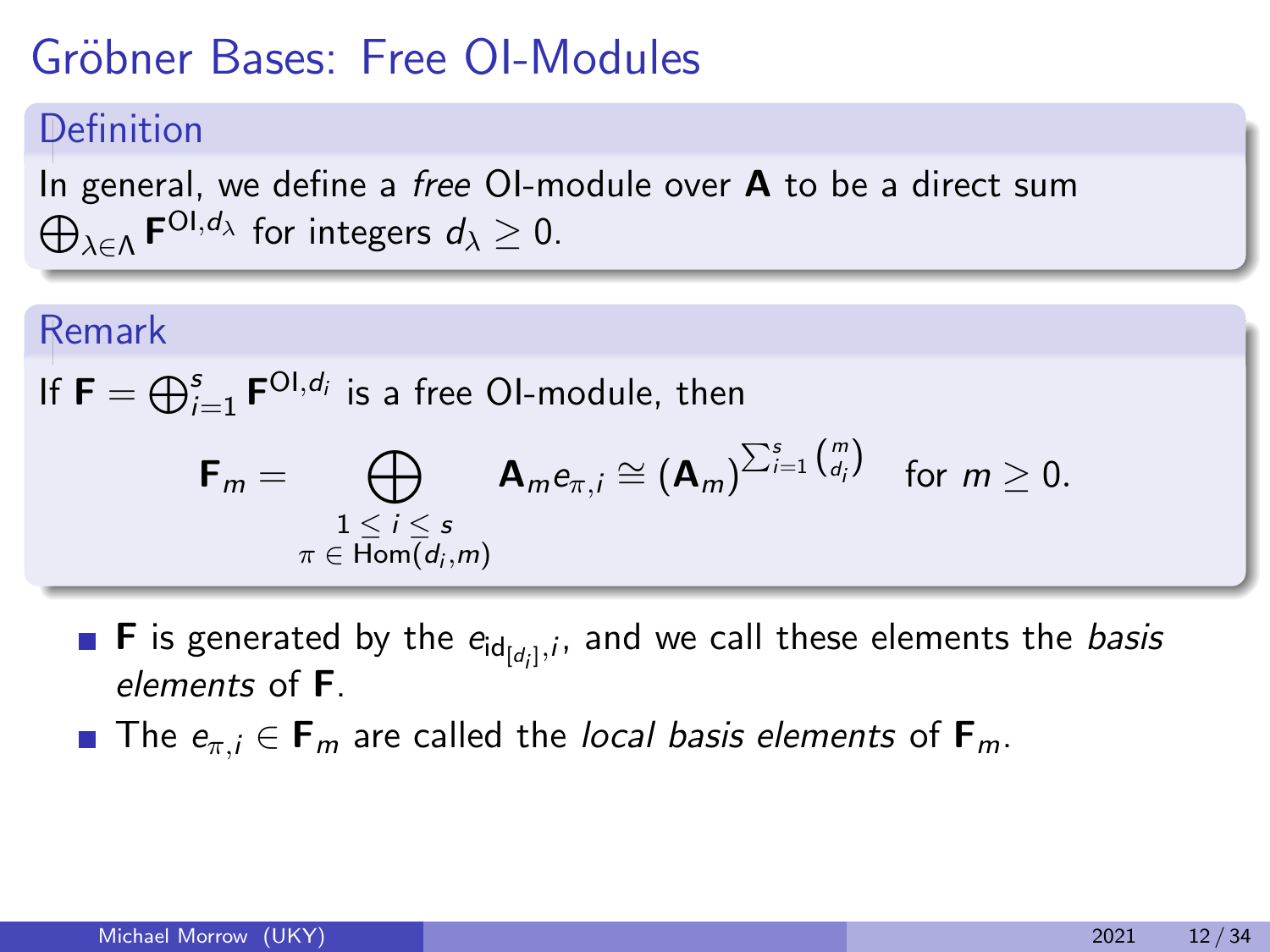# Gröbner Bases: Free OI-Modules

### Definition

 $\bigoplus_{\lambda \in \Lambda} {\mathsf{F}}^{{\mathsf{OI}}, d_\lambda}$  for integers  $d_\lambda \geq 0$ . In general, we define a *free* OI-module over  $\bf{A}$  to be a direct sum

#### Remark

If 
$$
\mathbf{F} = \bigoplus_{i=1}^{s} \mathbf{F}^{\text{Ol}, d_i}
$$
 is a free Ol-module, then

$$
\mathsf{F}_m = \bigoplus_{\substack{1 \leq i \leq s \\ \pi \in \text{Hom}(d_i,m)}} \mathsf{A}_m e_{\pi,i} \cong (\mathsf{A}_m)^{\sum_{i=1}^s {m \choose d_i}} \text{ for } m \geq 0.
$$

- **F** is generated by the  $e_{id_{[d_i]},i}$ , and we call these elements the *basis* elements of F.
- **The**  $e_{\pi,i} \in \mathbf{F}_m$  **are called the local basis elements of**  $\mathbf{F}_m$ **.**
- The second index in  $e_{\pi,i}$  is for distinguishing which direct summand the local basis elements come from (we may have  $d_i = d_j$  for some  $i \neq j$ ).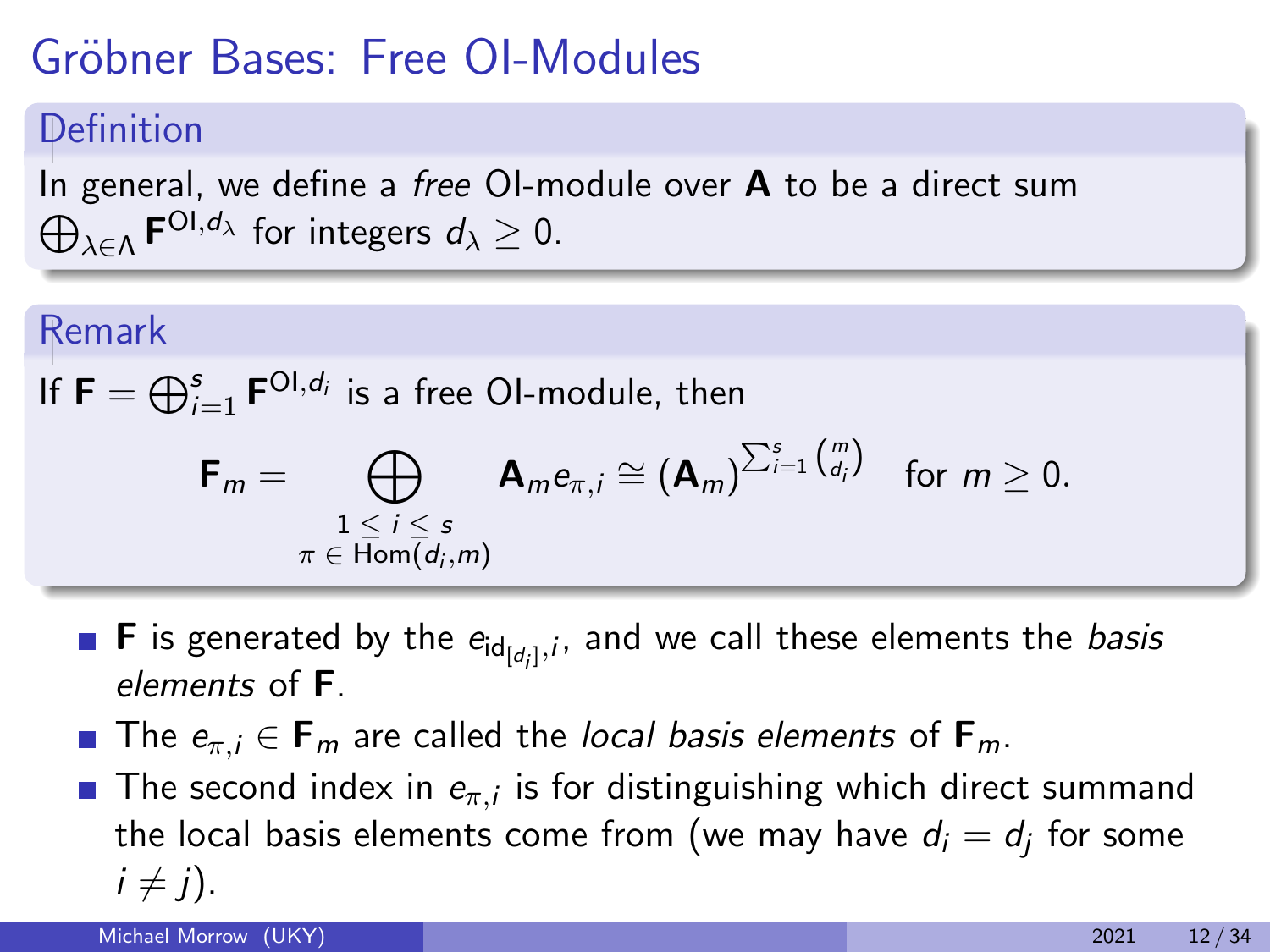**From now on, we consider finitely generated free OI-modules**  $\mathsf{F}=\bigoplus_{i=1}^s \mathsf{F}^{\mathsf{OI}, d_i}$  over  $\mathsf{P}.$ 

#### Definition

A monomial in F is an element of the form

 $x^u e_{\pi,i} \in \mathbf{F}_m$ 

where  $\pi \in \mathsf{Hom} (d_i , m)$  and  $\mathsf{x}^{\mathsf{u}}$  is a monomial in  $\mathsf{P}_m.$  Elements of  $\mathsf{F}$  can be expressed as K-linear combinations of monomials.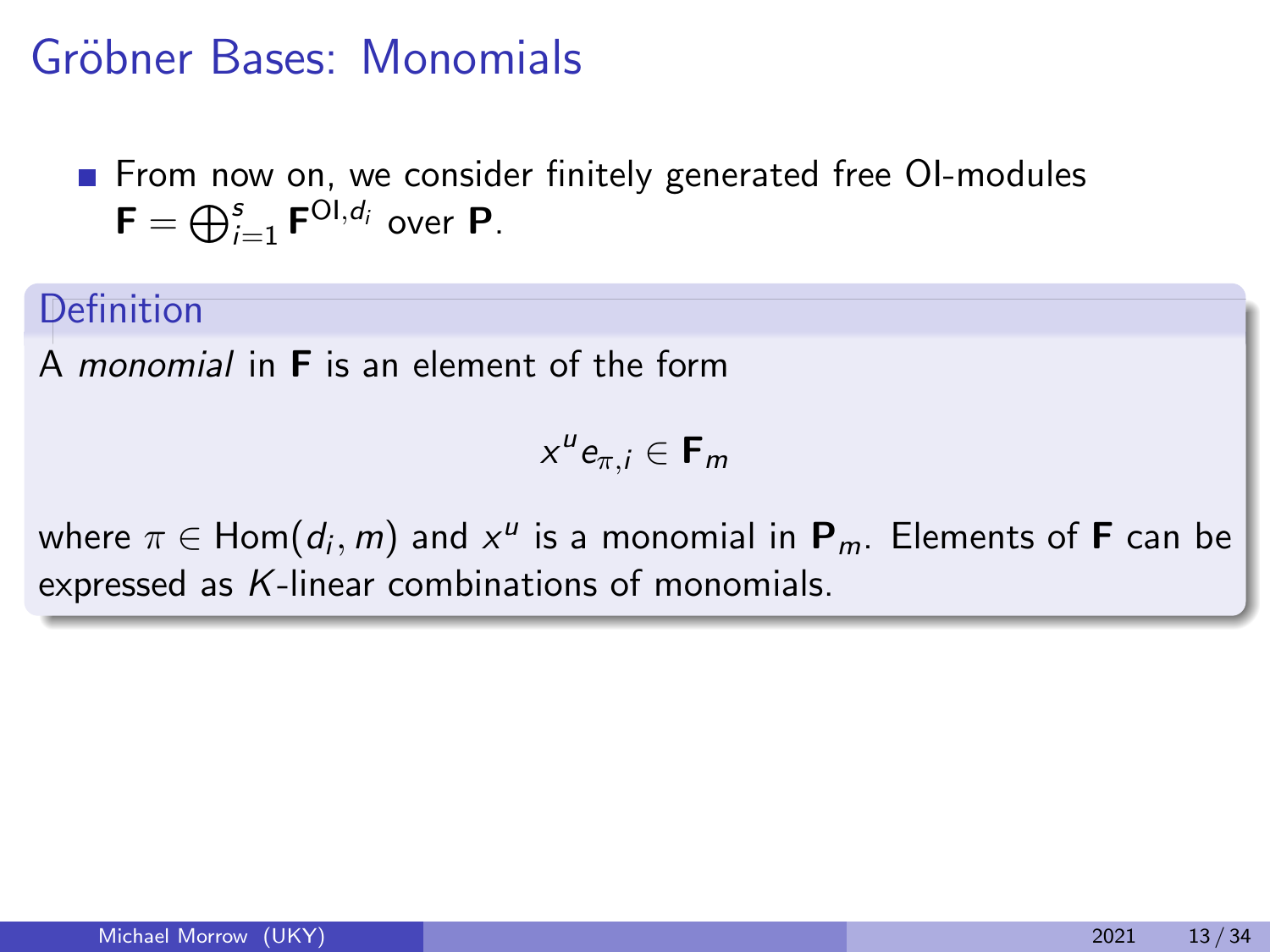**From now on, we consider finitely generated free OI-modules**  $\mathsf{F}=\bigoplus_{i=1}^s \mathsf{F}^{\mathsf{OI}, d_i}$  over  $\mathsf{P}.$ 

#### Definition

A monomial in F is an element of the form

 $x^u e_{\pi,i} \in \mathbf{F}_m$ 

where  $\pi \in \mathsf{Hom} (d_i , m)$  and  $\mathsf{x}^{\mathsf{u}}$  is a monomial in  $\mathsf{P}_m.$  Elements of  $\mathsf{F}$  can be expressed as K-linear combinations of monomials.

#### Definition

Let  $\mu, \nu \in \mathbf{F}$  be monomials. We say  $\nu$  is OI-*divisible* by  $\mu$  if  $\nu$  is divisible by an element of  $Orb(\mu, w(\nu))$ .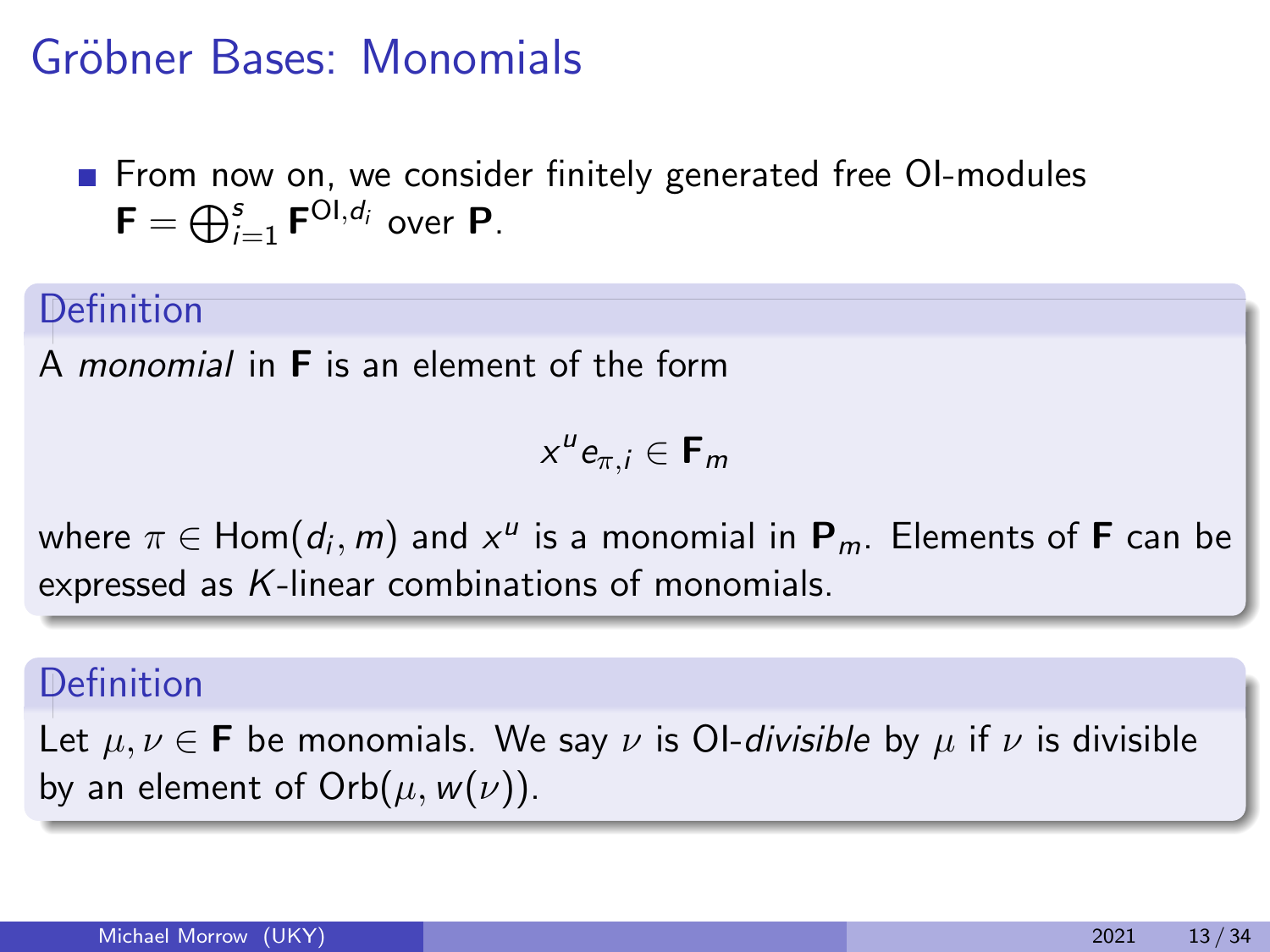### **Definition**

A monomial order on  $\bf{F}$  is a total order  $\lt$  on the monomials of  $\bf{F}$  such that if  $\mu$  and  $\nu$  are monomials in  $\mathbf{F}_m$  with  $\mu < \nu$ , then:

 $\mathbf{1}\neq x^{\boldsymbol{\rho}}\mu < x^{\boldsymbol{\rho}}\nu$  for any monomial  $1\neq x^{\boldsymbol{\rho}}\in\mathbf{P}_m;$  and

**2**  $\mu < \mathbf{F}(\varepsilon)(\mu) < \mathbf{F}(\varepsilon)(\nu)$  whenever  $\varepsilon \in \text{Hom}(m, n)$  and  $m < n$ .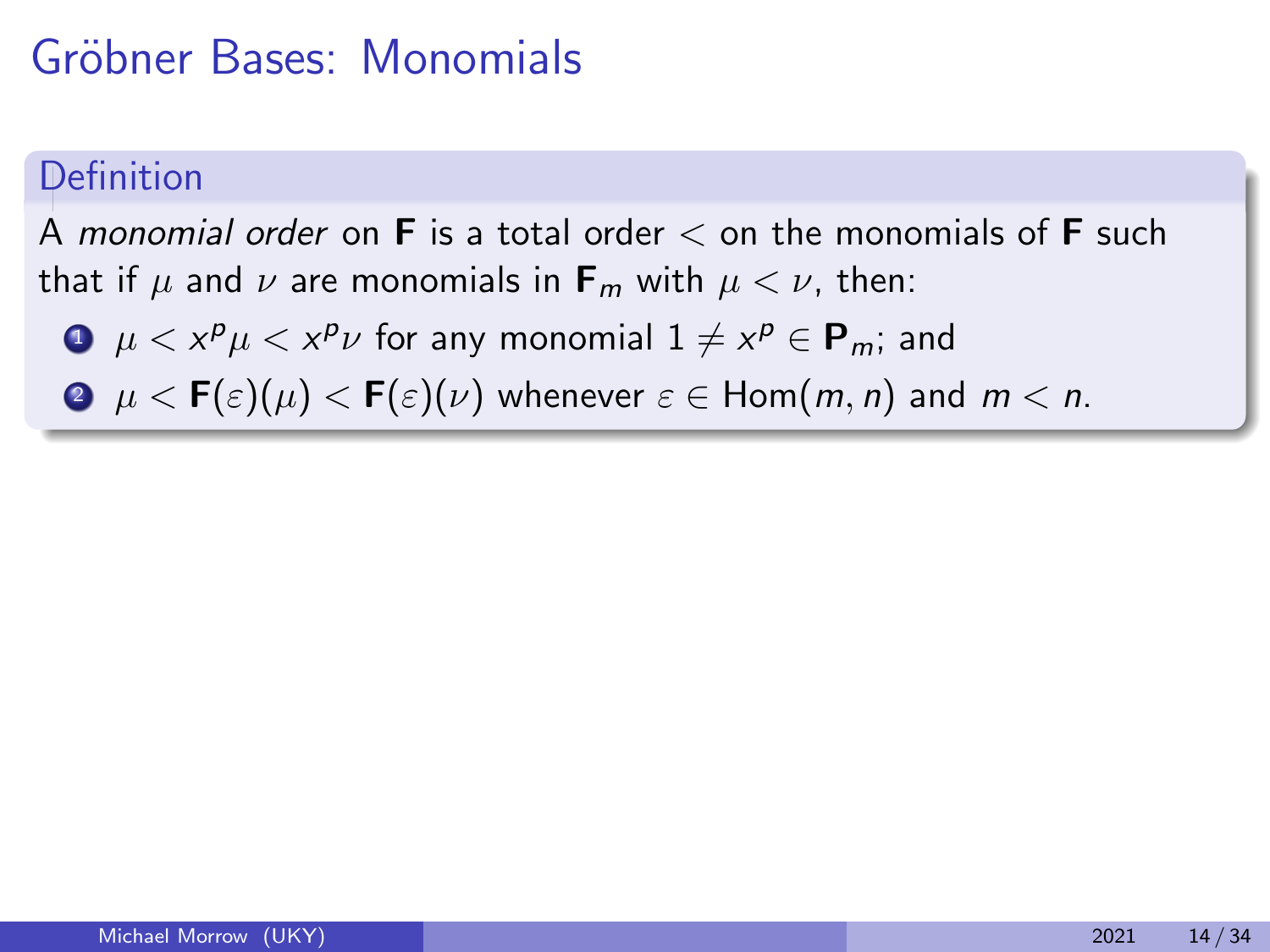### **Definition**

A monomial order on **F** is a total order  $\lt$  on the monomials of **F** such that if  $\mu$  and  $\nu$  are monomials in  $\mathbf{F}_m$  with  $\mu < \nu$ , then:

- $\mathbf{1}\neq x^{\boldsymbol{\rho}}\mu < x^{\boldsymbol{\rho}}\nu$  for any monomial  $1\neq x^{\boldsymbol{\rho}}\in\mathbf{P}_m;$  and
- **2**  $\mu < F(\varepsilon)(\mu) < F(\varepsilon)(\nu)$  whenever  $\varepsilon \in Hom(m, n)$  and  $m < n$ .

### Example (Lexicographic Order)

Order the monomials in each  $\mathbf{P}_m$  lexicographically with  $\mathsf{x}_{i',j'} < \mathsf{x}_{i,j}$  if either  $j' < j$  or  $j' = j$  and  $i' < i$ . Define  $e_{\rho,j} < e_{\pi,i}$  if  $i < j$ . For a fixed  $i$ , identify a monomial  $e_{\pi,i}\in{\sf F}^{{\sf Ol},d_i}_m$  with a vector  $(m,\pi(1),\ldots,\pi(d_i))\in\mathbb{N}^{d_i+1}$  and order such monomials using the lexicographic order on  $\mathbb{N}^{d_i+1}$ . Finally, for  $x^a e_{\pi,i}$  and  $x^b e_{\rho,j}$  in **F**, define  $x^b e_{\rho,j} < x^a e_{\pi,i}$  if  $e_{\rho,j} < e_{\pi,i}$  or  $e_{\pi,i} = e_{\rho,j}$  and  $x^b < x^a$  in **P**.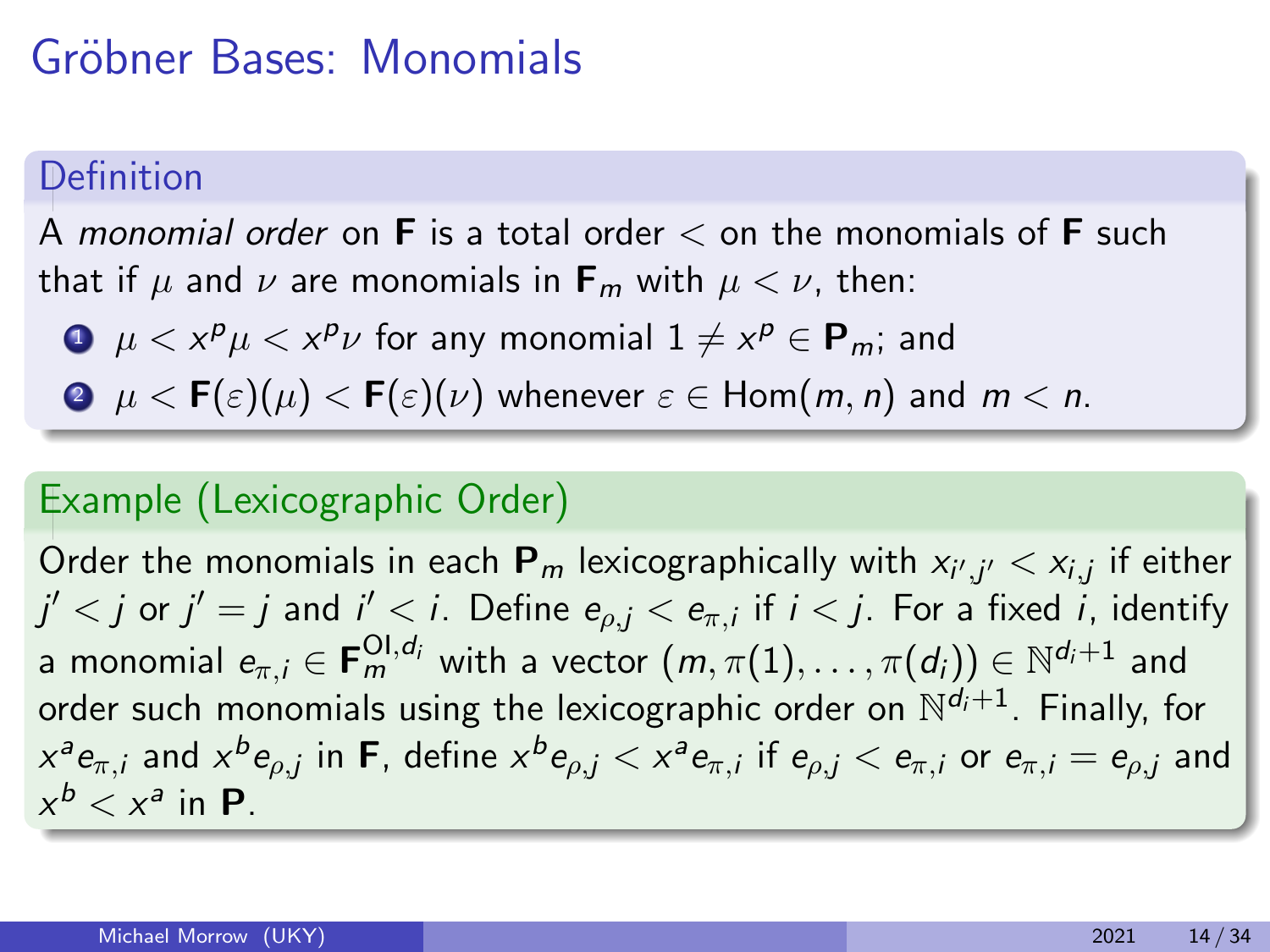It turns out that any monomial order on  $F$  is a well-order (see [\[Nag21,](#page-95-0) 5.3b] and [\[NR19,](#page-95-1) 6.5]).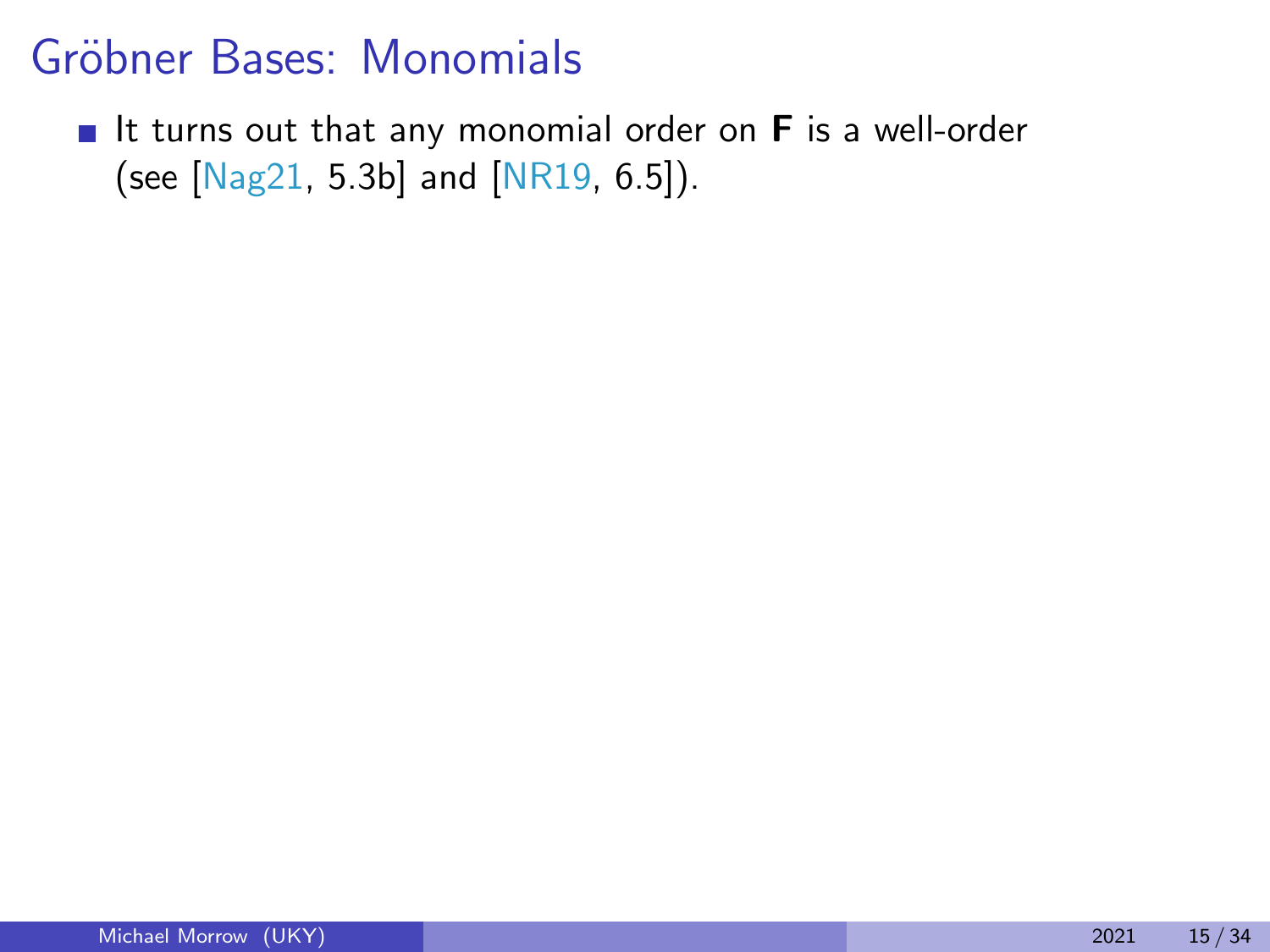If turns out that any monomial order on  $F$  is a well-order (see  $[Nag21, 5.3b]$  $[Nag21, 5.3b]$  and  $[NR19, 6.5]$  $[NR19, 6.5]$ ).

### Definition

Fix a monomial order  $<$  on **F**, and let  $f = \sum c_{\mu} \mu \in \mathsf{F}_m$  for some  $m \in \mathbb{N}_0$ , some monomials  $\mu \in \mathbf{F}_m$  and some coefficients  $c_{\mu} \in K$ . If  $f \neq 0$ :

- **O** Define its leading monomial  $Im(f)$  to be the largest monomial  $\mu$  that has a nonzero coefficient  $c_{\mu}$ .
- $\bullet$  We call  $c_{\mu}$  the *leading coefficient* of f, denoted  $\mathsf{lc}(f)$ .
- **3** Define the *leading term* of f to be  $\text{lt}(f) = \text{lt}(f)\text{lm}(f)$ .

For a subset  $E \subseteq F$ , write  $Im(E)$  for the set of all leading monomials of elements of E.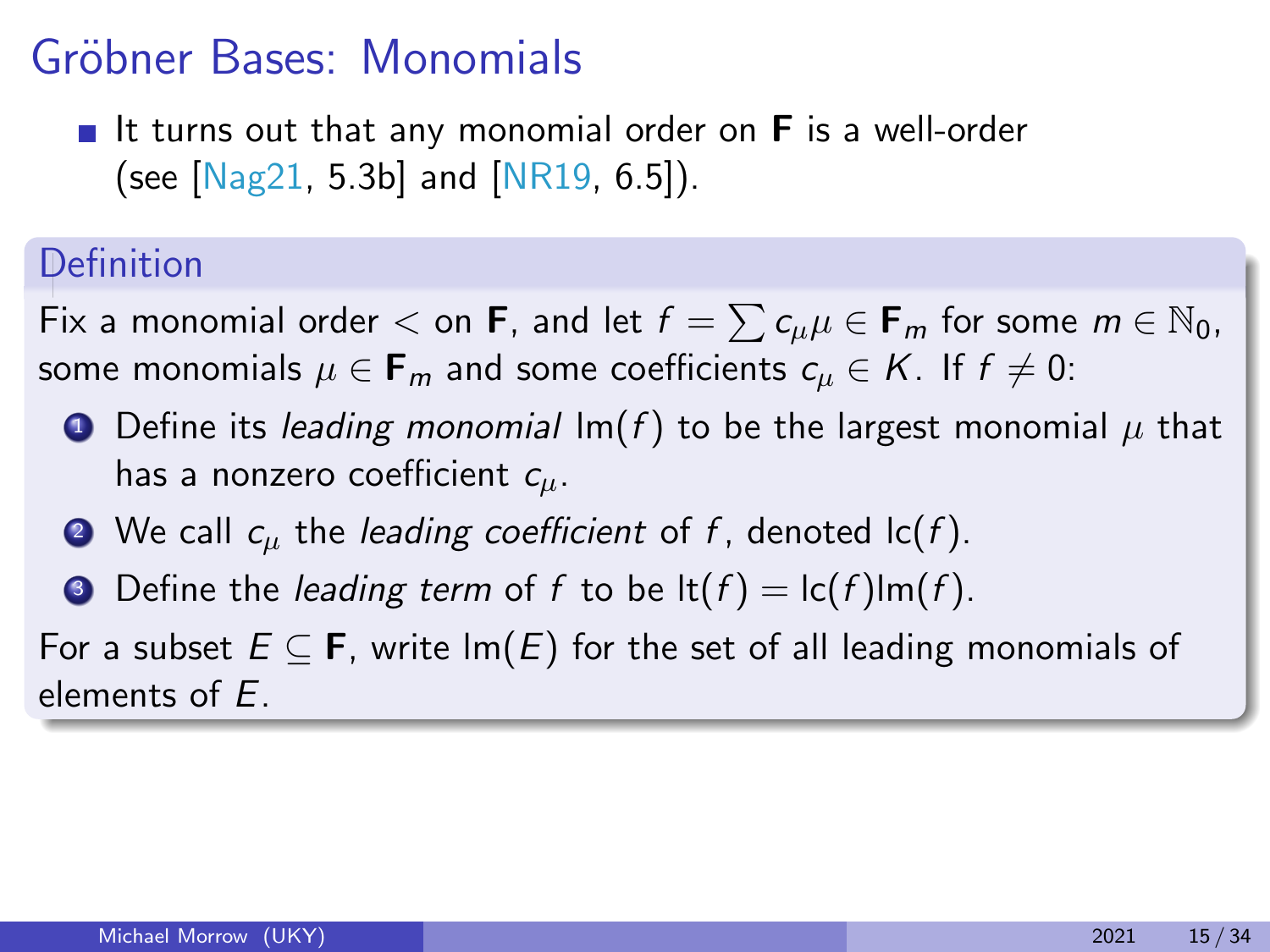If turns out that any monomial order on  $F$  is a well-order (see  $[Nag21, 5.3b]$  $[Nag21, 5.3b]$  and  $[NR19, 6.5]$  $[NR19, 6.5]$ ).

### Definition

Fix a monomial order  $<$  on **F**, and let  $f = \sum c_{\mu} \mu \in \mathsf{F}_m$  for some  $m \in \mathbb{N}_0$ , some monomials  $\mu \in \mathbf{F}_m$  and some coefficients  $c_{\mu} \in K$ . If  $f \neq 0$ :

- **O** Define its leading monomial  $Im(f)$  to be the largest monomial  $\mu$  that has a nonzero coefficient  $c_{\mu}$ .
- $\bullet$  We call  $c_{\mu}$  the *leading coefficient* of f, denoted  $\mathsf{lc}(f)$ .
- **3** Define the *leading term* of f to be  $\text{lt}(f) = \text{lt}(f)\text{lm}(f)$ .

For a subset  $E \subseteq F$ , write  $Im(E)$  for the set of all leading monomials of elements of E.

■ The properties of a monomial order allow one to deduce that  $\mathbf{F}(\varepsilon)(\text{Im}(f)) = \text{Im}(\mathbf{F}(\varepsilon)(f))$  for any  $f \in \mathbf{F}_m$  and any  $\varepsilon \in \text{Hom}(m, n)$ with  $m \leq n$ .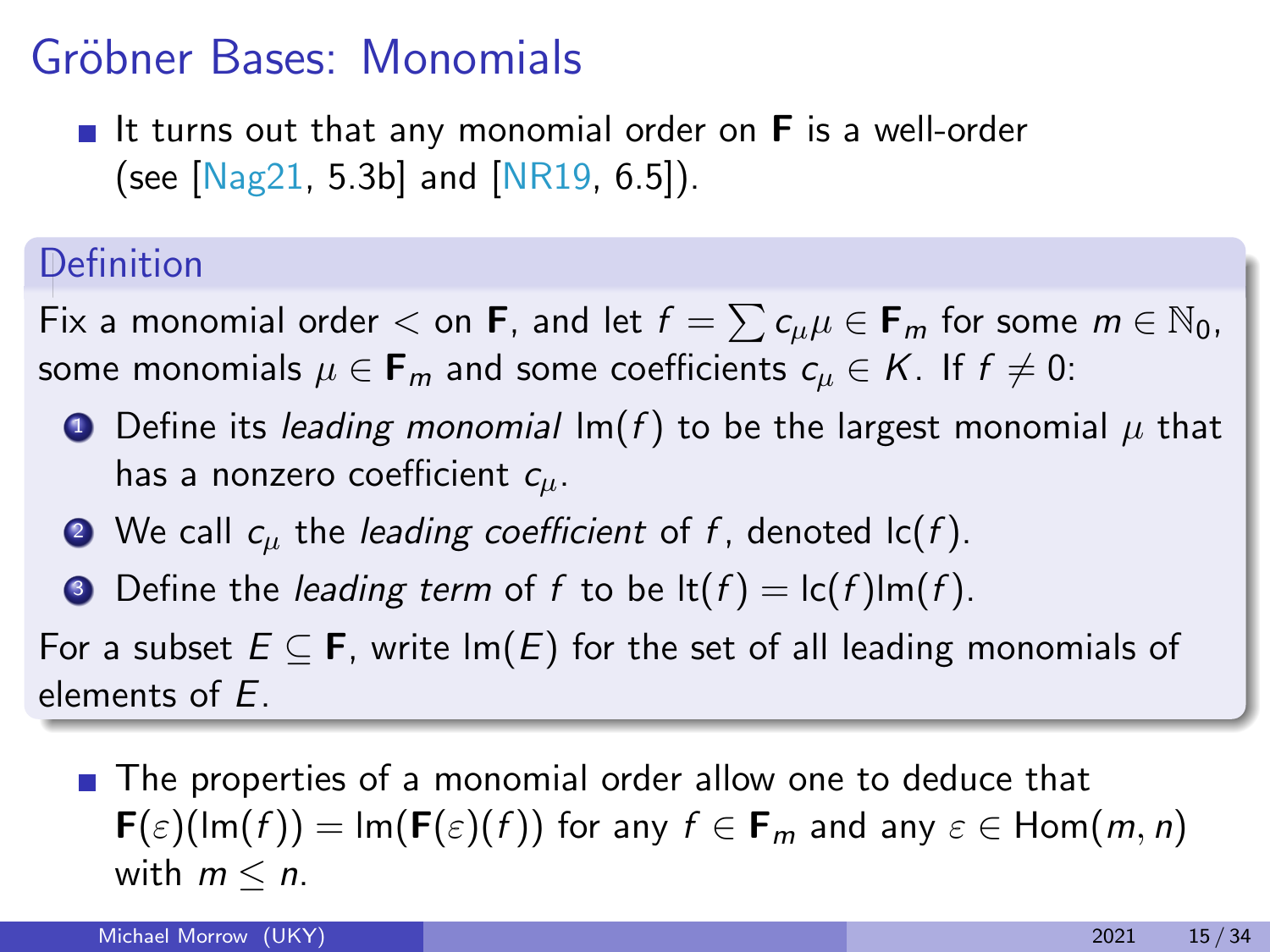## Gröbner Bases: Initial Modules

### Definition

Let  $\lt$  be a monomial order on **F**. For any submodule **M** of **F**, the *initial* module of M is

$$
\mathsf{in}(\mathbf{M}) = \langle \mathsf{Im}(\mathbf{M}) \rangle_{\mathbf{F}}.
$$

A subset  $B \subseteq M$  is called a *Gröbner basis* of M (w.r.t. <) if

 $\text{in}(\mathbf{M}) = \langle \text{Im}(B) \rangle_{\mathbf{F}}.$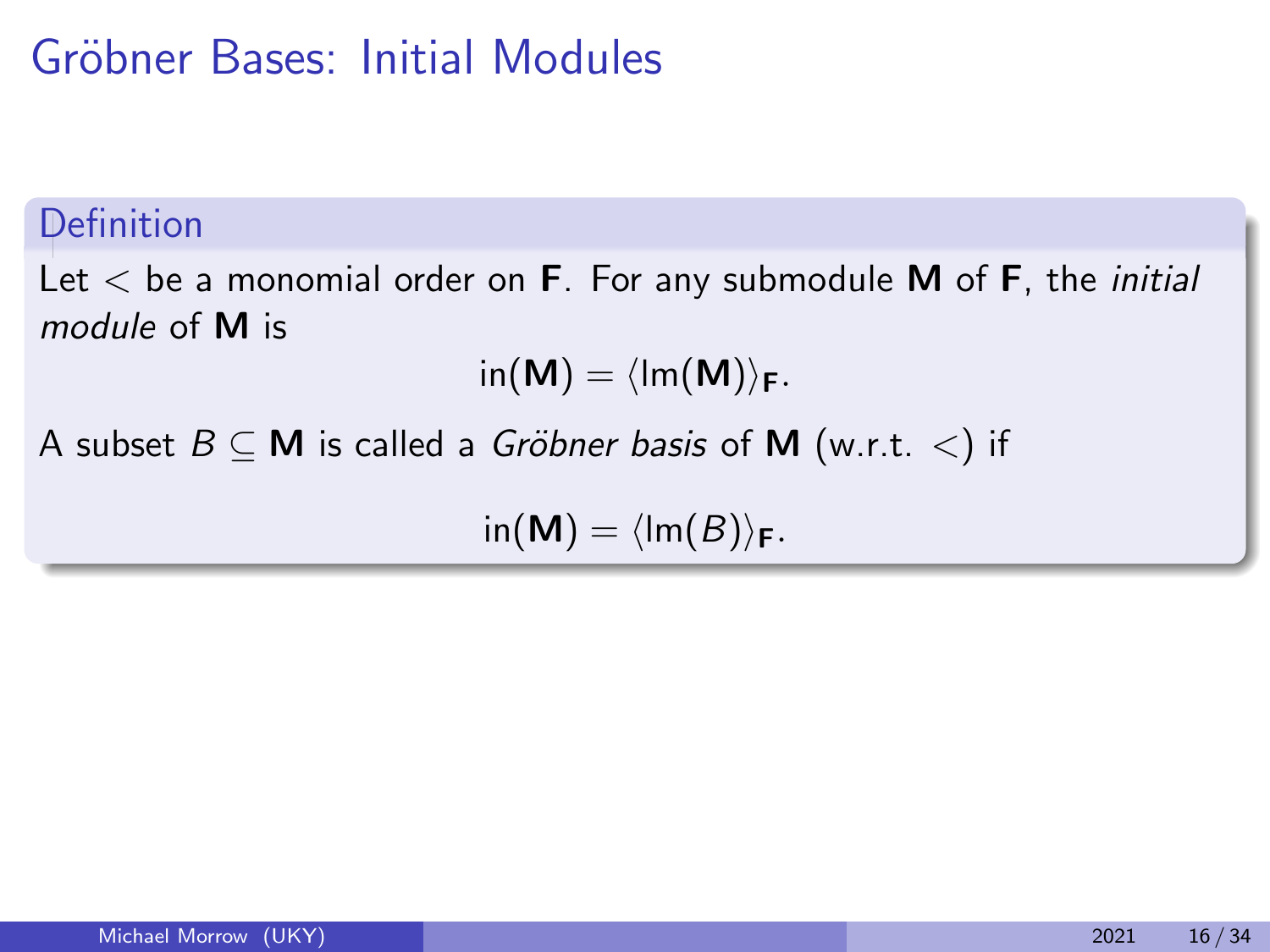## Gröbner Bases: Initial Modules

### Definition

Let  $\lt$  be a monomial order on **F**. For any submodule **M** of **F**, the *initial* module of M is

$$
\mathsf{in}(\mathsf{M}) = \langle \mathsf{Im}(\mathsf{M}) \rangle_{\mathsf{F}}.
$$

A subset  $B \subseteq M$  is called a *Gröbner basis* of M (w.r.t. <) if

$$
\mathsf{in}(\mathsf{M}) = \langle \mathsf{Im}(B) \rangle_{\mathsf{F}}.
$$

#### Remark

One can simply take  $B = M$ , but the more interesting cases are when B is finite.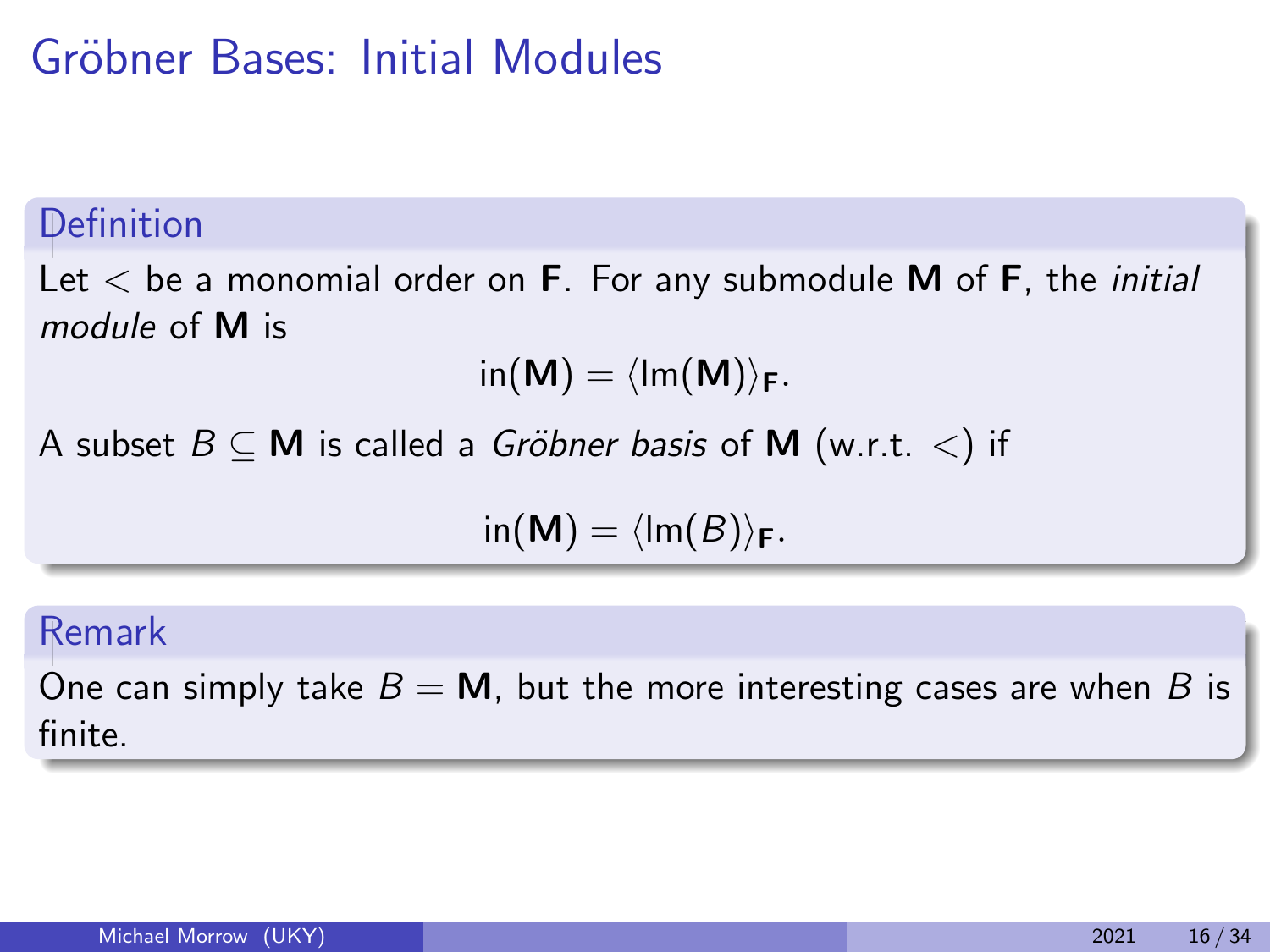Free OI-modules are sums of  $\mathbf{F}^{\text{Ol,}d_\lambda}$  for integers  $d_\lambda \geq 0.$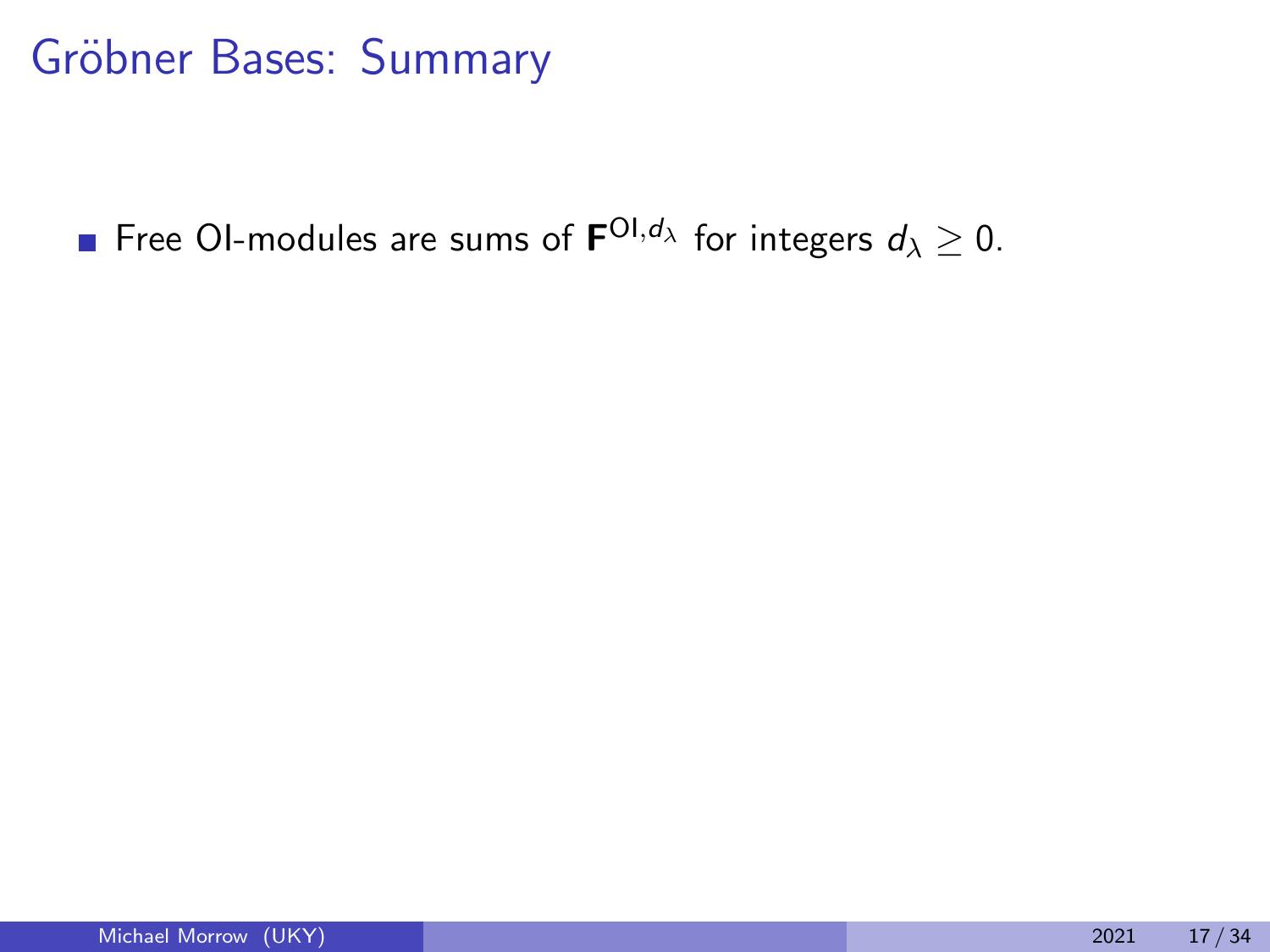- Free OI-modules are sums of  $\mathbf{F}^{\text{Ol,}d_\lambda}$  for integers  $d_\lambda \geq 0.$
- We consider finitely generated free OI-modules  $\textsf{\textbf{F}}=\bigoplus_{i=1}^s \textsf{\textbf{F}}^{\textsf{OI},d_i}$  over P.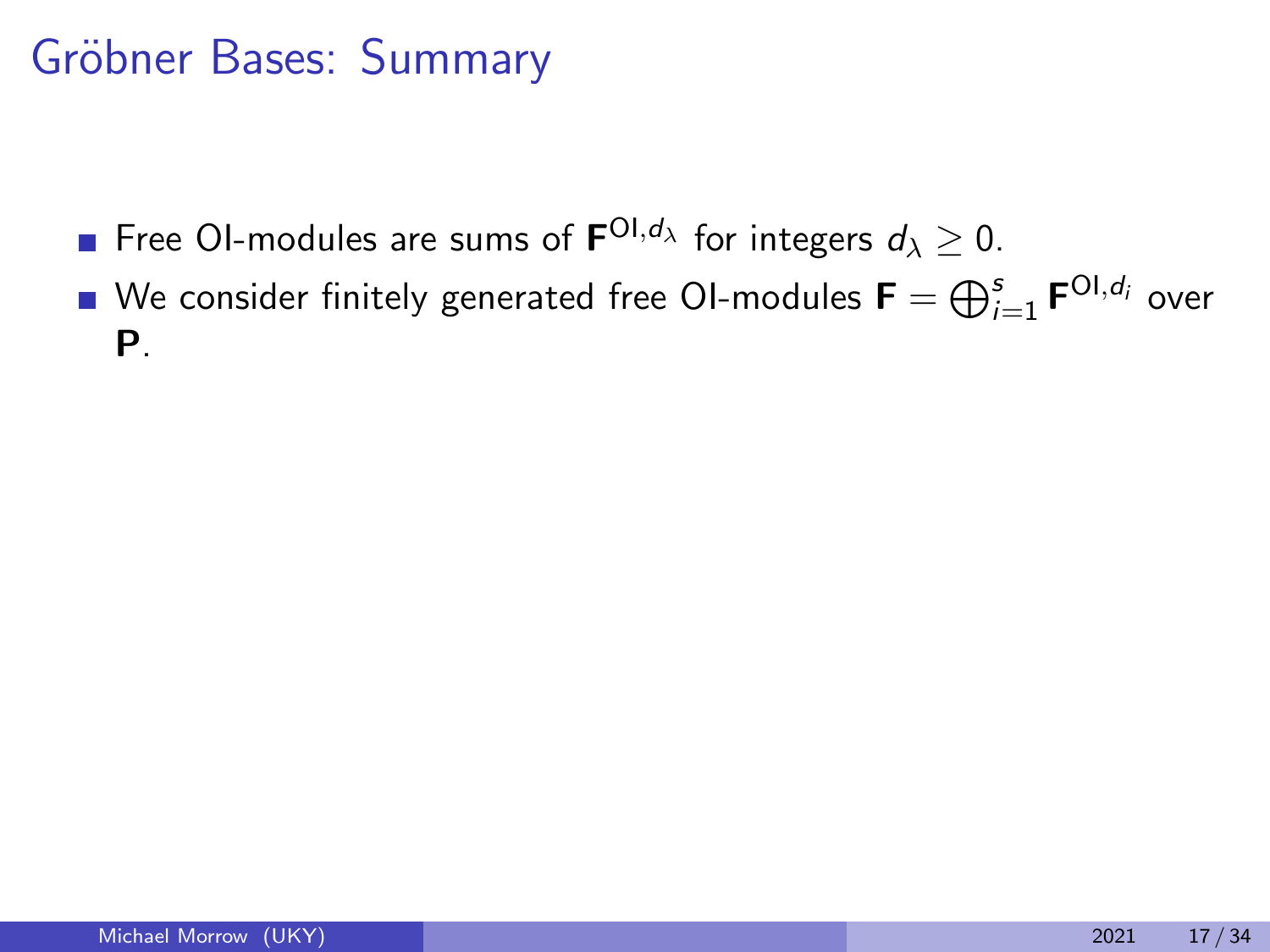- Free OI-modules are sums of  $\mathbf{F}^{\text{Ol,}d_\lambda}$  for integers  $d_\lambda \geq 0.$
- We consider finitely generated free OI-modules  $\textsf{\textbf{F}}=\bigoplus_{i=1}^s \textsf{\textbf{F}}^{\textsf{OI},d_i}$  over P.
- Monomials of **F** are elements of the form  $x^u e_{\pi,i}$  where  $x^u$  is a monomial in P.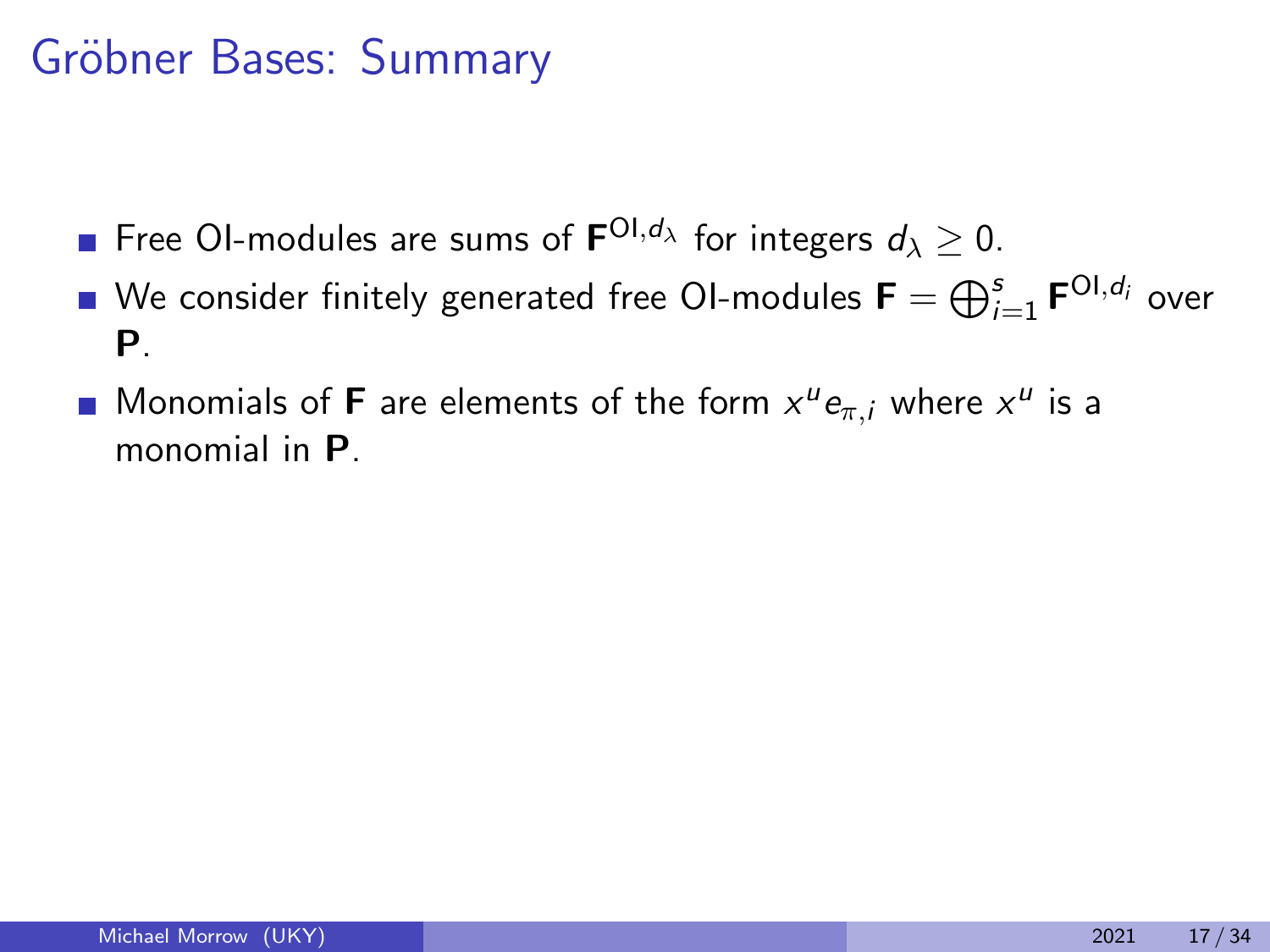- Free OI-modules are sums of  $\mathbf{F}^{\text{Ol,}d_\lambda}$  for integers  $d_\lambda \geq 0.$
- We consider finitely generated free OI-modules  $\textsf{\textbf{F}}=\bigoplus_{i=1}^s \textsf{\textbf{F}}^{\textsf{OI},d_i}$  over P.
- Monomials of **F** are elements of the form  $x^u e_{\pi,i}$  where  $x^u$  is a monomial in P.
- **Monomial orders are total orders that respect multiplication and are** preserved by  $F(\varepsilon)$  whenever  $\varepsilon \in \text{Hom}(m, n)$ .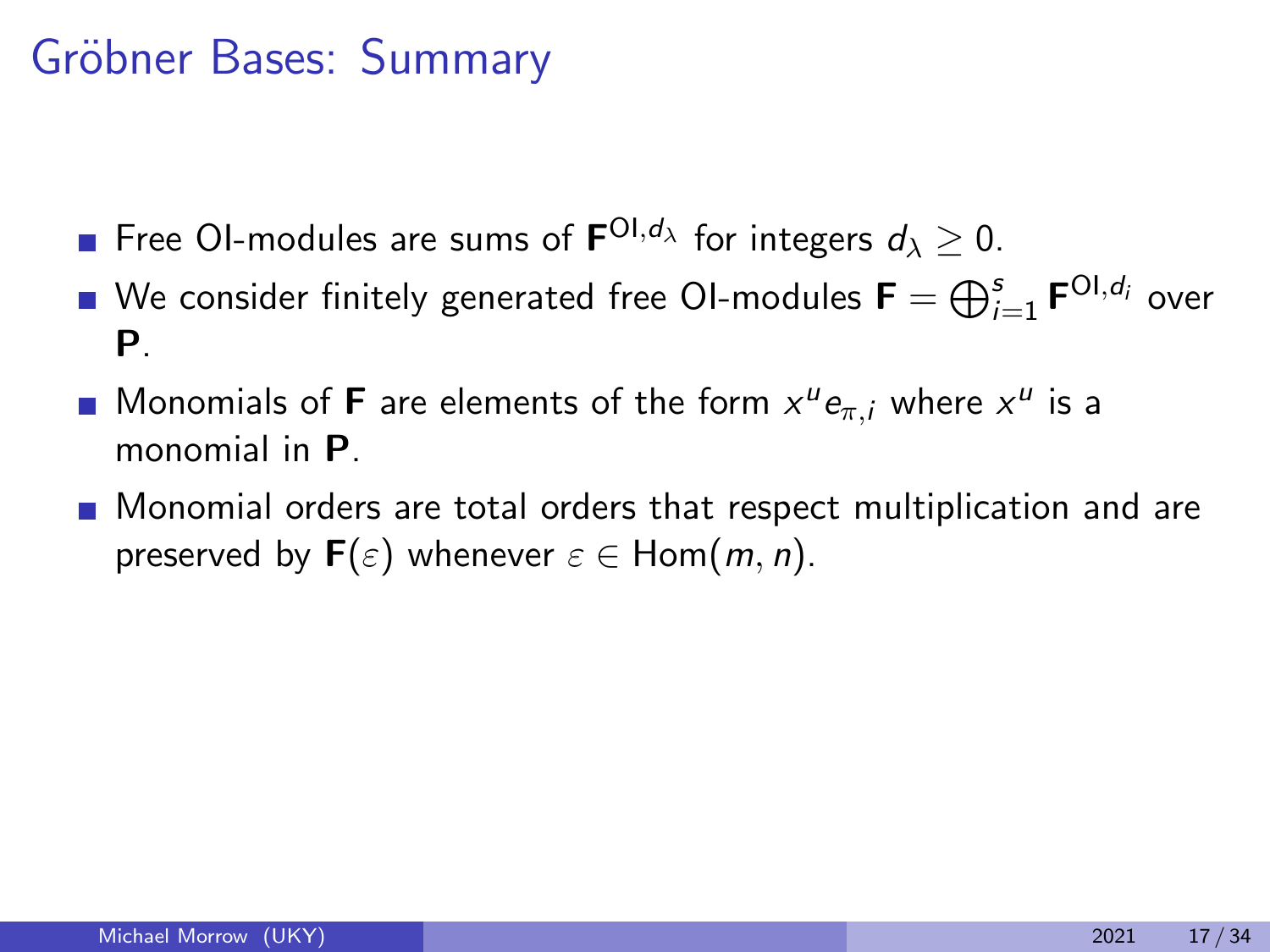- Free OI-modules are sums of  $\mathbf{F}^{\text{Ol,}d_\lambda}$  for integers  $d_\lambda \geq 0.$
- We consider finitely generated free OI-modules  $\textsf{\textbf{F}}=\bigoplus_{i=1}^s \textsf{\textbf{F}}^{\textsf{OI},d_i}$  over P.
- Monomials of **F** are elements of the form  $x^u e_{\pi,i}$  where  $x^u$  is a monomial in P.
- **Monomial orders are total orders that respect multiplication and are** preserved by  $F(\varepsilon)$  whenever  $\varepsilon \in \text{Hom}(m, n)$ .
- **If M** is a submodule of **F**, then a subset  $B \subseteq M$  is a Gröbner basis of **M** (with respect to some monomial order) if  $in(\mathbf{M}) = \langle Im(B) \rangle_F$ .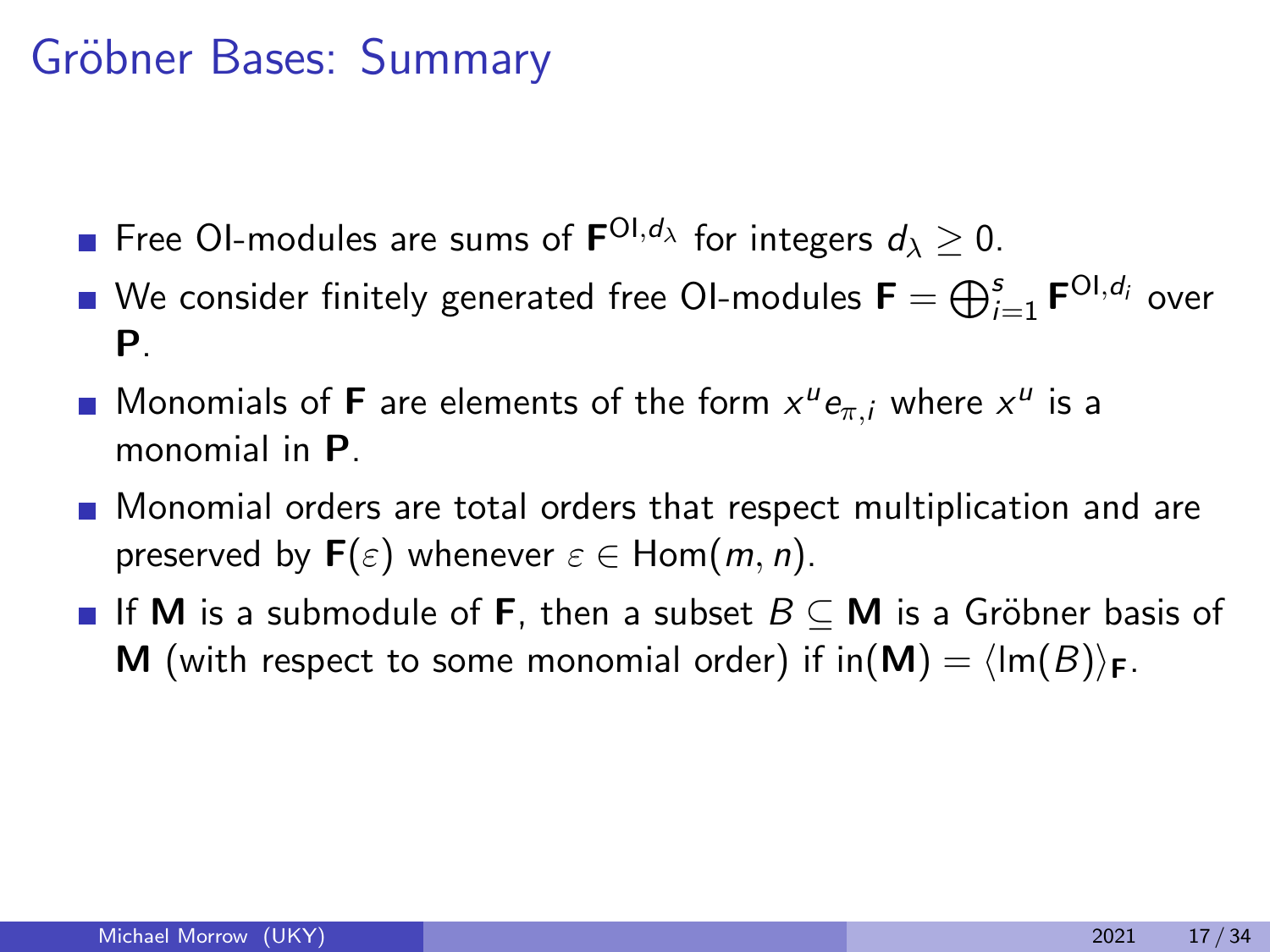- Free OI-modules are sums of  $\mathbf{F}^{\text{Ol,}d_\lambda}$  for integers  $d_\lambda \geq 0.$
- We consider finitely generated free OI-modules  $\textsf{\textbf{F}}=\bigoplus_{i=1}^s \textsf{\textbf{F}}^{\textsf{OI},d_i}$  over P.
- Monomials of **F** are elements of the form  $x^u e_{\pi,i}$  where  $x^u$  is a monomial in P.
- **Monomial orders are total orders that respect multiplication and are** preserved by  $F(\varepsilon)$  whenever  $\varepsilon \in \text{Hom}(m, n)$ .
- **If M** is a submodule of **F**, then a subset  $B \subseteq M$  is a Gröbner basis of **M** (with respect to some monomial order) if  $in(\mathbf{M}) = \langle Im(B) \rangle_F$ .

We're now ready to look at computation of Gröbner bases.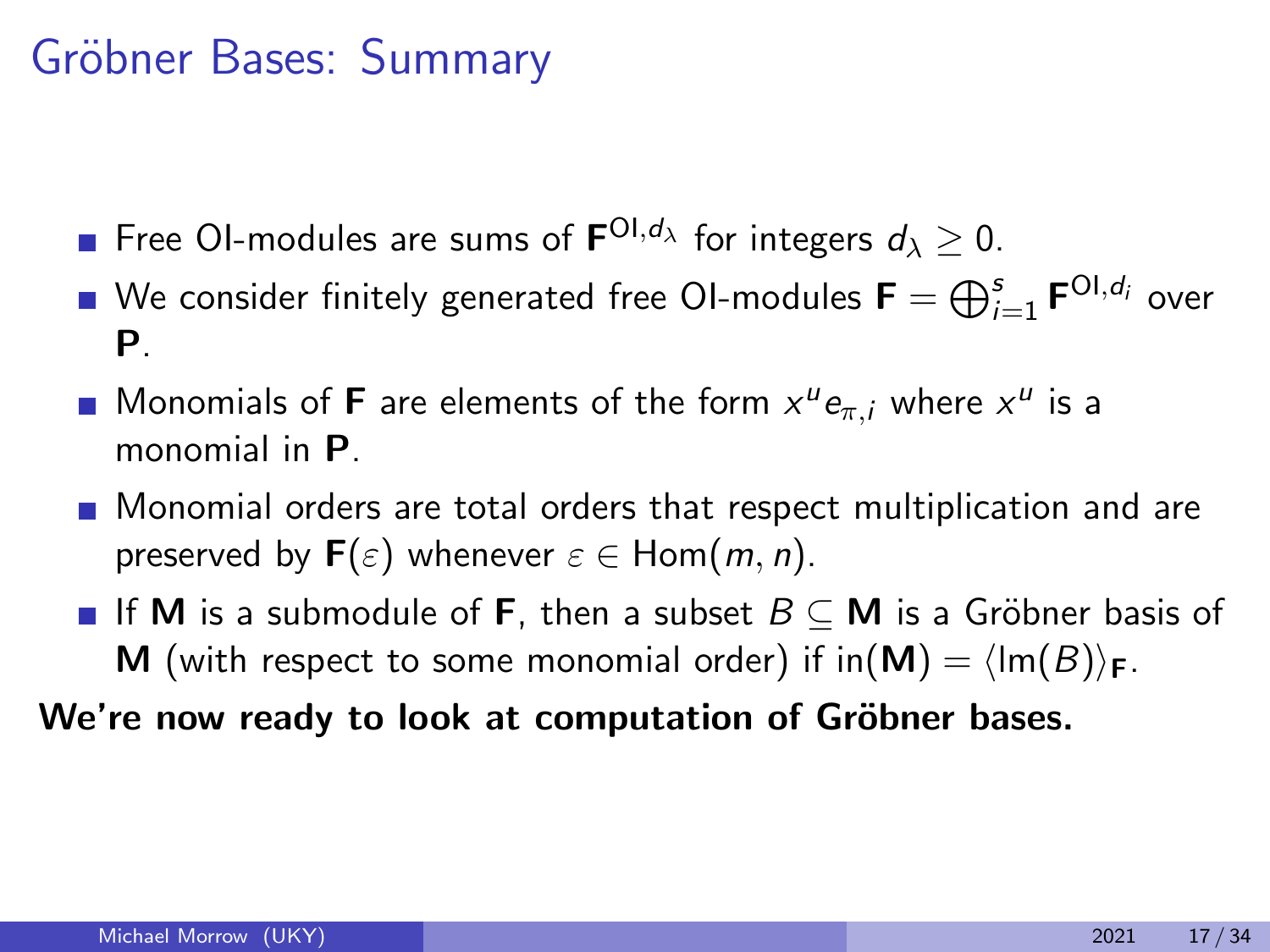■ Our main tool for doing computation is the division algorithm.

#### Definition

Let  $B \subseteq \mathbf{F}$  and pick  $f \in \mathbf{F}_m$ . Suppose  $f = \sum a_i f_i + r$  for some  $a_i \in \mathbf{P}_m$ , some  $f_i \in \text{Orb}(B, m)$  and some  $r \in \mathbf{F}_m$  such that:

- **1** either  $r = 0$  or  $\text{Im}(r)$  is not OI-divisible by any element of  $\text{Im}(B)$ ;
- **2**  $\text{Im}(r) < \text{Im}(f)$  whenever  $r \neq f$  and  $f, r \neq 0$ ; and
- $\textbf{3}$   $\textsf{Im}(a_{i}f_{i})\leq\textsf{Im}(f)$  whenever  $a_{i}f_{i},f\neq0.$

Then r is called a remainder of f modulo B.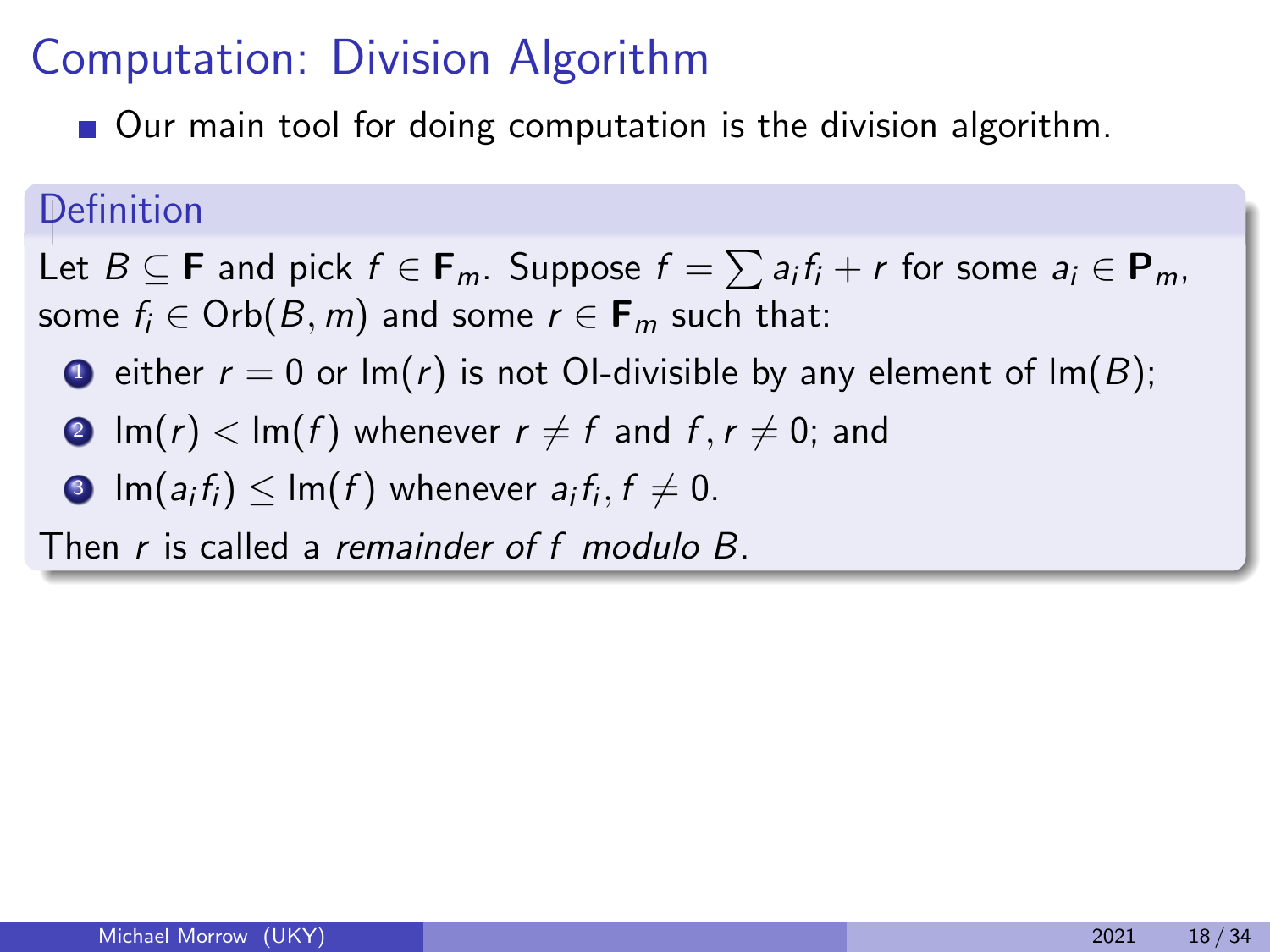■ Our main tool for doing computation is the division algorithm.

#### Definition

Let  $B \subseteq \mathbf{F}$  and pick  $f \in \mathbf{F}_m$ . Suppose  $f = \sum a_i f_i + r$  for some  $a_i \in \mathbf{P}_m$ , some  $f_i \in \text{Orb}(B, m)$  and some  $r \in \mathbf{F}_m$  such that:

- **1** either  $r = 0$  or  $\text{Im}(r)$  is not OI-divisible by any element of  $\text{Im}(B)$ ;
- **2**  $\text{Im}(r) < \text{Im}(f)$  whenever  $r \neq f$  and  $f, r \neq 0$ ; and
- $\textbf{3}$   $\textsf{Im}(a_{i}f_{i})\leq\textsf{Im}(f)$  whenever  $a_{i}f_{i},f\neq0.$

Then r is called a remainder of f modulo B.

#### Remark

If f has a remainder of zero modulo B, then  $f \in \langle B \rangle_F$ .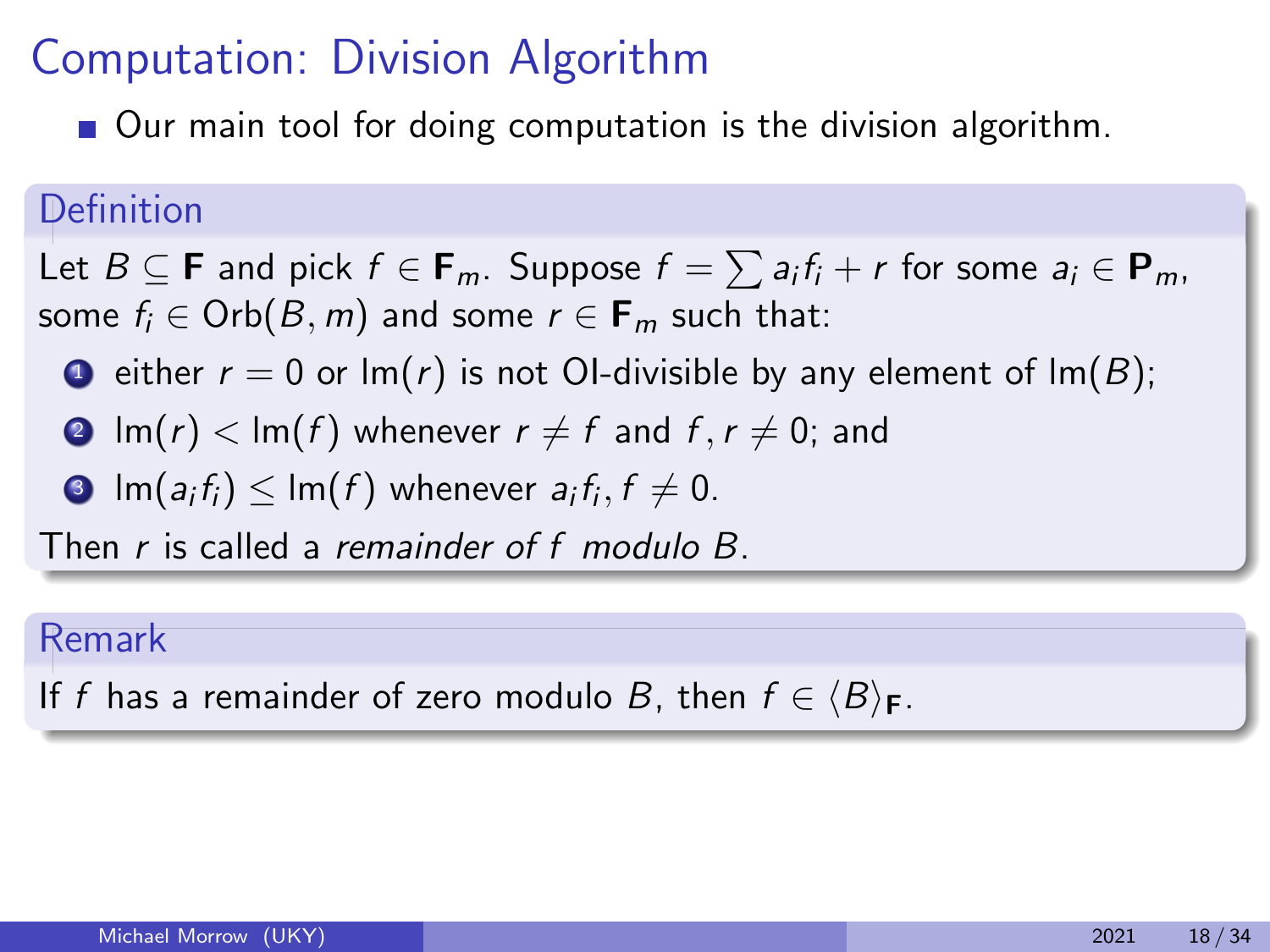■ Our main tool for doing computation is the division algorithm.

#### Definition

Let  $B \subseteq \mathbf{F}$  and pick  $f \in \mathbf{F}_m$ . Suppose  $f = \sum a_i f_i + r$  for some  $a_i \in \mathbf{P}_m$ , some  $f_i \in \text{Orb}(B, m)$  and some  $r \in \mathbf{F}_m$  such that:

- **1** either  $r = 0$  or  $\text{Im}(r)$  is not OI-divisible by any element of  $\text{Im}(B)$ ;
- **2**  $\text{Im}(r) < \text{Im}(f)$  whenever  $r \neq f$  and  $f, r \neq 0$ ; and
- $\textbf{3}$   $\textsf{Im}(a_{i}f_{i})\leq\textsf{Im}(f)$  whenever  $a_{i}f_{i},f\neq0.$

Then r is called a remainder of f modulo B.

#### Remark

If f has a remainder of zero modulo B, then  $f \in \langle B \rangle_F$ .

### Algorithm (Division Algorithm)

A remainder of  $f \in \mathbf{F}_m$  modulo  $B \subseteq \mathbf{F}$  can be computed in finite time.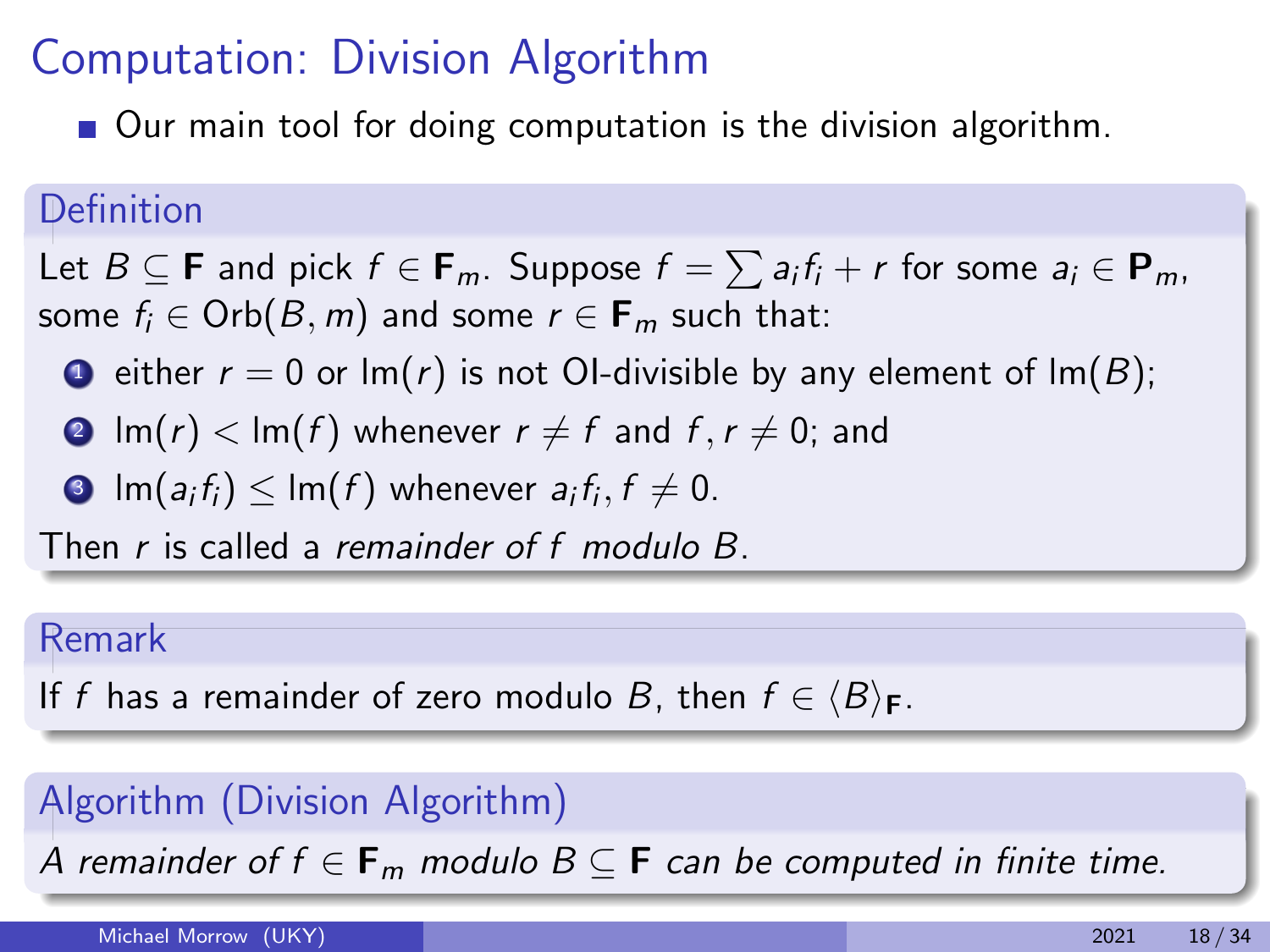### Example

Let  $c=1$ , let  $\textsf{F}=\textsf{F}^{\textsf{Ol},1}$ , and let  $B=\{x_1^2 \textsf{e}_{\textsf{ld}_{[1]}},x_2^2 \textsf{e}_{\rho}+x_1x_2\textsf{e}_{\rho}\}$  where  $\rho : [1] \longrightarrow [2]$  is given by  $\rho(1) = 2$ .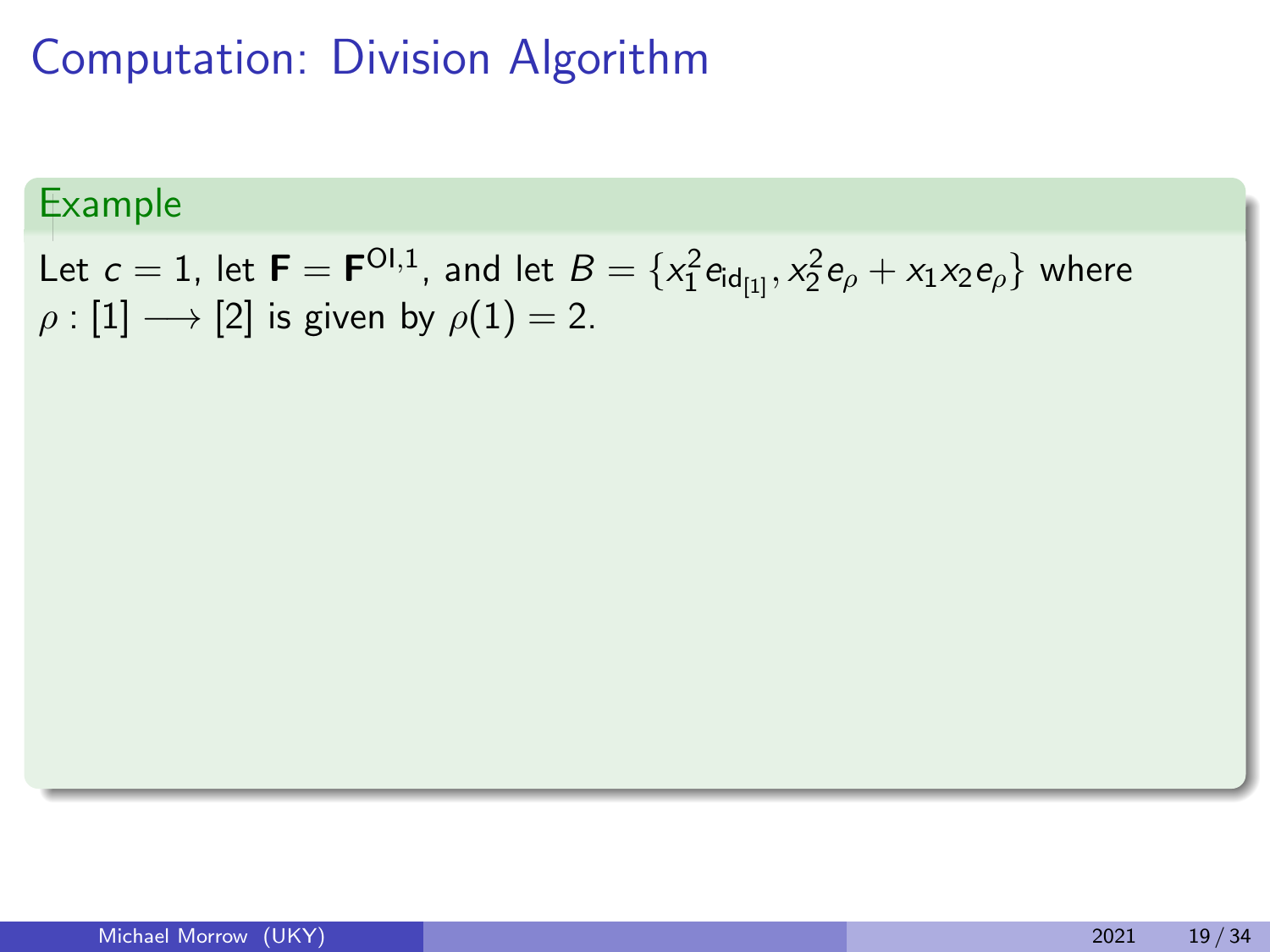### Example

Let  $c=1$ , let  $\textsf{F}=\textsf{F}^{\textsf{Ol},1}$ , and let  $B=\{x_1^2 \textsf{e}_{\textsf{ld}_{[1]}},x_2^2 \textsf{e}_{\rho}+x_1x_2\textsf{e}_{\rho}\}$  where  $\rho : [1] \longrightarrow [2]$  is given by  $\rho(1) = 2$ . Let  $b_1 = x_1^2 e_{\mathsf{id}_{[1]}}$  and let  $b_2 = x_2^2 e_{\rho} + x_1 x_2 e_{\rho}$ .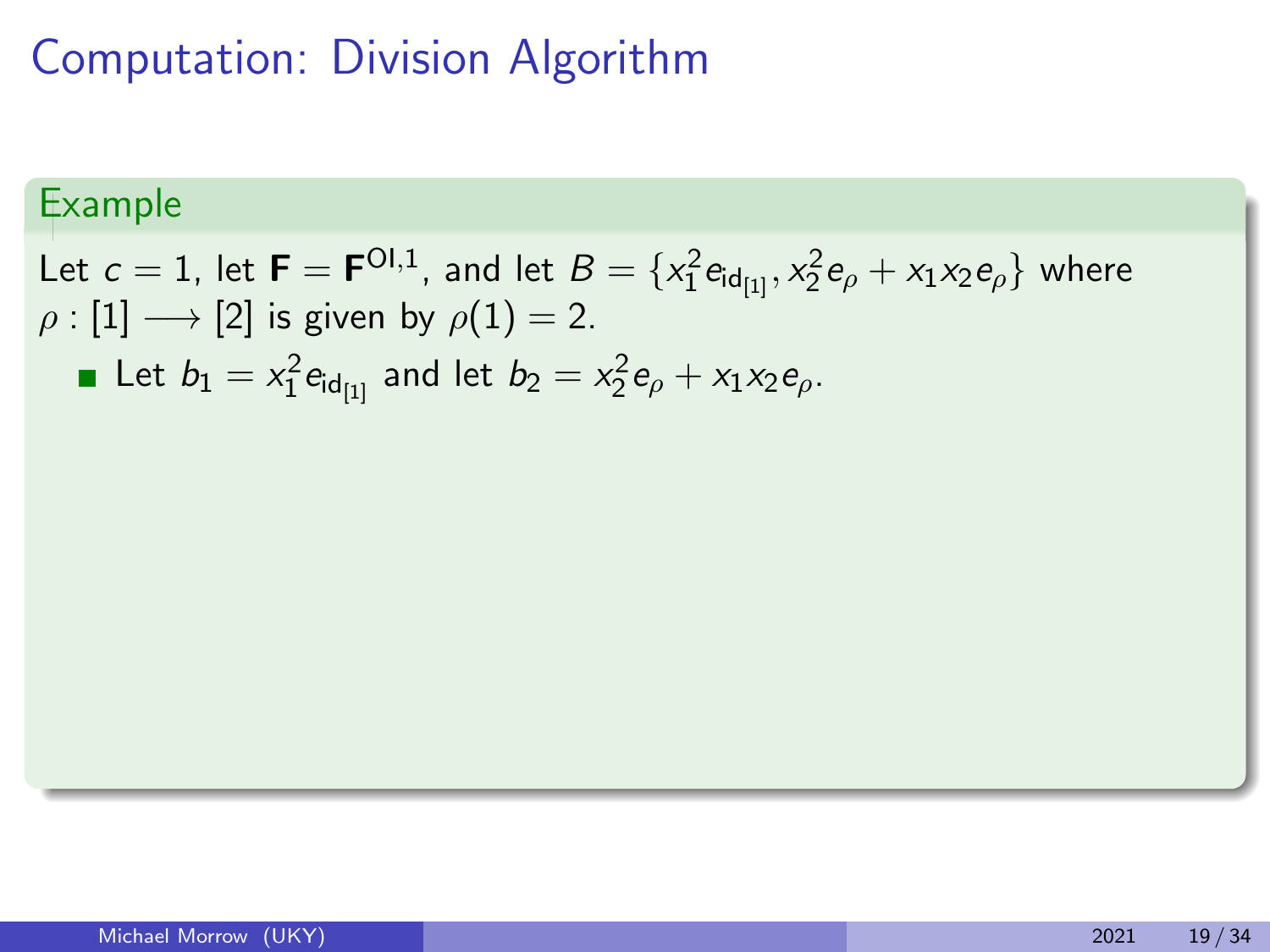### Example

Let  $c=1$ , let  $\textsf{F}=\textsf{F}^{\textsf{Ol},1}$ , and let  $B=\{x_1^2 \textsf{e}_{\textsf{ld}_{[1]}},x_2^2 \textsf{e}_{\rho}+x_1x_2\textsf{e}_{\rho}\}$  where  $\rho : [1] \longrightarrow [2]$  is given by  $\rho(1) = 2$ .

Let  $b_1 = x_1^2 e_{\mathsf{id}_{[1]}}$  and let  $b_2 = x_2^2 e_{\rho} + x_1 x_2 e_{\rho}$ .

Fix the lex order  $<$  on **F**. Then  $\textsf{Im}(b_1) = x_1^2 \textsf{e}_{\textsf{id}_{[1]}}$  and  $\textsf{Im}(b_2) = x_2^2 \textsf{e}_{\rho}.$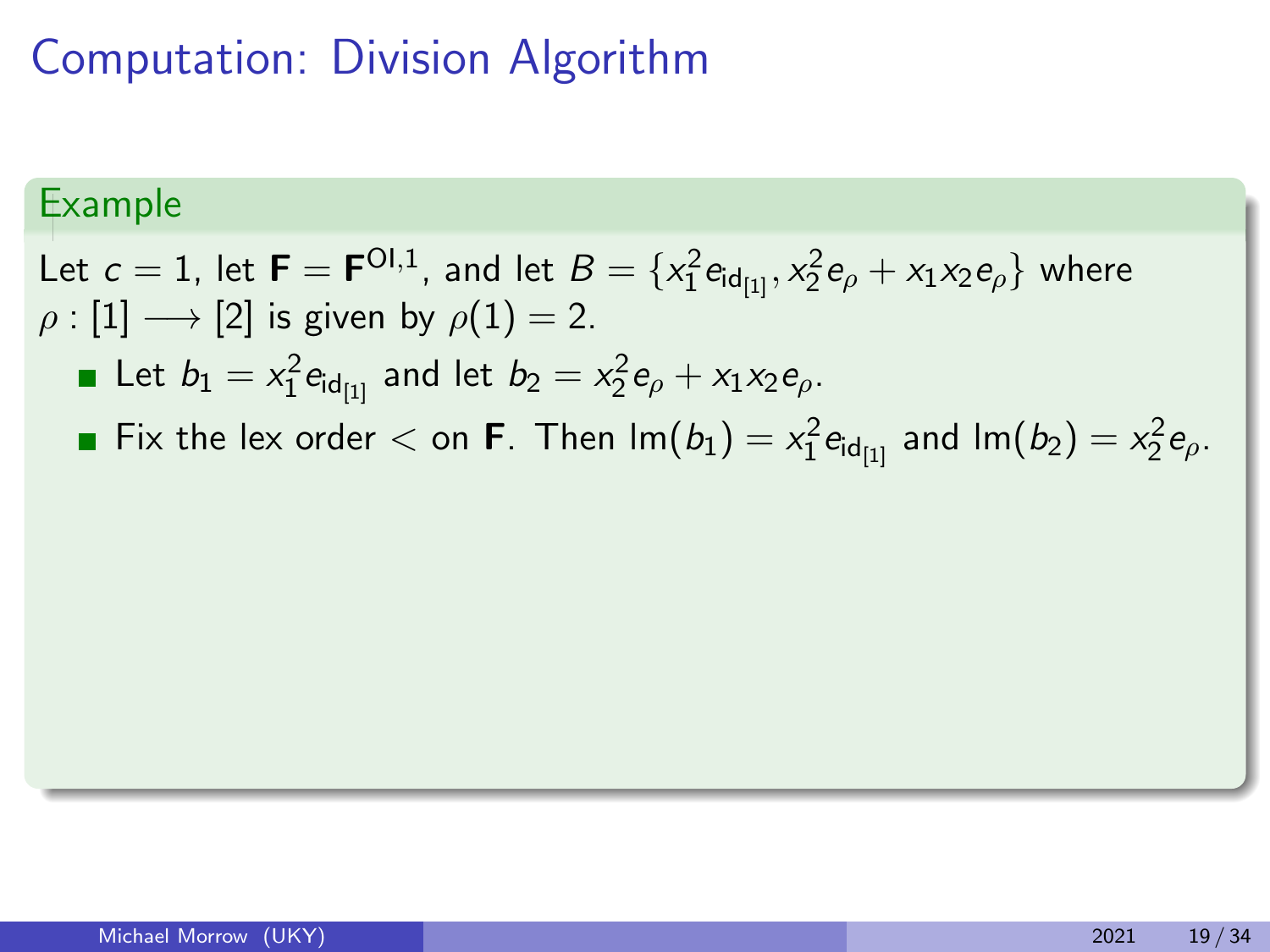#### Example

Let  $c=1$ , let  $\textsf{F}=\textsf{F}^{\textsf{Ol},1}$ , and let  $B=\{x_1^2 \textsf{e}_{\textsf{ld}_{[1]}},x_2^2 \textsf{e}_{\rho}+x_1x_2\textsf{e}_{\rho}\}$  where  $\rho : [1] \longrightarrow [2]$  is given by  $\rho(1) = 2$ .

- Let  $b_1 = x_1^2 e_{\mathsf{id}_{[1]}}$  and let  $b_2 = x_2^2 e_{\rho} + x_1 x_2 e_{\rho}$ .
- Fix the lex order  $<$  on **F**. Then  $\textsf{Im}(b_1) = x_1^2 \textsf{e}_{\textsf{id}_{[1]}}$  and  $\textsf{Im}(b_2) = x_2^2 \textsf{e}_{\rho}.$
- We wish to compute a remainder of  $f = x_1x_2^2e_{\rho} + x_2e_{\pi}$  modulo  $B$ where  $\pi : [1] \longrightarrow [2]$  is given by  $\pi(1) = 1$ .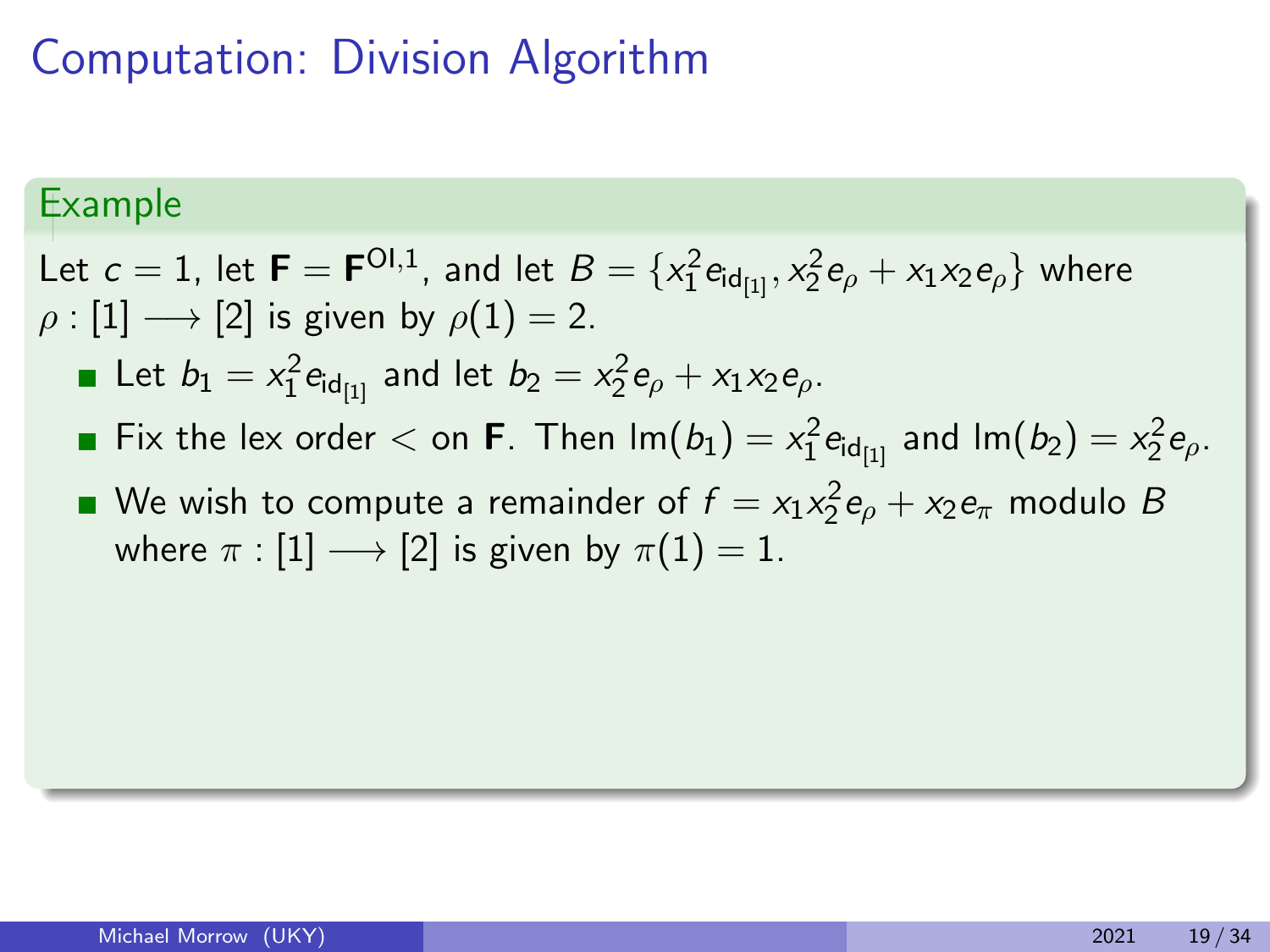#### Example

- Let  $c=1$ , let  $\textsf{F}=\textsf{F}^{\textsf{Ol},1}$ , and let  $B=\{x_1^2 \textsf{e}_{\textsf{ld}_{[1]}},x_2^2 \textsf{e}_{\rho}+x_1x_2\textsf{e}_{\rho}\}$  where  $\rho : [1] \longrightarrow [2]$  is given by  $\rho(1) = 2$ .
	- Let  $b_1 = x_1^2 e_{\mathsf{id}_{[1]}}$  and let  $b_2 = x_2^2 e_{\rho} + x_1 x_2 e_{\rho}$ .
	- Fix the lex order  $<$  on **F**. Then  $\textsf{Im}(b_1) = x_1^2 \textsf{e}_{\textsf{id}_{[1]}}$  and  $\textsf{Im}(b_2) = x_2^2 \textsf{e}_{\rho}.$
	- We wish to compute a remainder of  $f = x_1x_2^2e_{\rho} + x_2e_{\pi}$  modulo  $B$ where  $\pi : [1] \longrightarrow [2]$  is given by  $\pi(1) = 1$ .
	- We have  ${\sf Im}(f)=x_1x_2^2{\sf e}_{\rho}=x_1{\sf F}(\rho)({\sf Im}(b_1))$  so we define  $r = f - x_1 \mathbf{F}(\rho)(b_1) = x_2 e_\pi$ .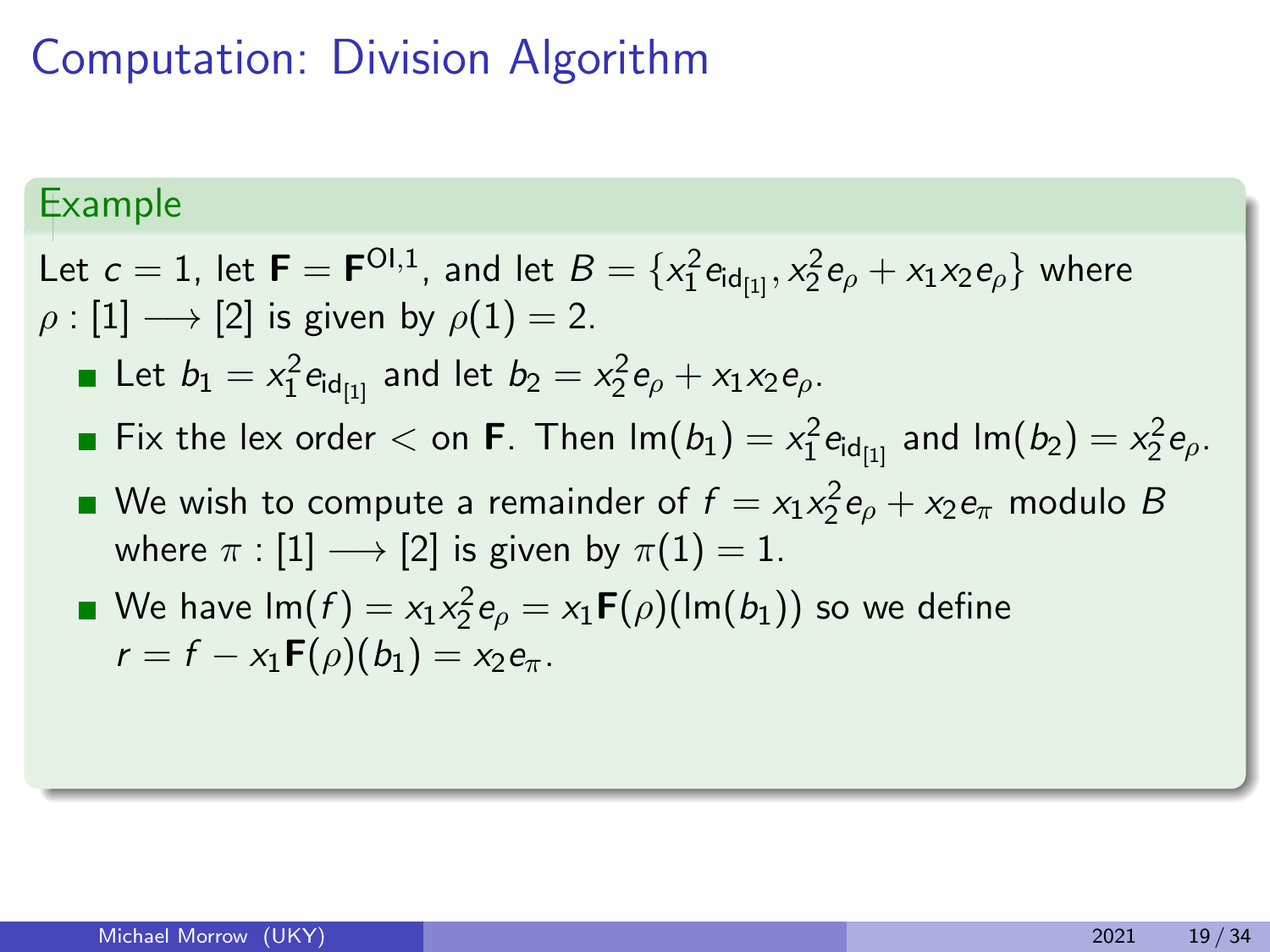#### Example

- Let  $c=1$ , let  $\textsf{F}=\textsf{F}^{\textsf{Ol},1}$ , and let  $B=\{x_1^2 \textsf{e}_{\textsf{ld}_{[1]}},x_2^2 \textsf{e}_{\rho}+x_1x_2\textsf{e}_{\rho}\}$  where  $\rho : [1] \longrightarrow [2]$  is given by  $\rho(1) = 2$ .
	- Let  $b_1 = x_1^2 e_{\mathsf{id}_{[1]}}$  and let  $b_2 = x_2^2 e_{\rho} + x_1 x_2 e_{\rho}$ .
	- Fix the lex order  $<$  on **F**. Then  $\textsf{Im}(b_1) = x_1^2 \textsf{e}_{\textsf{id}_{[1]}}$  and  $\textsf{Im}(b_2) = x_2^2 \textsf{e}_{\rho}.$
	- We wish to compute a remainder of  $f = x_1x_2^2e_{\rho} + x_2e_{\pi}$  modulo  $B$ where  $\pi : [1] \longrightarrow [2]$  is given by  $\pi(1) = 1$ .
	- We have  ${\sf Im}(f)=x_1x_2^2{\sf e}_{\rho}=x_1{\sf F}(\rho)({\sf Im}(b_1))$  so we define  $r = f - x_1 \mathbf{F}(\rho)(b_1) = x_2 e_\pi$ .
	- Since  $\text{Im}(r) = x_2 e_\pi$  is not OI-divisible by either  $\text{Im}(b_1)$  or  $\text{Im}(b_2)$ , we are done, and  $r$  is a remainder of  $f$  modulo  $B$ .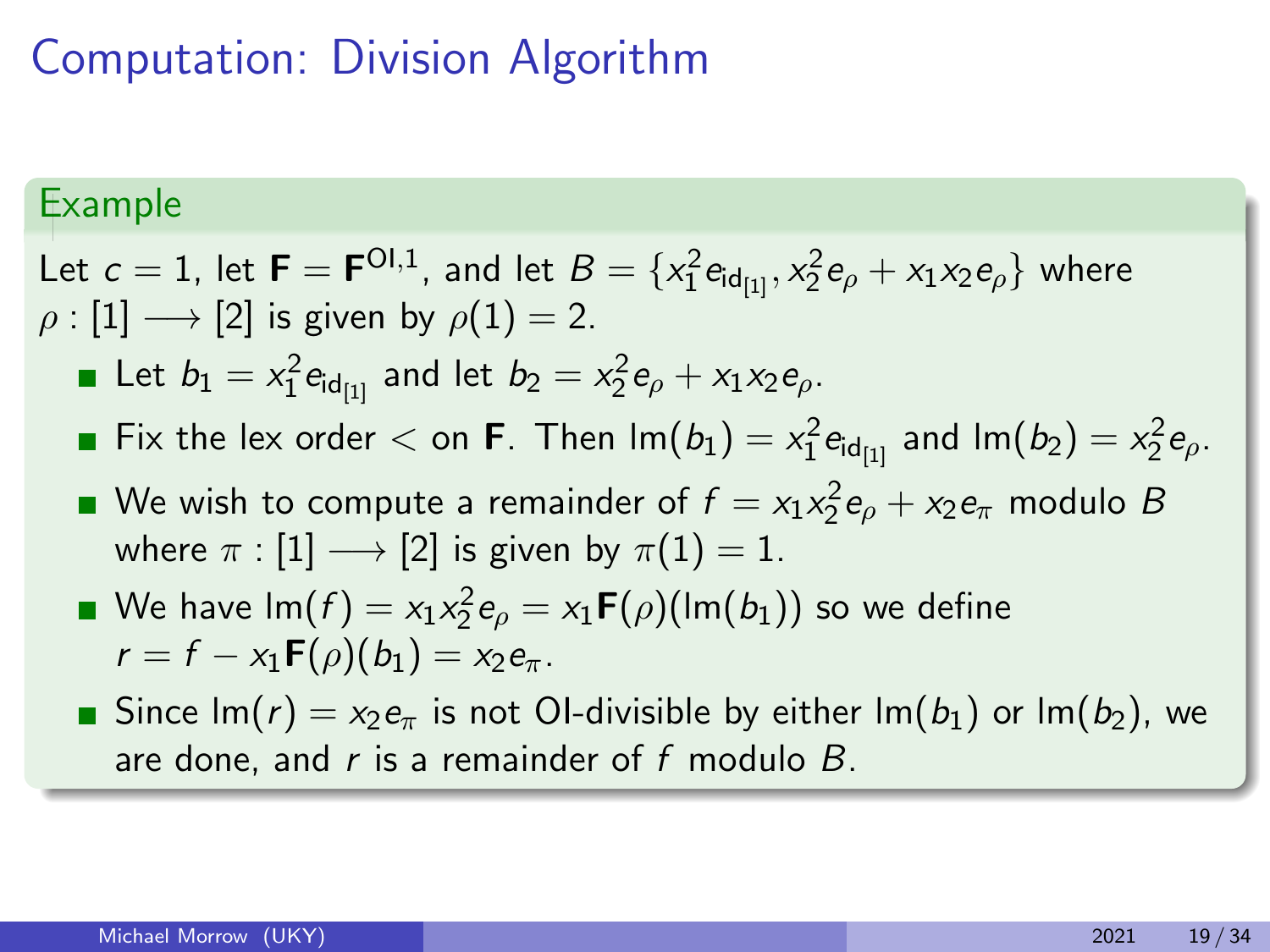### Example (Continued)

Since 
$$
\text{Im}(f) = x_1 x_2^2 e_\rho = x_1 \text{Im}(b_2)
$$
, we could have also defined  
 $r = f - x_1 b_2 = -x_1^2 x_2 e_\rho + x_2 e_\pi$ .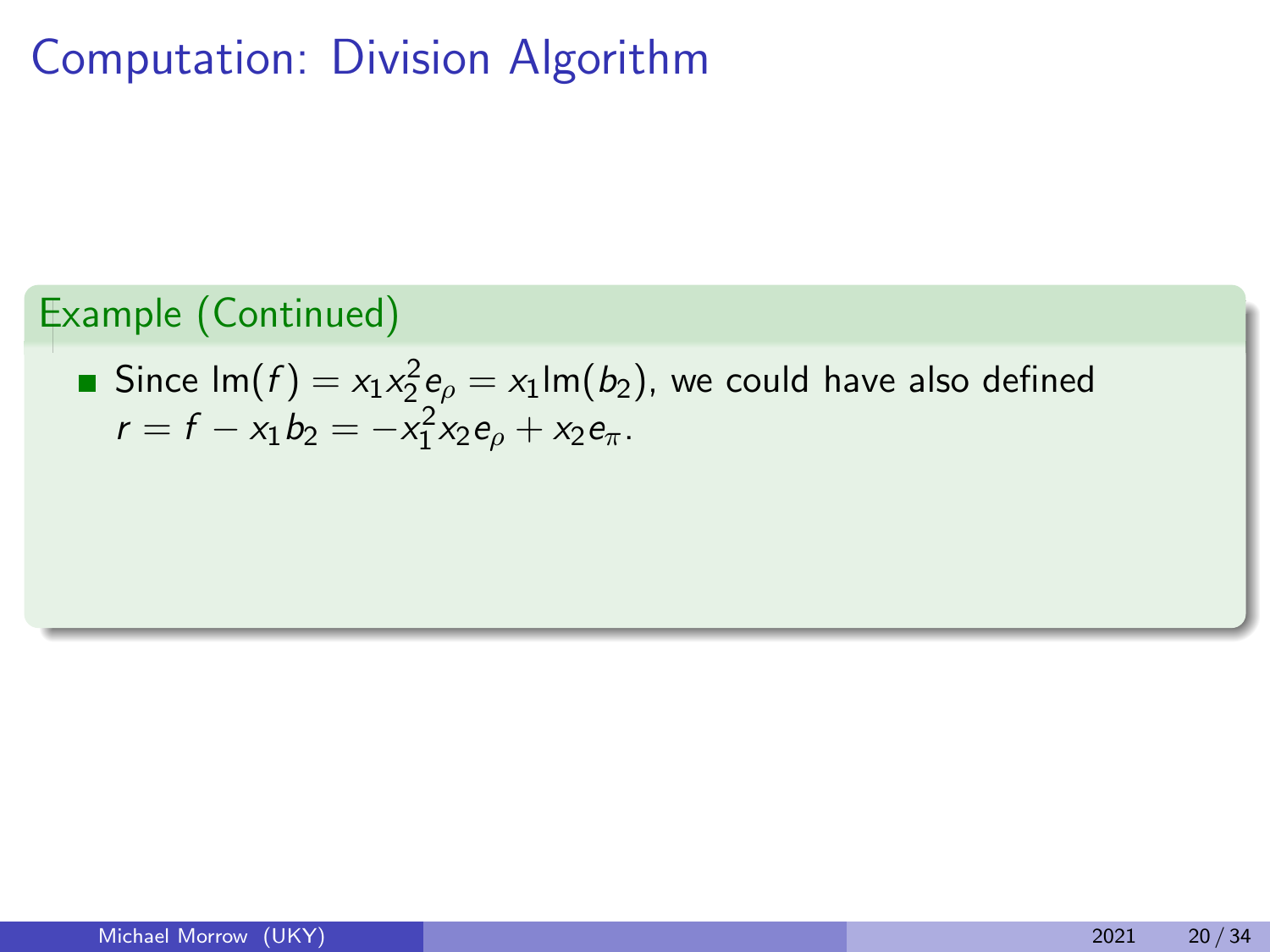### Example (Continued)

- Since lm $(f)=x_1x_2^2$ e $_{\rho}=x_1$ lm $(b_2)$ , we could have also defined  $r = f - x_1 b_2 = -x_1^2 x_2 e_\rho + x_2 e_\pi.$
- Since lm $(r)=-\mathsf{x}_1^2\mathsf{x}_2\mathsf{e}_{\rho}$  is not OI-divisible by either lm $(b_1)=\mathsf{x}_1^2\mathsf{e}_{\mathsf{id}_{[1]}}$ or lm $(b_2) = x_2^2 e_{\rho}$ , we are done, and r is a remainder of f modulo B.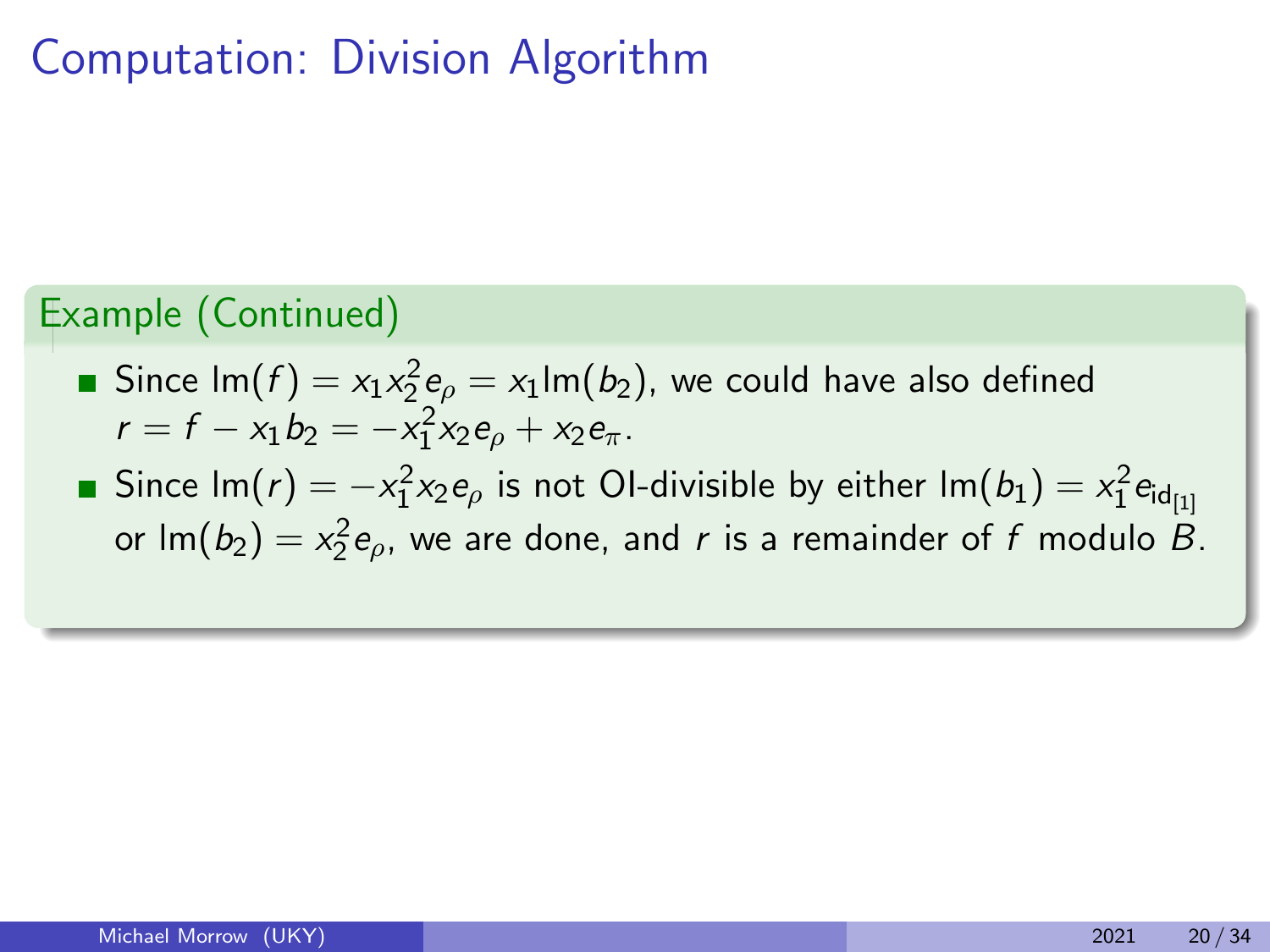### Example (Continued)

- Since lm $(f)=x_1x_2^2$ e $_{\rho}=x_1$ lm $(b_2)$ , we could have also defined  $r = f - x_1 b_2 = -x_1^2 x_2 e_\rho + x_2 e_\pi.$
- Since lm $(r)=-\mathsf{x}_1^2\mathsf{x}_2\mathsf{e}_{\rho}$  is not OI-divisible by either lm $(b_1)=\mathsf{x}_1^2\mathsf{e}_{\mathsf{id}_{[1]}}$ or lm $(b_2) = x_2^2 e_{\rho}$ , we are done, and r is a remainder of f modulo B. As we can see, remainders modulo  $B$  need not be unique.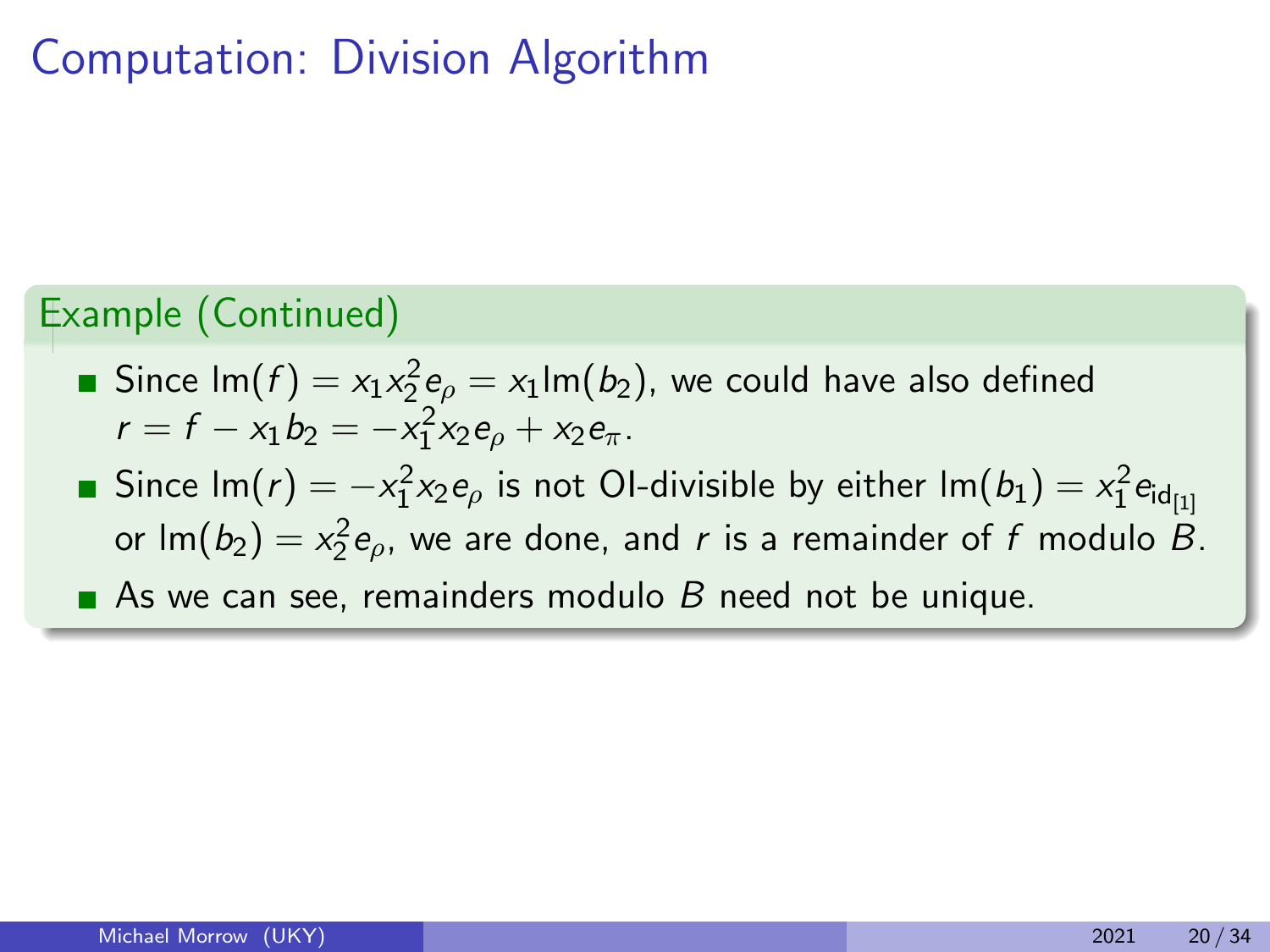$\blacksquare$  The division algorithm pairs nicely with Gröbner bases.

### Proposition

Let M be a submodule of F with Gröbner basis  $B \subseteq M$ . Then:

 $\blacksquare$  if  $f \in M$ , applying the division algorithm to f will result in a remainder of zero modulo B.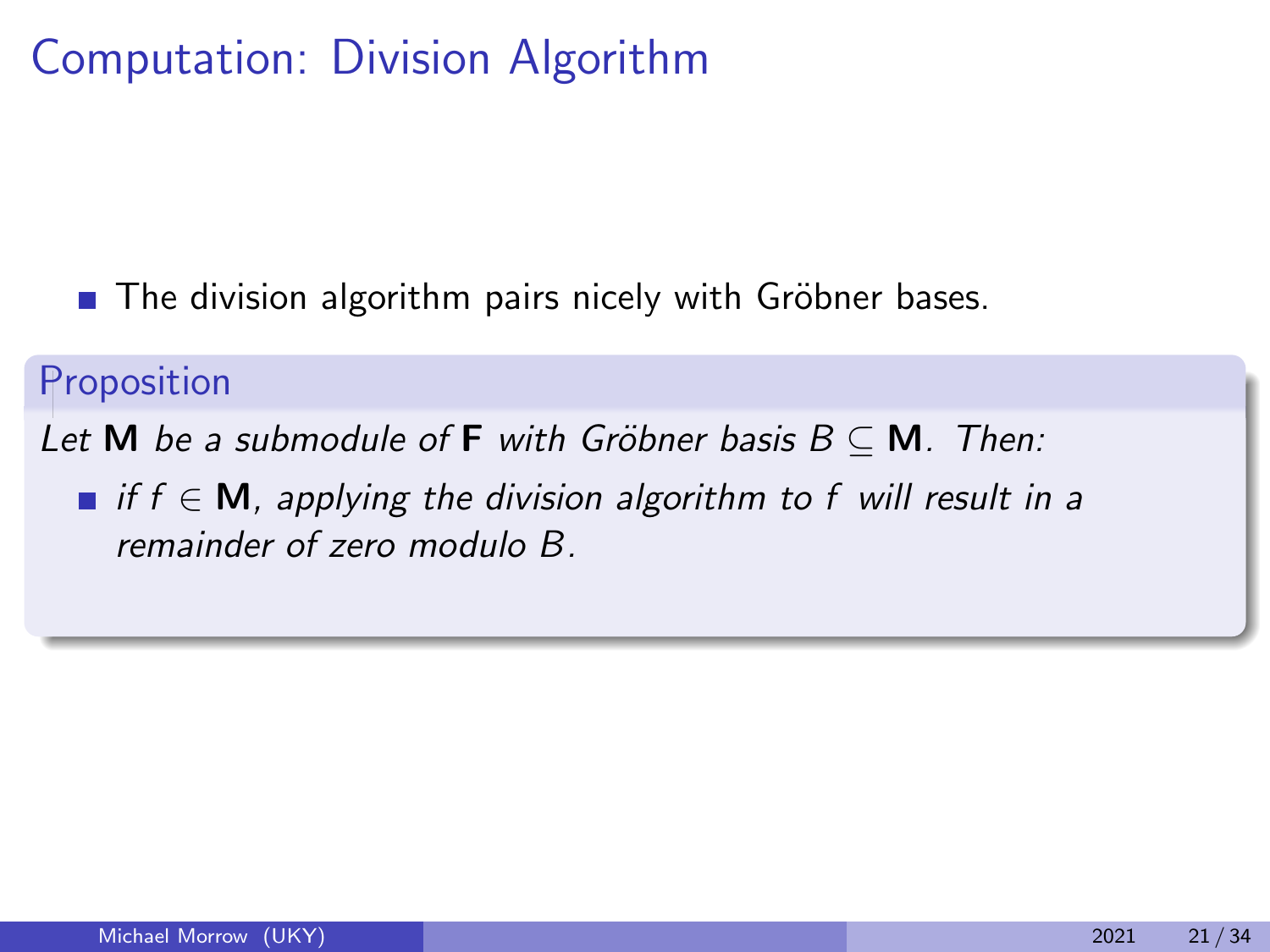$\blacksquare$  The division algorithm pairs nicely with Gröbner bases.

### Proposition

Let M be a submodule of F with Gröbner basis  $B \subseteq M$ . Then:

- $\blacksquare$  if  $f \in M$ , applying the division algorithm to f will result in a remainder of zero modulo B.
- **B** generates **M**, i.e. **M** =  $\langle B \rangle_F$ .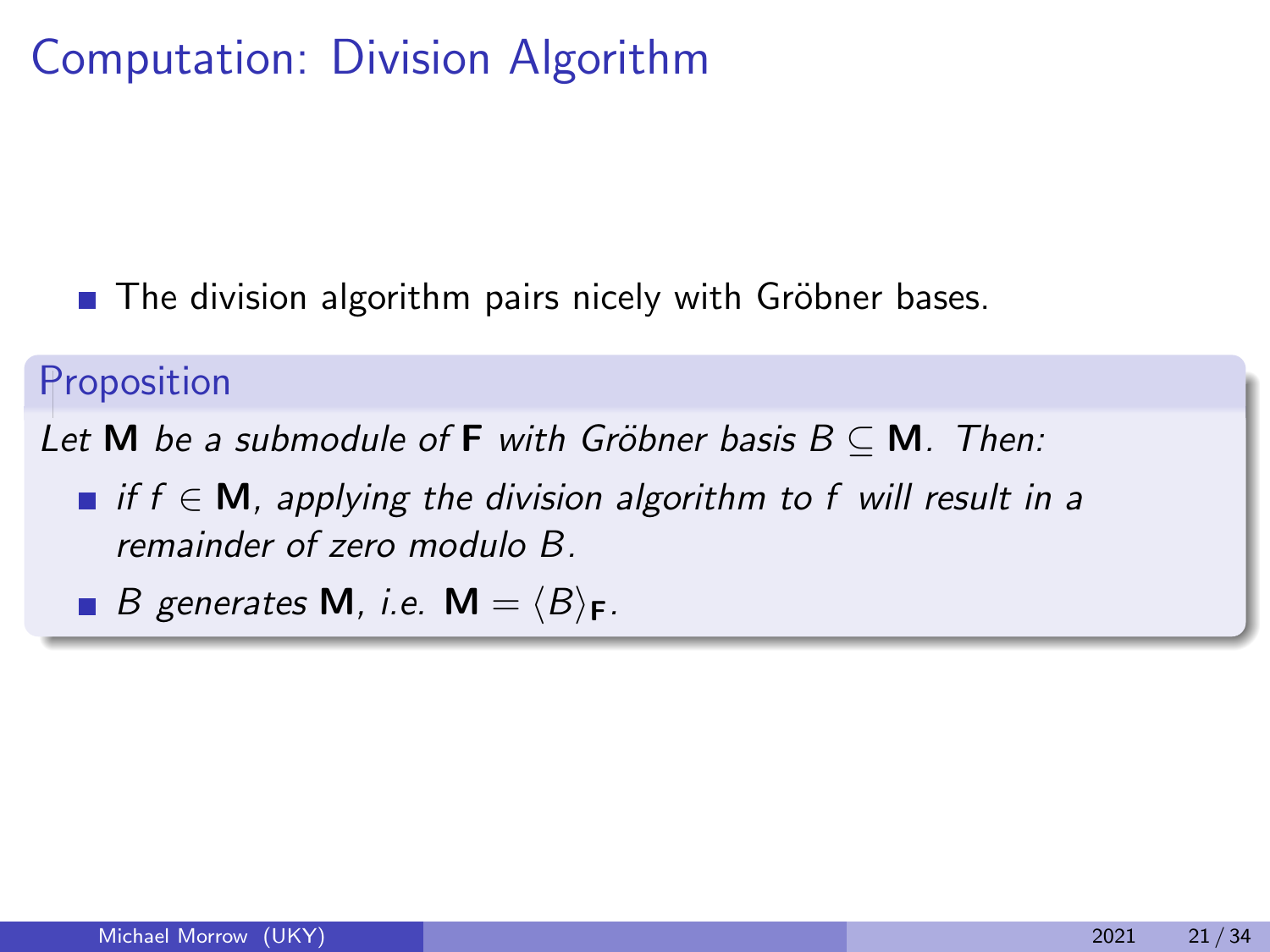■ With a division algorithm, we can start working toward a criterion for determining when a set forms a Gröbner basis.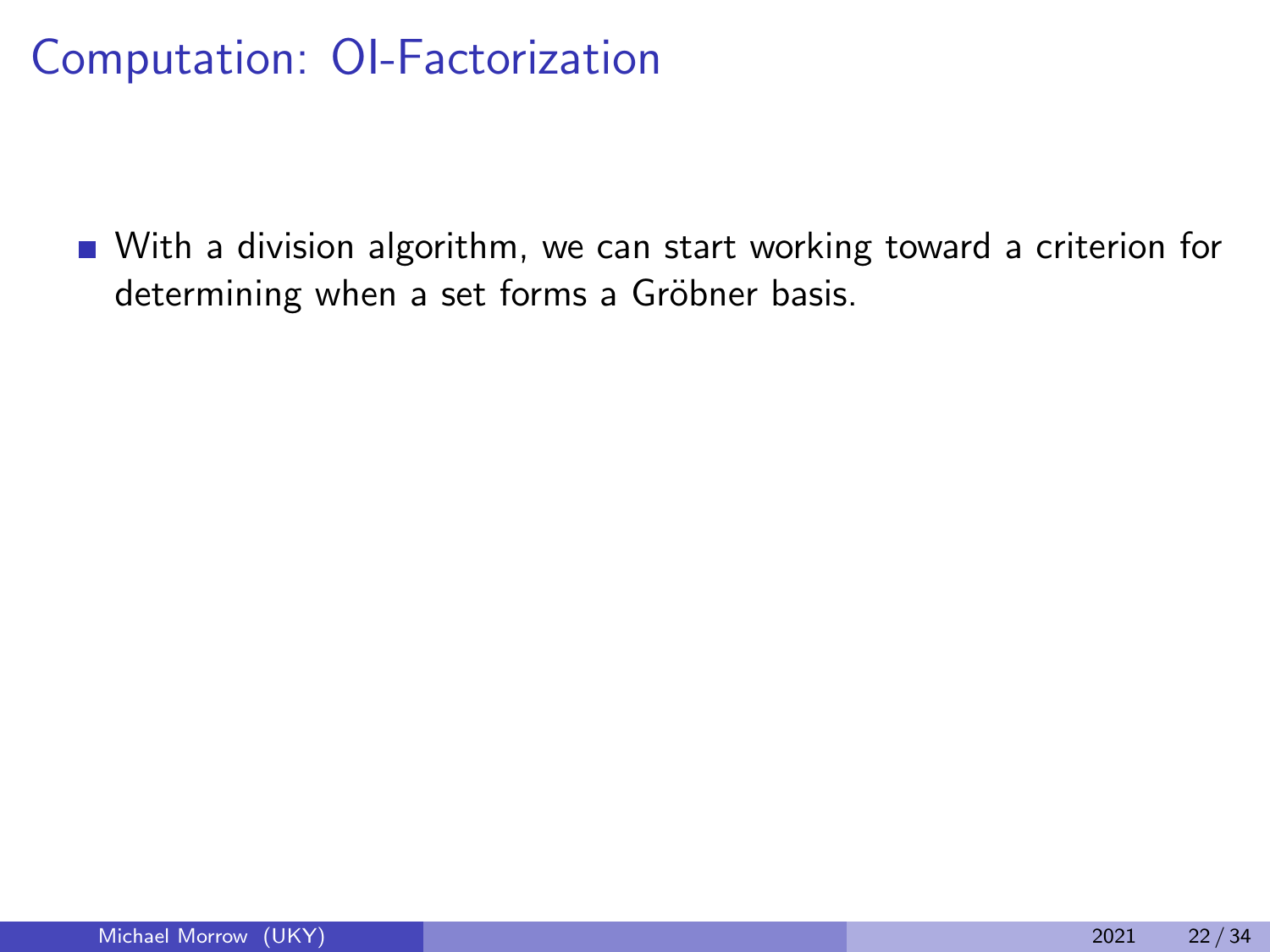- With a division algorithm, we can start working toward a criterion for determining when a set forms a Gröbner basis.
- The following result will be crucial for finiteness arguments.

### OI-Factorization Lemma (M-Nagel)

Let  $\sigma \in \text{Hom}(k_1, m)$  and  $\tau \in \text{Hom}(k_2, m)$  for some  $k_1, k_2, m \in \mathbb{N}$  with  $k_1, k_2 \leq m$ . Then for  $\ell = \lim(\sigma) \cup \lim(\tau)$ , there are maps  $\widetilde{\sigma} \in \text{Hom}(k_1, \ell)$ ,  $\widetilde{\tau} \in$  Hom( $k_2, \ell$ ) and  $\rho \in$  Hom( $\ell, m$ ) such that

$$
\sigma = \rho \circ \widetilde{\sigma} \quad \text{and} \quad \tau = \rho \circ \widetilde{\tau}.
$$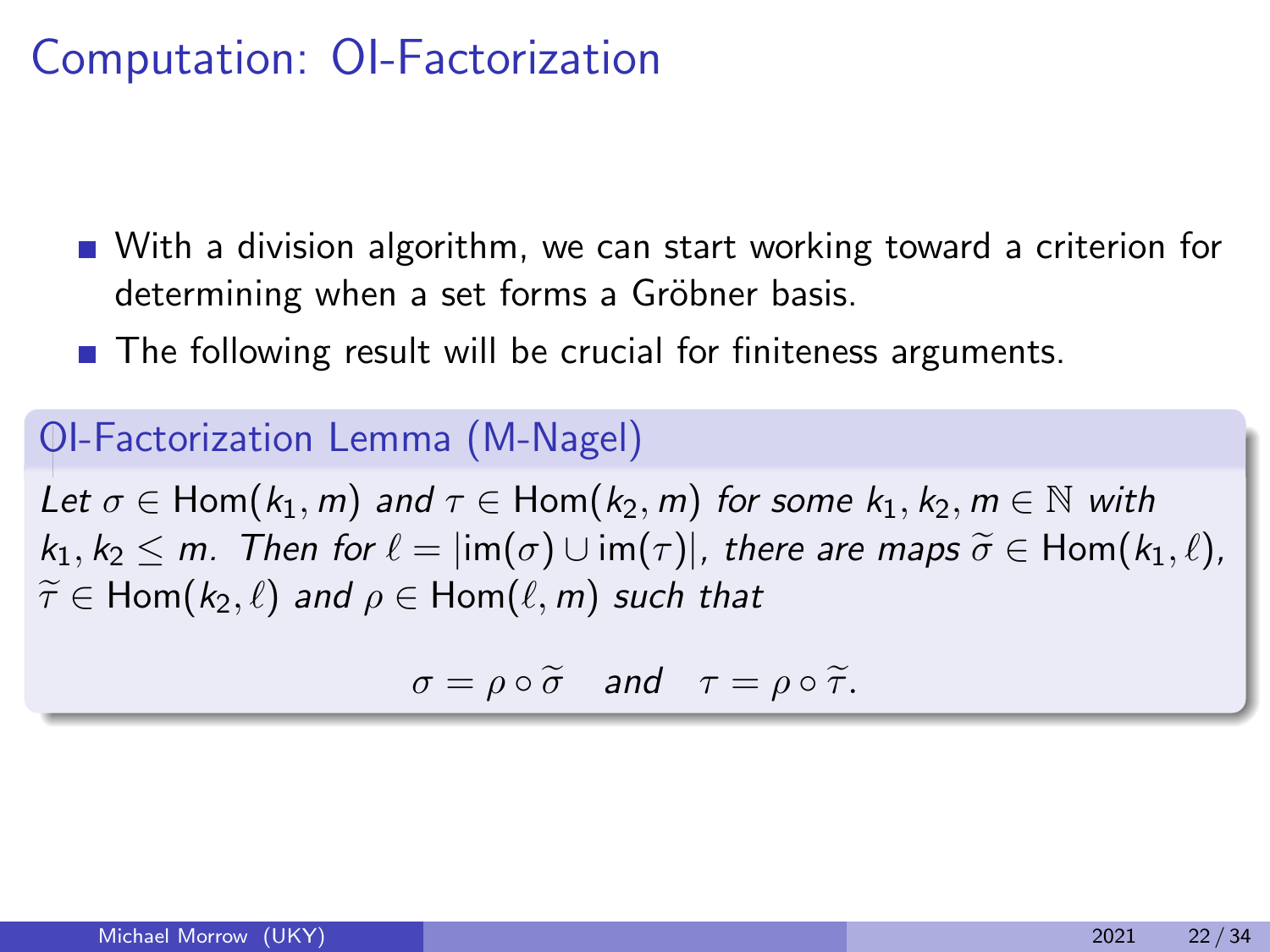### Example

Let  $\sigma$  : [2]  $\longrightarrow$  [6] and  $\tau$  : [3]  $\longrightarrow$  [6] be given by

| $i$         | $1$ | $2$ | $i$ | $1$           | $2$ | $3$ |     |
|-------------|-----|-----|-----|---------------|-----|-----|-----|
| $\sigma(i)$ | $3$ | $6$ | and | $\boxed{7(i)$ | $2$ | $5$ | $6$ |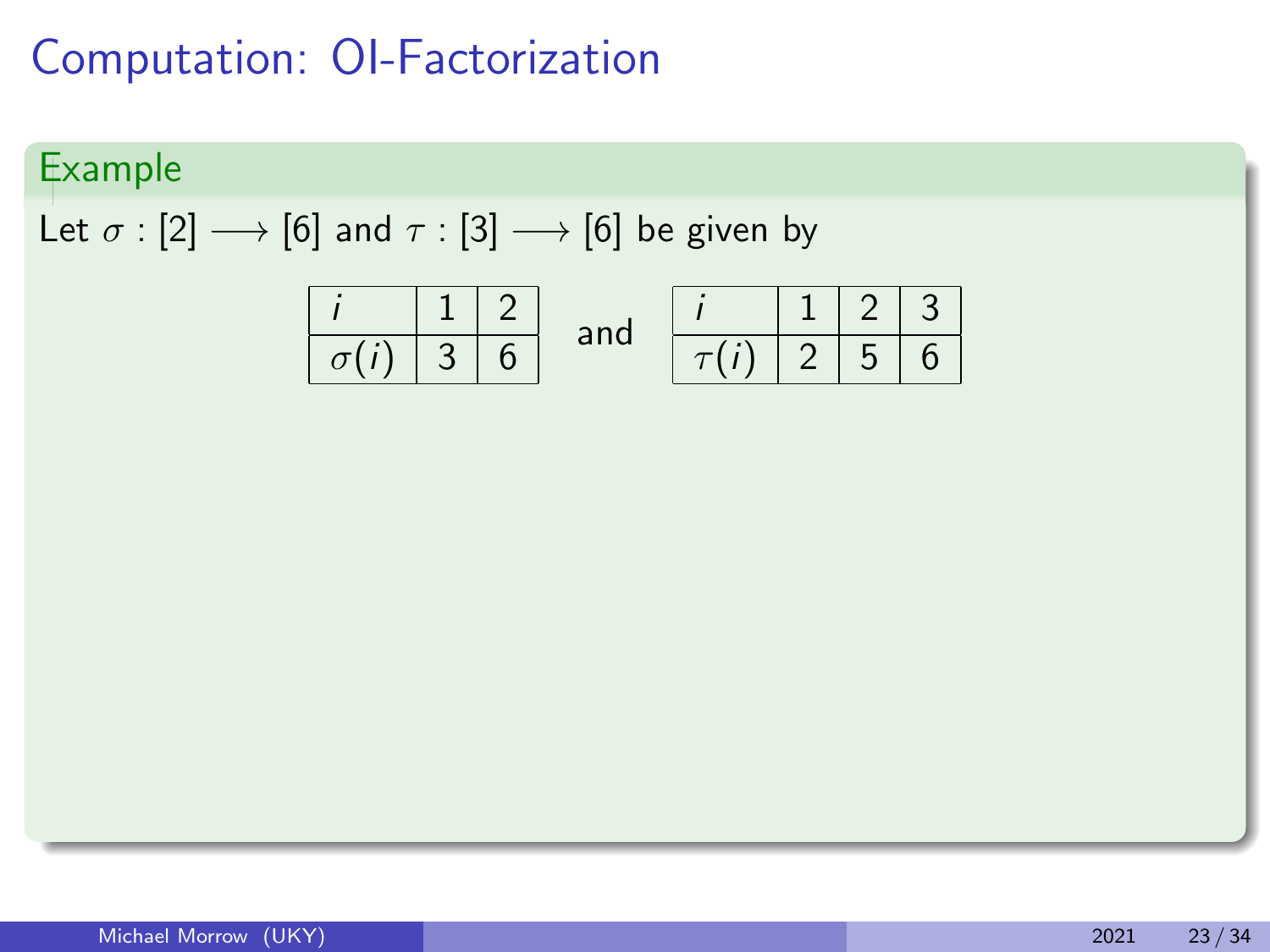### Example

Let  $\sigma$  : [2]  $\longrightarrow$  [6] and  $\tau$  : [3]  $\longrightarrow$  [6] be given by

Then  $\text{im}(\sigma) \cup \text{im}(\tau) = \{2, 3, 5, 6\}$  so we define  $\rho : [4] \longrightarrow [6]$  via

|        |          |   | 4 |
|--------|----------|---|---|
| $\rho$ | <u>.</u> | C | 6 |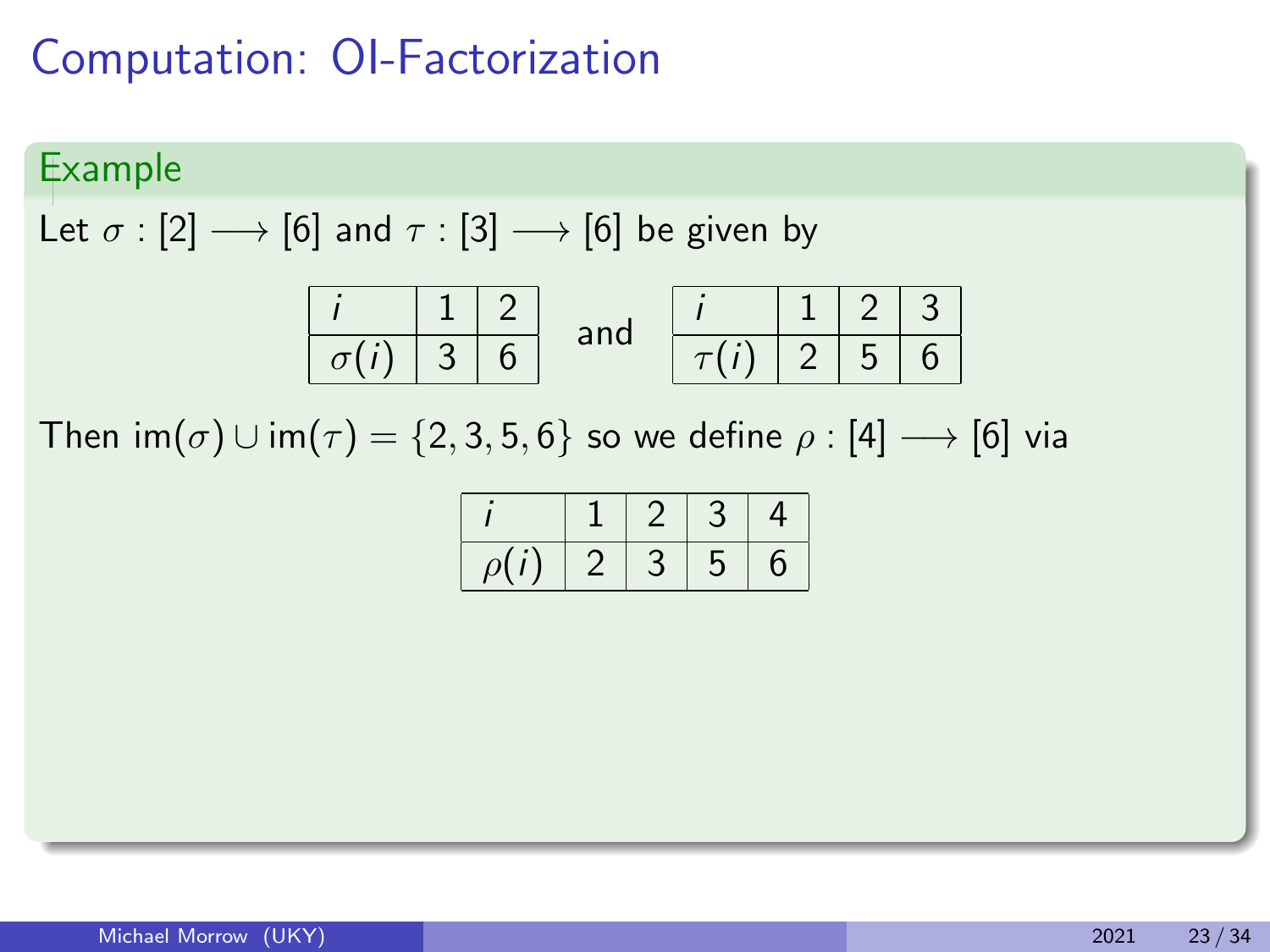#### Example

Let  $\sigma$  : [2]  $\longrightarrow$  [6] and  $\tau$  : [3]  $\longrightarrow$  [6] be given by

Then  $\text{im}(\sigma) \cup \text{im}(\tau) = \{2, 3, 5, 6\}$  so we define  $\rho : [4] \longrightarrow [6]$  via

| $\overline{\rho}$ |  | э | რ |
|-------------------|--|---|---|

| $i$                 | 1   | 2                 | and | $i$ | 1 | 2 | 3 |
|---------------------|-----|-------------------|-----|-----|---|---|---|
| $\tilde{\sigma}(i)$ | and | $\tilde{\tau}(i)$ |     |     |   |   |   |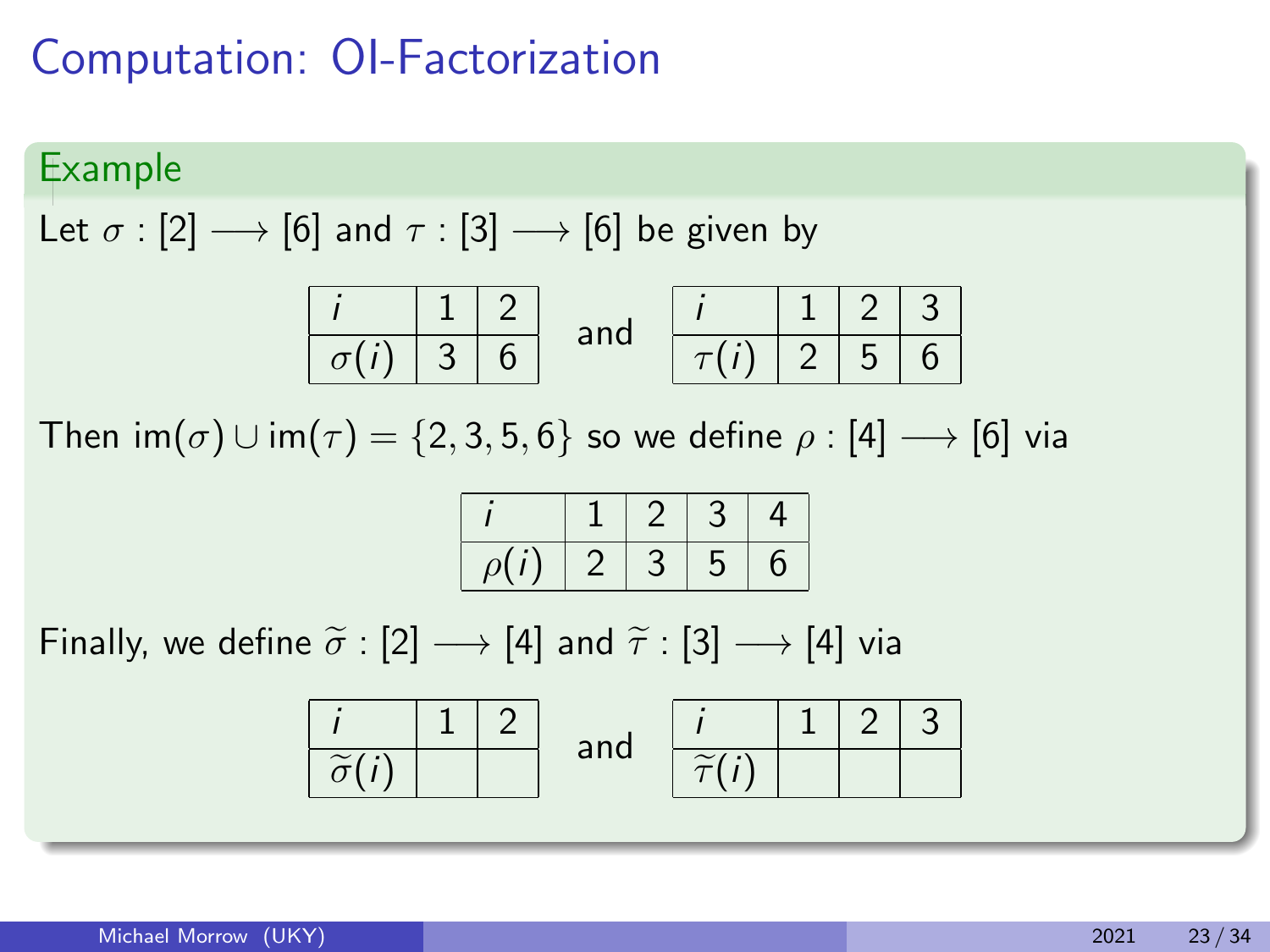#### Example

Let  $\sigma$  : [2]  $\longrightarrow$  [6] and  $\tau$  : [3]  $\longrightarrow$  [6] be given by

Then  $\text{im}(\sigma) \cup \text{im}(\tau) = \{2, 3, 5, 6\}$  so we define  $\rho : [4] \longrightarrow [6]$  via

| $\overline{\rho}$ |  | э | რ |
|-------------------|--|---|---|

| $i$                 | $1$ | $2$ | $i$               | $1$ | $2$ | $3$ |
|---------------------|-----|-----|-------------------|-----|-----|-----|
| $\tilde{\sigma}(i)$ | $2$ | and | $\tilde{\tau}(i)$ | 1   | $2$ | $3$ |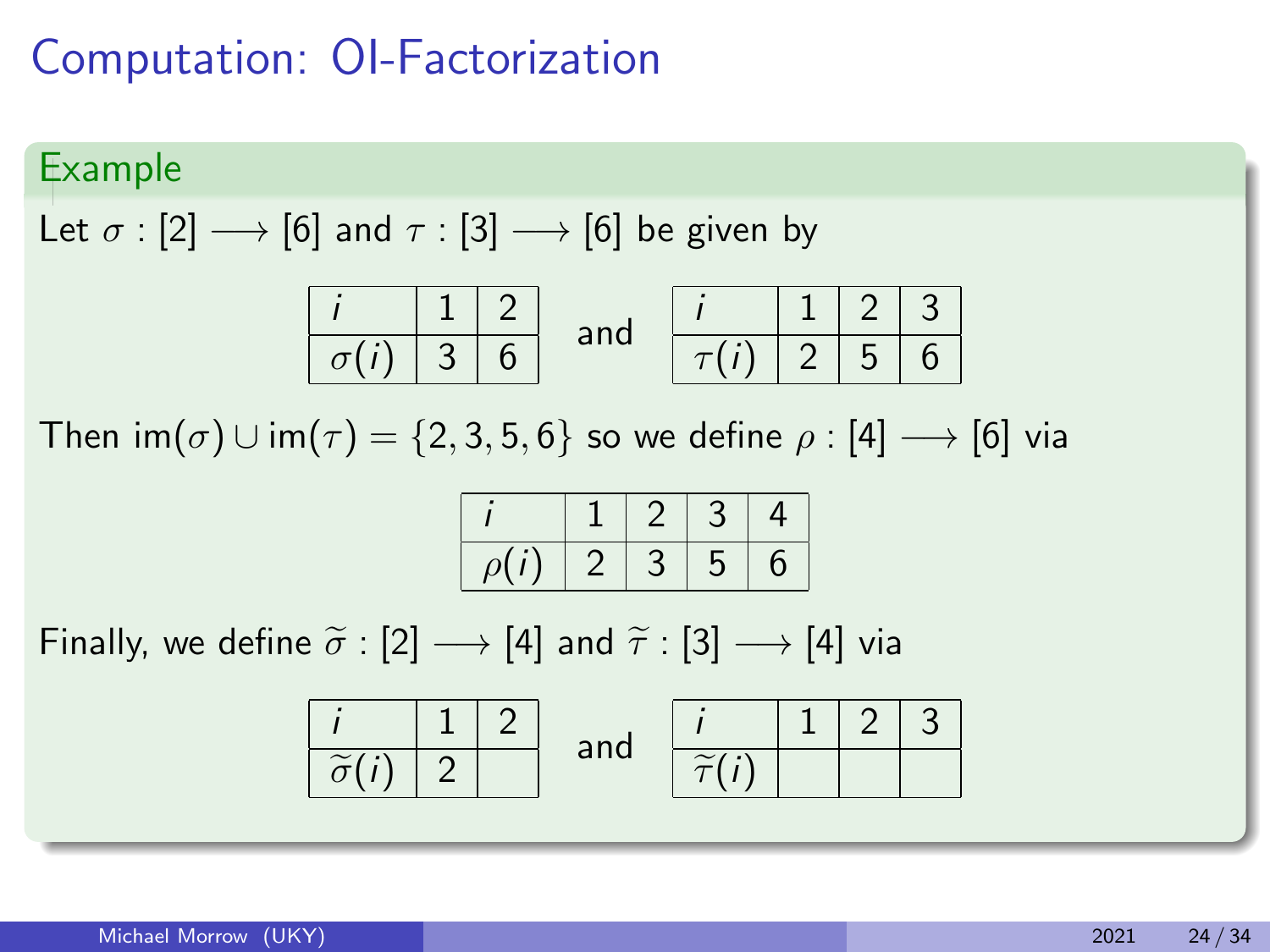#### Example

Let  $\sigma$  : [2]  $\longrightarrow$  [6] and  $\tau$  : [3]  $\longrightarrow$  [6] be given by

Then  $\text{im}(\sigma) \cup \text{im}(\tau) = \{2, 3, 5, 6\}$  so we define  $\rho : [4] \longrightarrow [6]$  via

|           | <u>.</u> | Ľ.     | л |
|-----------|----------|--------|---|
| $\rho(r)$ |          | −<br>C | O |

| $i$                 | $1$ | $2$ | $i$ | $1$               | $2$ | $3$ |     |
|---------------------|-----|-----|-----|-------------------|-----|-----|-----|
| $\tilde{\sigma}(i)$ | $2$ | $4$ | and | $\tilde{\tau}(i)$ | $1$ | $2$ | $3$ |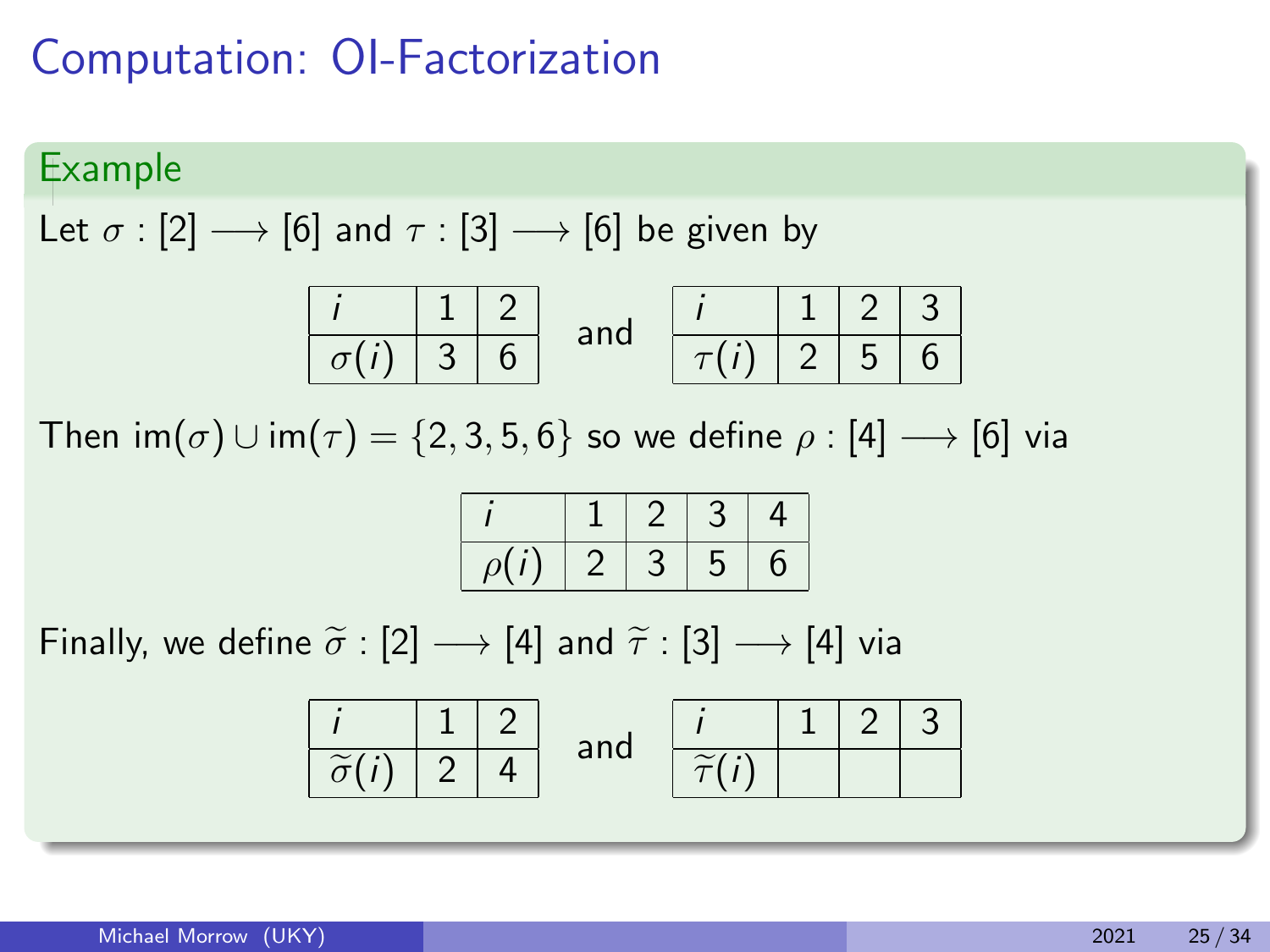#### Example

Let  $\sigma$  : [2]  $\longrightarrow$  [6] and  $\tau$  : [3]  $\longrightarrow$  [6] be given by

Then  $\text{im}(\sigma) \cup \text{im}(\tau) = \{2, 3, 5, 6\}$  so we define  $\rho : [4] \longrightarrow [6]$  via

|          |  |        | 4 |
|----------|--|--------|---|
| $\rho$ . |  | ∍<br>C | b |

| $i$                 | $1$ | $2$ | $i$ | $i$               | $1$ | $2$ | $3$ |
|---------------------|-----|-----|-----|-------------------|-----|-----|-----|
| $\tilde{\sigma}(i)$ | $2$ | $4$ | and | $\tilde{\tau}(i)$ | $1$ | $2$ | $3$ |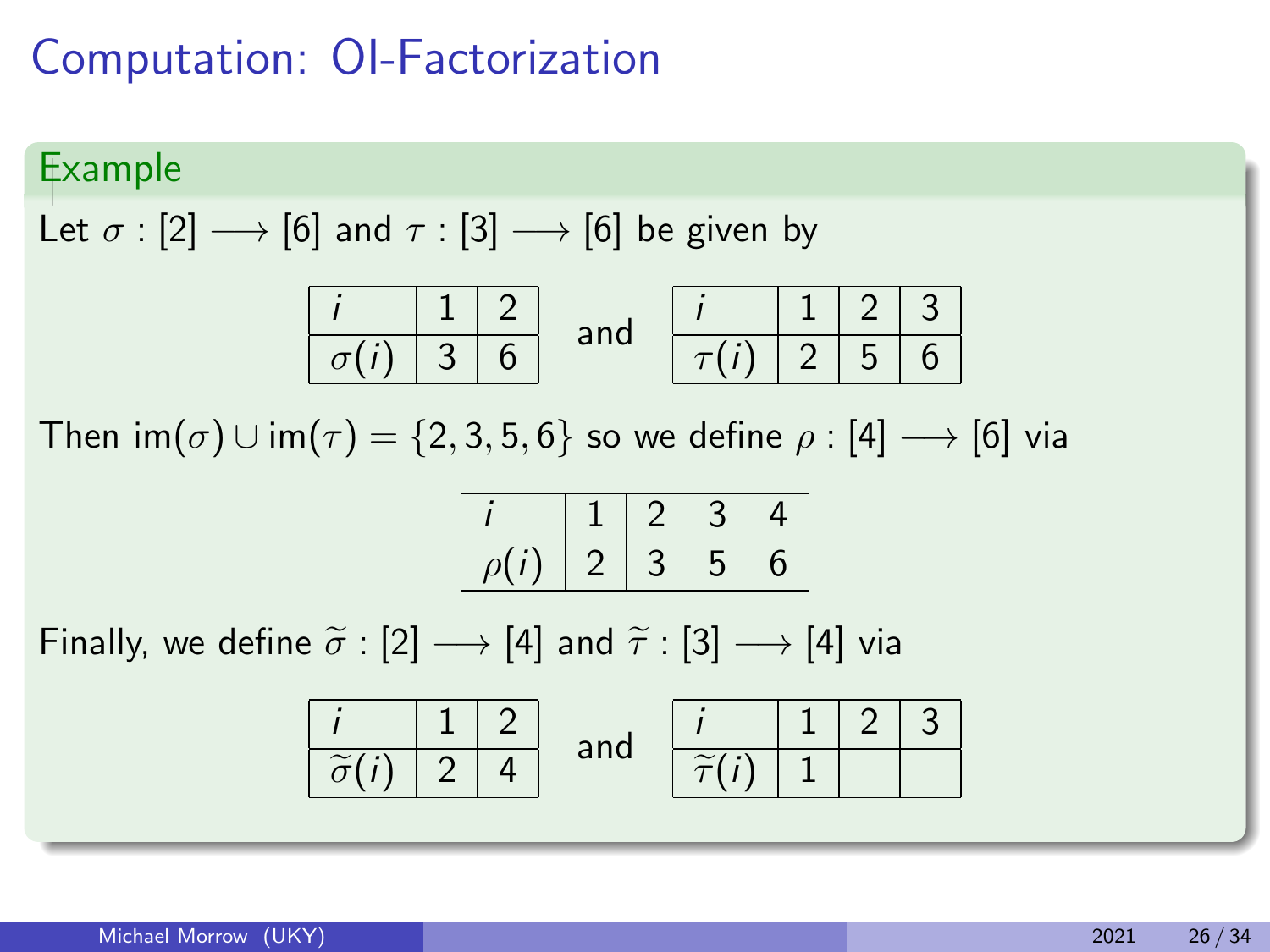#### Example

Let  $\sigma$  : [2]  $\longrightarrow$  [6] and  $\tau$  : [3]  $\longrightarrow$  [6] be given by

Then  $\text{im}(\sigma) \cup \text{im}(\tau) = \{2, 3, 5, 6\}$  so we define  $\rho : [4] \longrightarrow [6]$  via

|          |  |         | 4 |
|----------|--|---------|---|
| $\Omega$ |  | т.<br>C | O |

| $i$                 | $1$ | $2$ | $i$ | $i$               | $1$ | $2$ | $3$ |
|---------------------|-----|-----|-----|-------------------|-----|-----|-----|
| $\tilde{\sigma}(i)$ | $2$ | $4$ | and | $\tilde{\tau}(i)$ | $1$ | $3$ |     |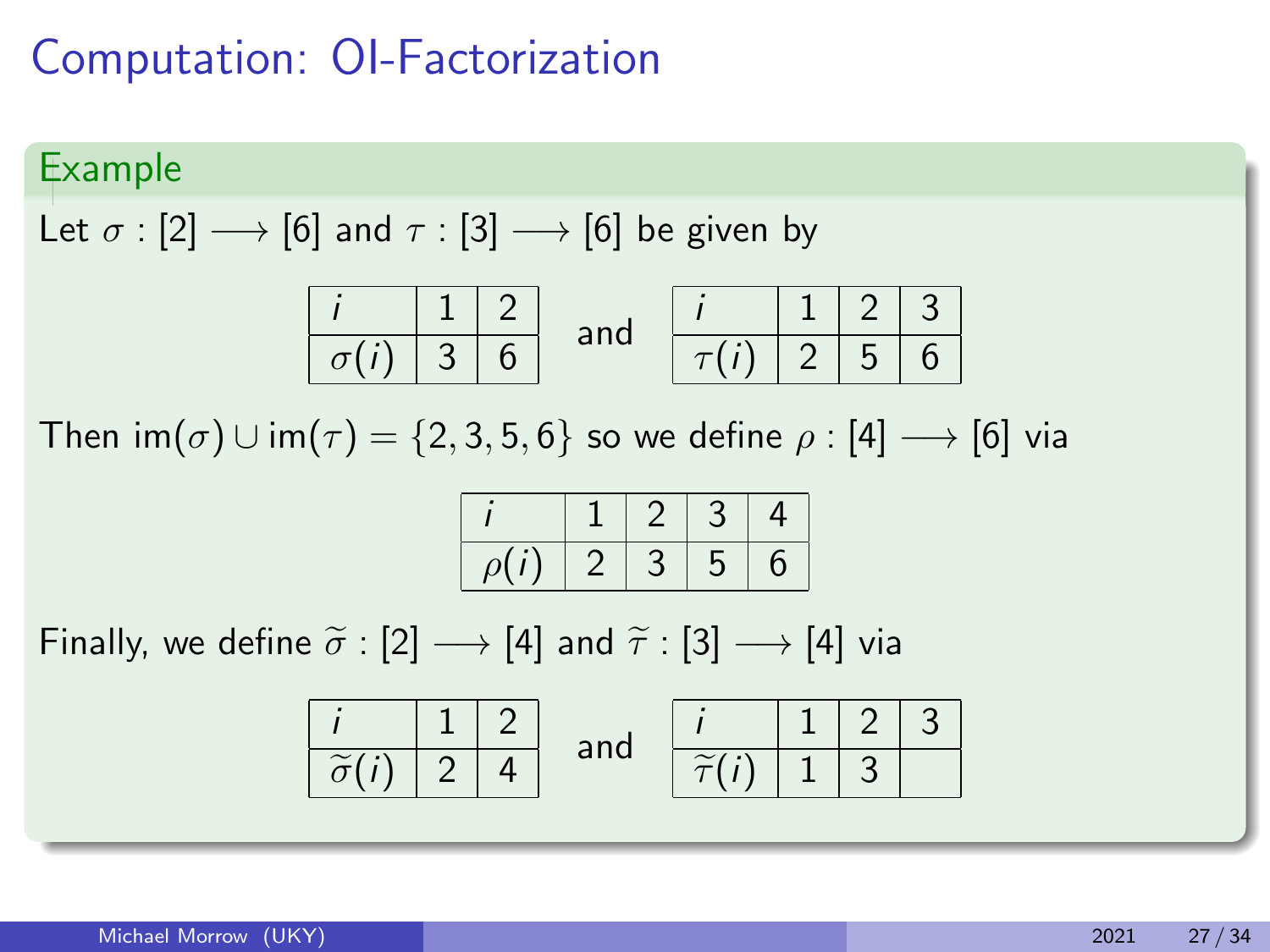### Example

Let  $\sigma$  : [2]  $\longrightarrow$  [6] and  $\tau$  : [3]  $\longrightarrow$  [6] be given by

Then  $\text{im}(\sigma) \cup \text{im}(\tau) = \{2, 3, 5, 6\}$  so we define  $\rho : [4] \longrightarrow [6]$  via

|  | 3 | J | П |
|--|---|---|---|

| $i$                 | $1$ | $2$ | $i$ | $i$               | $1$ | $2$ | $3$ |
|---------------------|-----|-----|-----|-------------------|-----|-----|-----|
| $\tilde{\sigma}(i)$ | $2$ | $4$ | and | $\tilde{\tau}(i)$ | $1$ | $3$ | $4$ |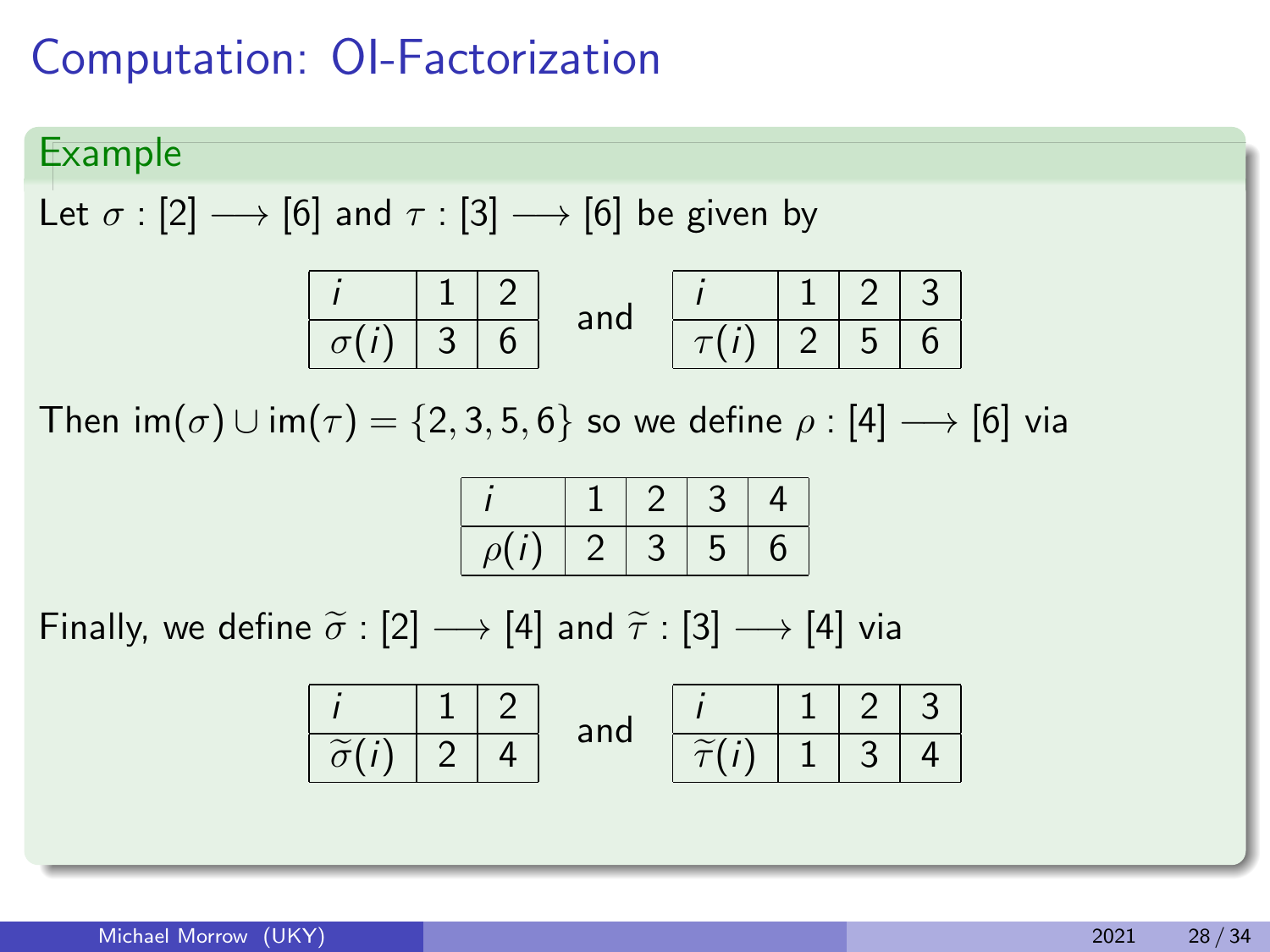### Example

Let  $\sigma$  : [2]  $\longrightarrow$  [6] and  $\tau$  : [3]  $\longrightarrow$  [6] be given by

Then  $\text{im}(\sigma) \cup \text{im}(\tau) = \{2, 3, 5, 6\}$  so we define  $\rho : [4] \longrightarrow [6]$  via

|  | 3 | J | П |
|--|---|---|---|

Finally, we define  $\tilde{\sigma}$  : [2]  $\longrightarrow$  [4] and  $\tilde{\tau}$  : [3]  $\longrightarrow$  [4] via

| $i$                     | $1$ | $2$ | $i$ | $i$                   | $1$ | $2$ | $3$ |
|-------------------------|-----|-----|-----|-----------------------|-----|-----|-----|
| $\widetilde{\sigma}(i)$ | $2$ | $4$ | and | $\widetilde{\tau}(i)$ | $1$ | $3$ | $4$ |

One checks that  $\sigma = \rho \circ \tilde{\sigma}$  and  $\tau = \rho \circ \tilde{\tau}$ .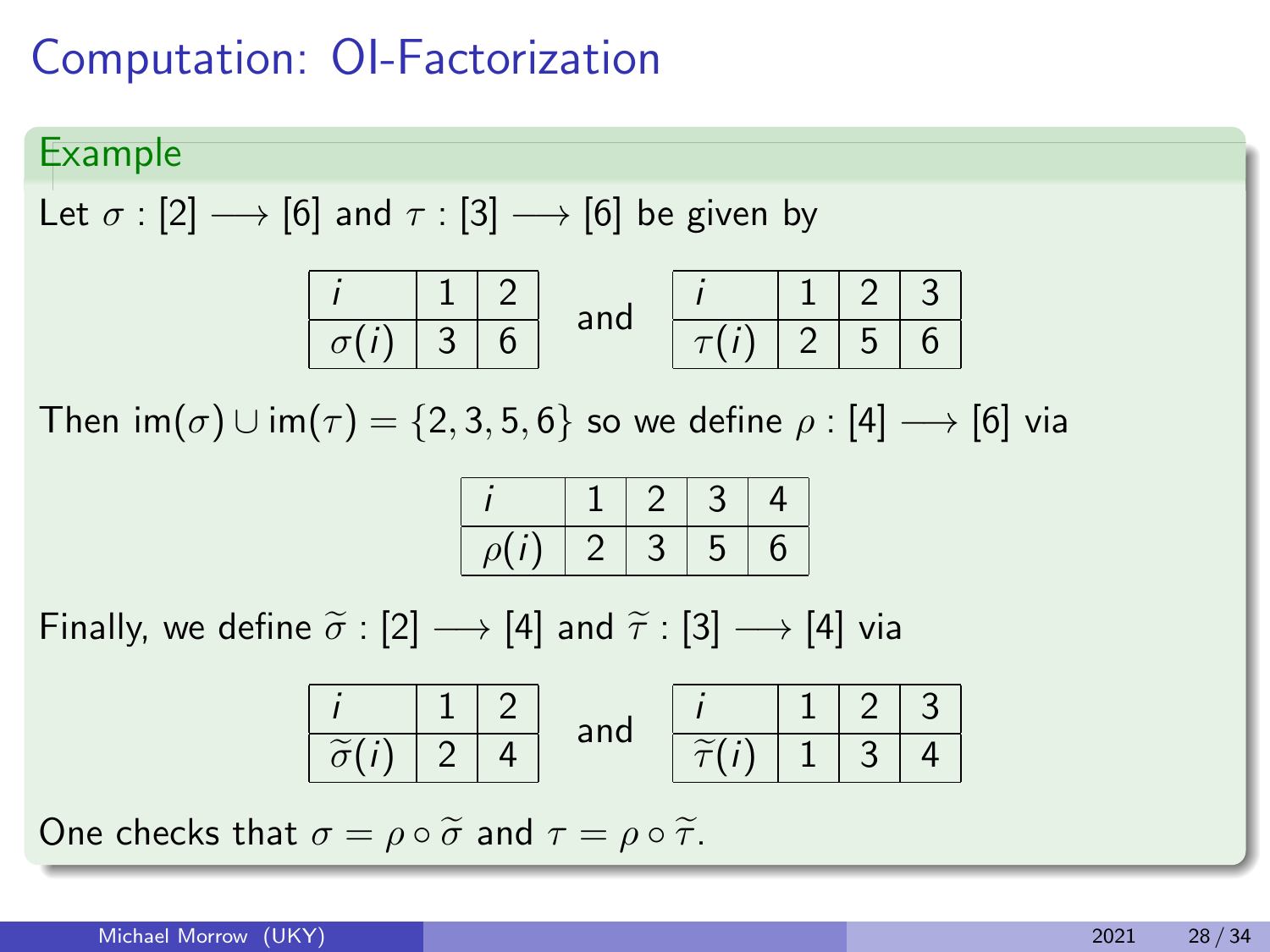## Definition

Let  $x^a e_{\pi,i}$  and  $x^b e_{\rho,j}$  be monomials in **F**. Define

$$
\operatorname{lcm}(x^a e_{\pi,i}, x^b e_{\rho,j}) = \begin{cases} \operatorname{lcm}(x^a, x^b) e_{\pi,i} & \text{if } e_{\pi,i} = e_{\rho,j} \\ 0 & \text{otherwise.} \end{cases}
$$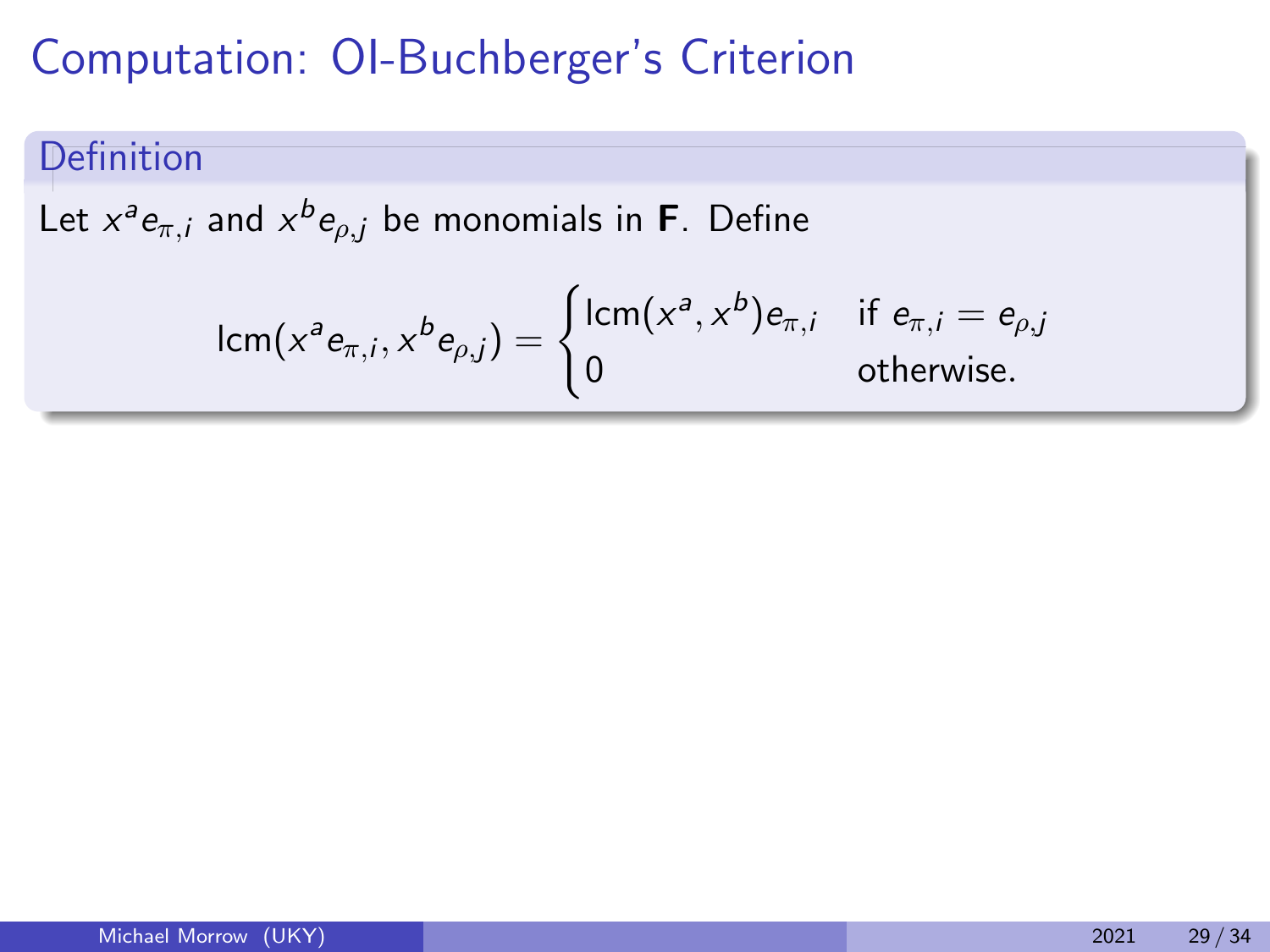### Definition

Let  $x^a e_{\pi,i}$  and  $x^b e_{\rho,j}$  be monomials in **F**. Define

$$
\operatorname{lcm} (x^a e_{\pi,i}, x^b e_{\rho,j}) = \begin{cases} \operatorname{lcm} (x^a, x^b) e_{\pi,i} & \text{if } e_{\pi,i} = e_{\rho,j} \\ 0 & \text{otherwise.} \end{cases}
$$

### Definition

Let  $f, g \in \mathbf{F}_m$  be nonzero. The S-polynomial of f and g is the combination

$$
S(f,g)=\frac{\operatorname{lcm}(\operatorname{Im}(f),\operatorname{Im}(g))}{\operatorname{lt}(f)}f-\frac{\operatorname{lcm}(\operatorname{Im}(f),\operatorname{Im}(g))}{\operatorname{lt}(g)}g\in\mathsf{F}_m.
$$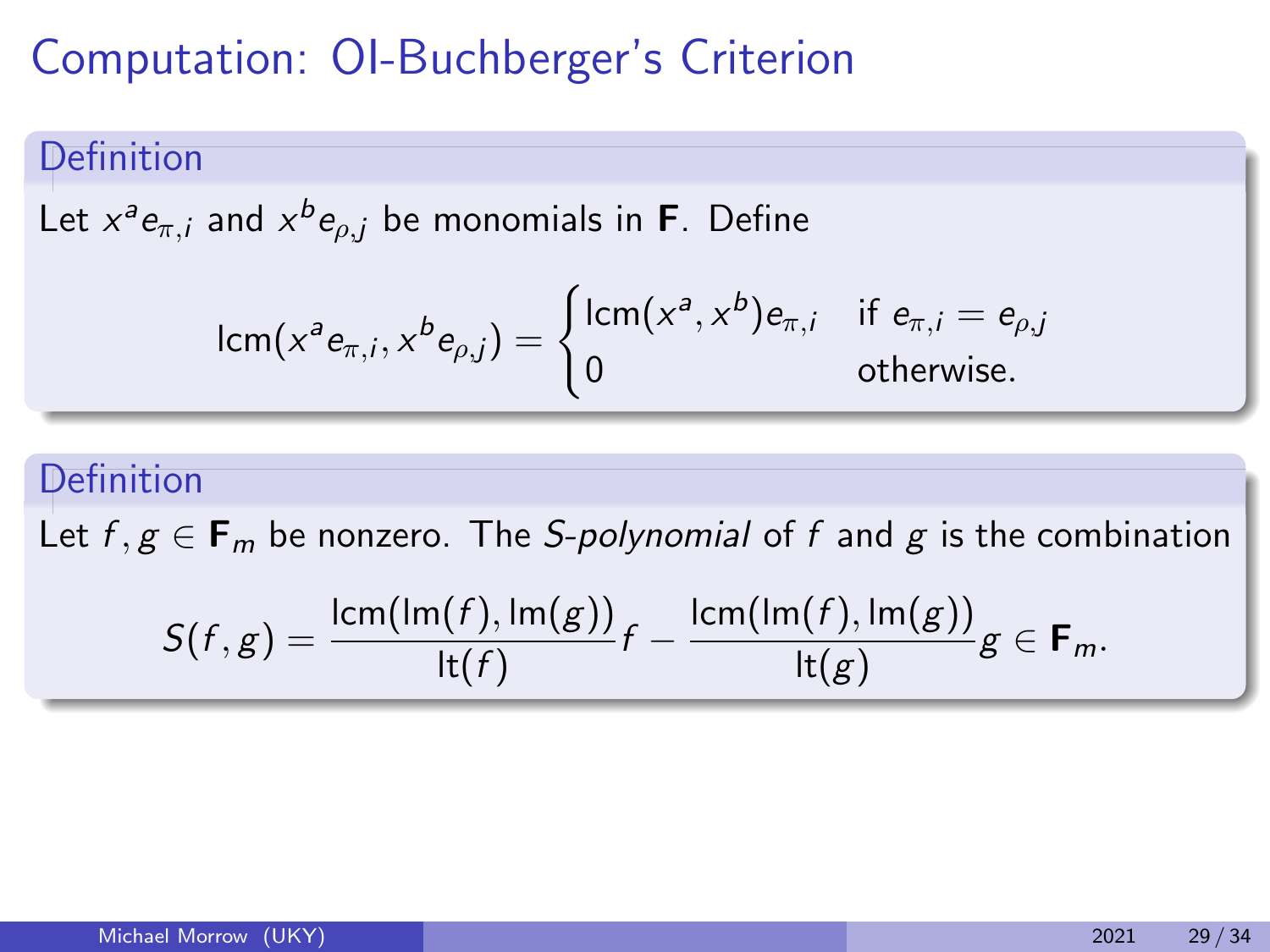### Definition

Let  $x^a e_{\pi,i}$  and  $x^b e_{\rho,j}$  be monomials in **F**. Define

$$
\operatorname{lcm} (x^a e_{\pi,i}, x^b e_{\rho,j}) = \begin{cases} \operatorname{lcm} (x^a, x^b) e_{\pi,i} & \text{if } e_{\pi,i} = e_{\rho,j} \\ 0 & \text{otherwise.} \end{cases}
$$

### Definition

Let  $f, g \in \mathbf{F}_m$  be nonzero. The S-polynomial of f and g is the combination

$$
S(f,g)=\frac{\operatorname{lcm}(\operatorname{Im}(f),\operatorname{Im}(g))}{\operatorname{lt}(f)}f-\frac{\operatorname{lcm}(\operatorname{Im}(f),\operatorname{Im}(g))}{\operatorname{lt}(g)}g\in\mathbf{F}_m.
$$

#### Remark

We have  $Im(S(f, g)) < lcm(Im(f), Im(g))$  for any monomial order  $\lt$  on **F**.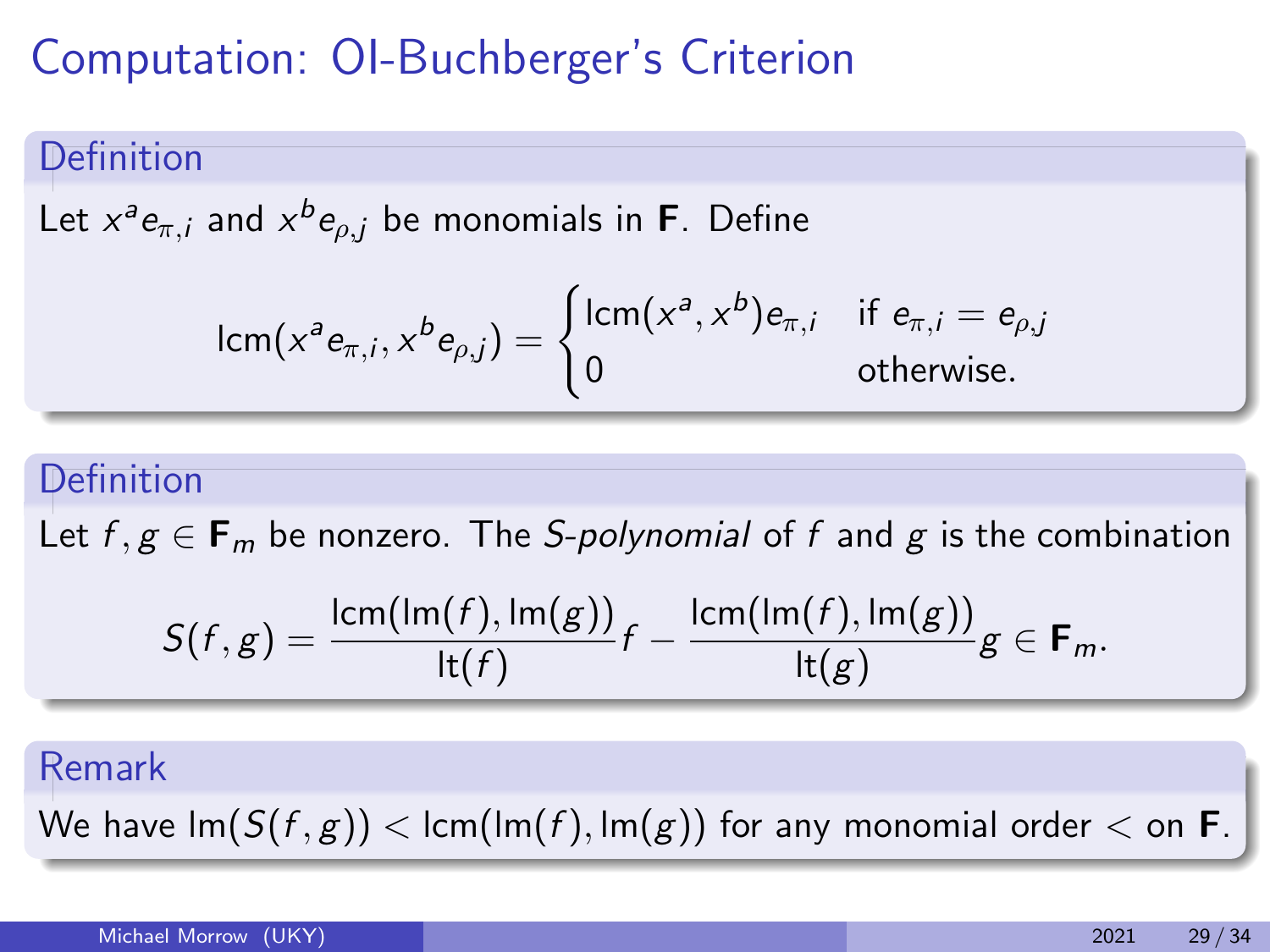We say a monomial  $\mu \in \mathbf{F}$  *involves the basis element e*<sub>id<sub>[dj]</sub>, provided</sub>  $\mu=x^pe_{\pi,i}$  for some  $\pi\in{\sf Hom}(d_i,w(\mu))$  and some  $x^p\in{\sf P}_{w(\mu)}.$  In this case we have  $\mu = x^{\rho }\mathsf{F}(\pi ) (e_{\mathsf{id}_{[d_i]} ,i}).$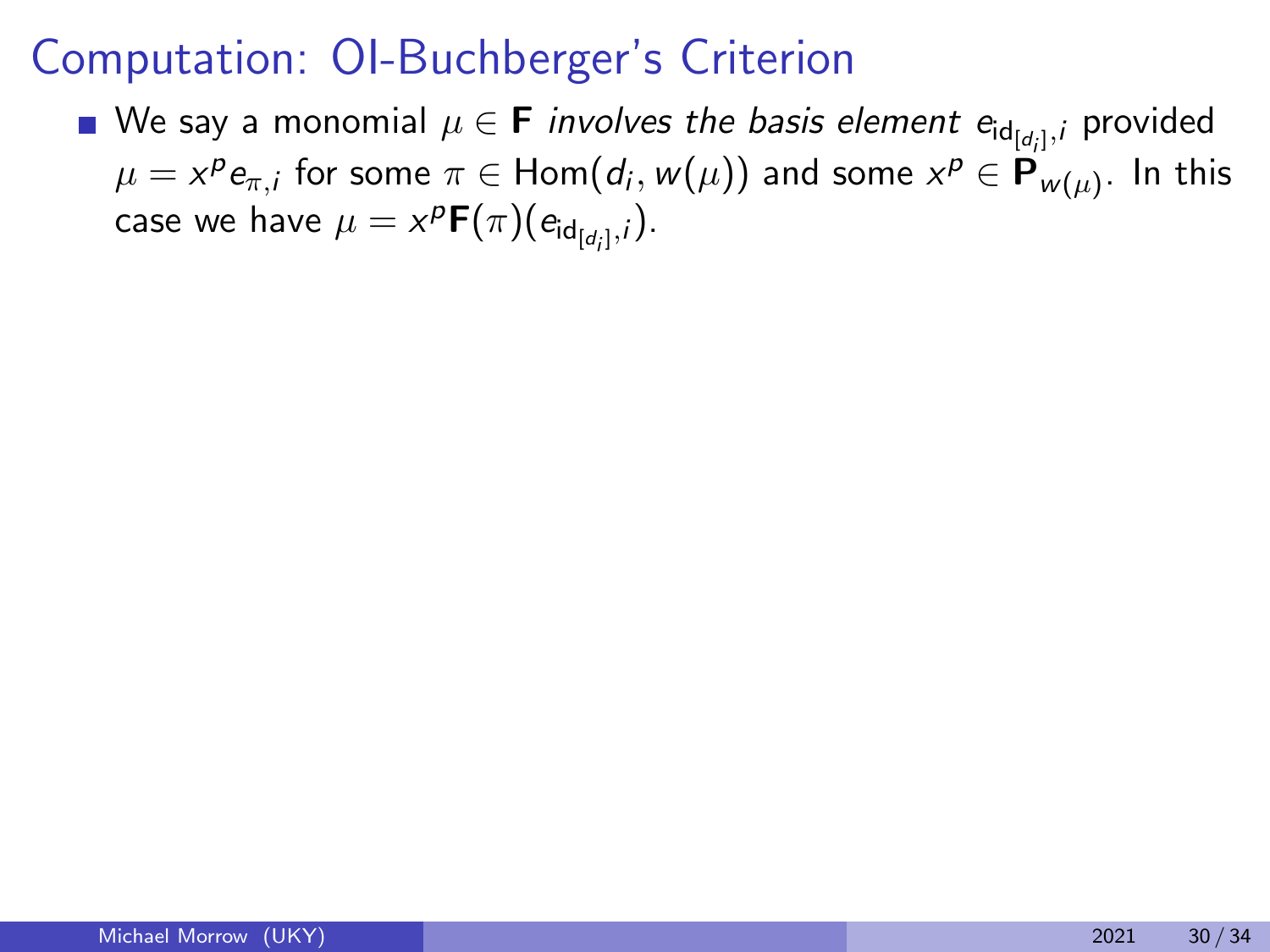- We say a monomial  $\mu \in \mathbf{F}$  *involves the basis element e*<sub>id<sub>[dj]</sub>, provided</sub>  $\mu=x^pe_{\pi,i}$  for some  $\pi\in{\sf Hom}(d_i,w(\mu))$  and some  $x^p\in{\sf P}_{w(\mu)}.$  In this case we have  $\mu = x^{\rho }\mathsf{F}(\pi ) (e_{\mathsf{id}_{[d_i]} ,i}).$
- **■** Given  $B \subseteq$  **F**, let  $\mathscr{L}(B)$  denote the collection of all  $(b_1, b_2) \in B \times B$ such that  $Im(b_1)$  and  $Im(b_2)$  involve the same basis element of **F**.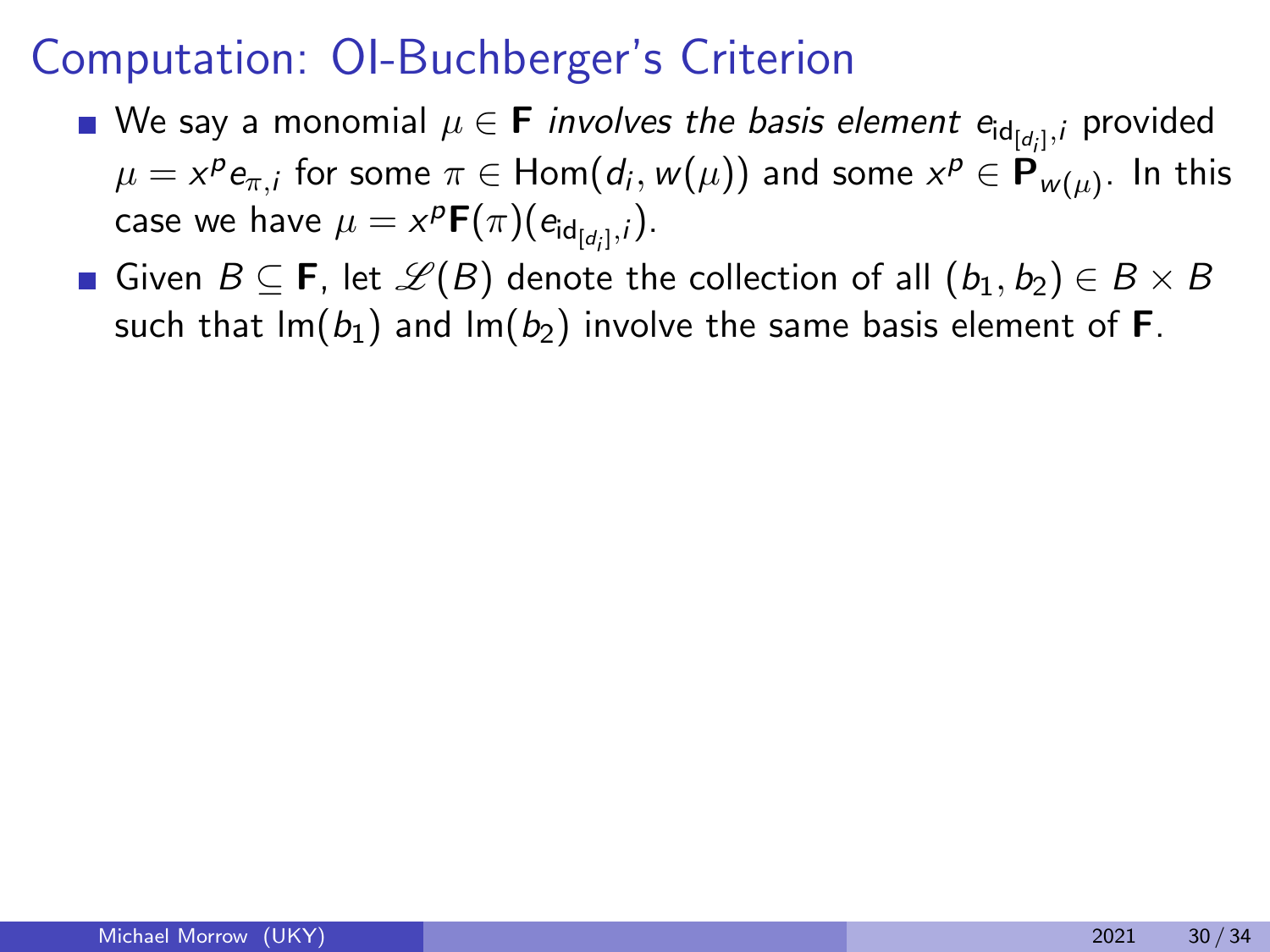- We say a monomial  $\mu \in \mathbf{F}$  *involves the basis element e*<sub>id<sub>[dj]</sub>, provided</sub>  $\mu=x^pe_{\pi,i}$  for some  $\pi\in{\sf Hom}(d_i,w(\mu))$  and some  $x^p\in{\sf P}_{w(\mu)}.$  In this case we have  $\mu = x^{\rho }\mathsf{F}(\pi ) (e_{\mathsf{id}_{[d_i]} ,i}).$
- **■** Given  $B \subseteq$  **F**, let  $\mathscr{L}(B)$  denote the collection of all  $(b_1, b_2) \in B \times B$ such that  $Im(b_1)$  and  $Im(b_2)$  involve the same basis element of **F**.

#### Definition

Let  $B \subseteq \mathbf{F}$ , and define

$$
\Omega(B) = \bigcup_{\substack{(b_1,b_2) \in \mathscr{L}(B) \\ m \in \omega(b_1,b_2)}} \mathsf{Orb}(b_1,m) \times \mathsf{Orb}(b_2,m)
$$

where  $\omega(b_1, b_2) = \{m \in \mathbb{N} : \max(w(b_1), w(b_2)) \le m \le w(b_1) + w(b_2)\}.$ 

### Remark

If B is finite, then  $\Omega(B)$  is also finite.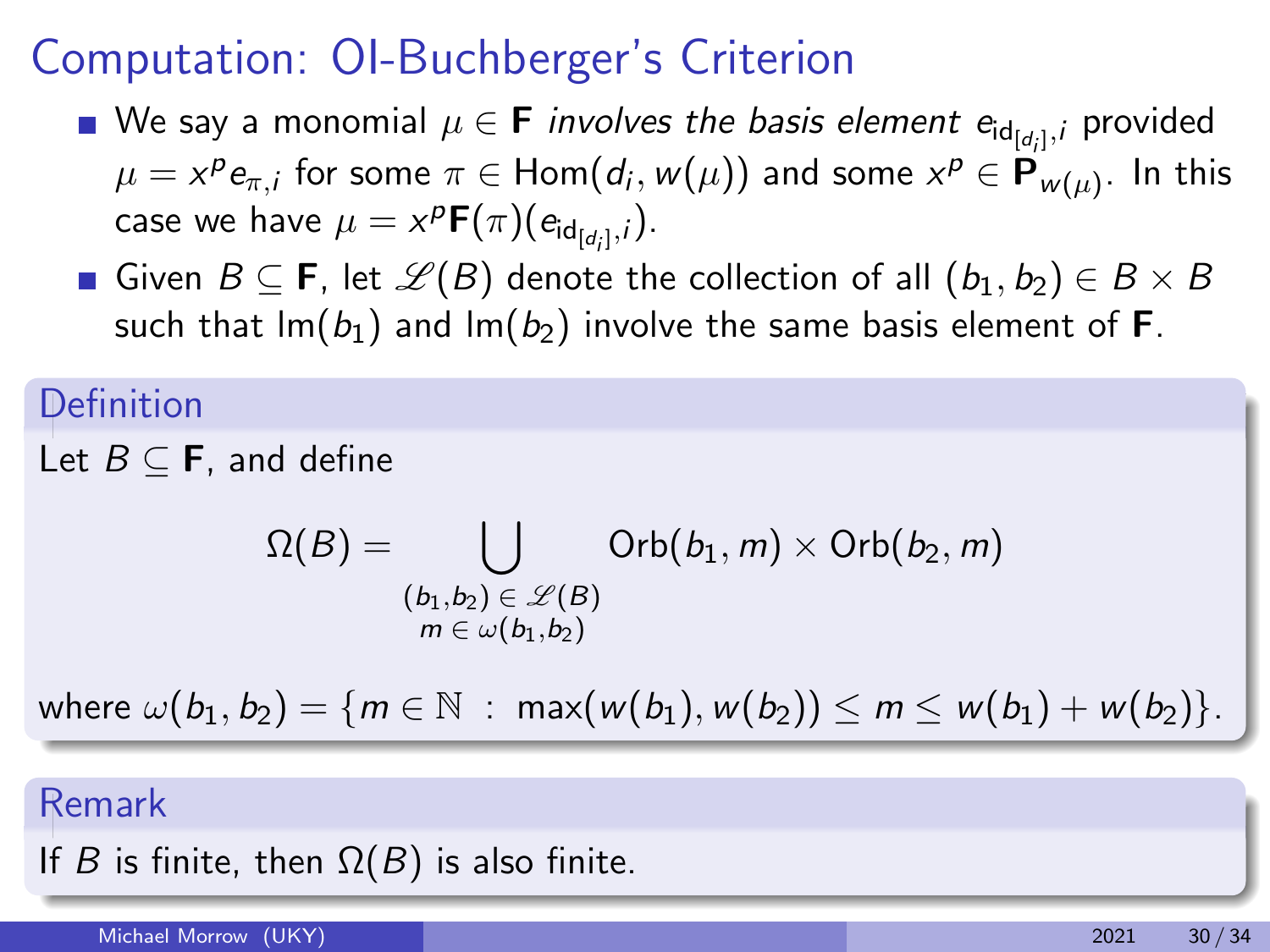### OI-Buchberger's Criterion (M-Nagel)

Let M be a submodule of F generated by  $B \subseteq M$ . Then B forms a Gröbner basis for M if and only if any S-polynomial  $S(f, g)$  with  $(f, g) \in \Omega(B)$  has a remainder of zero modulo B.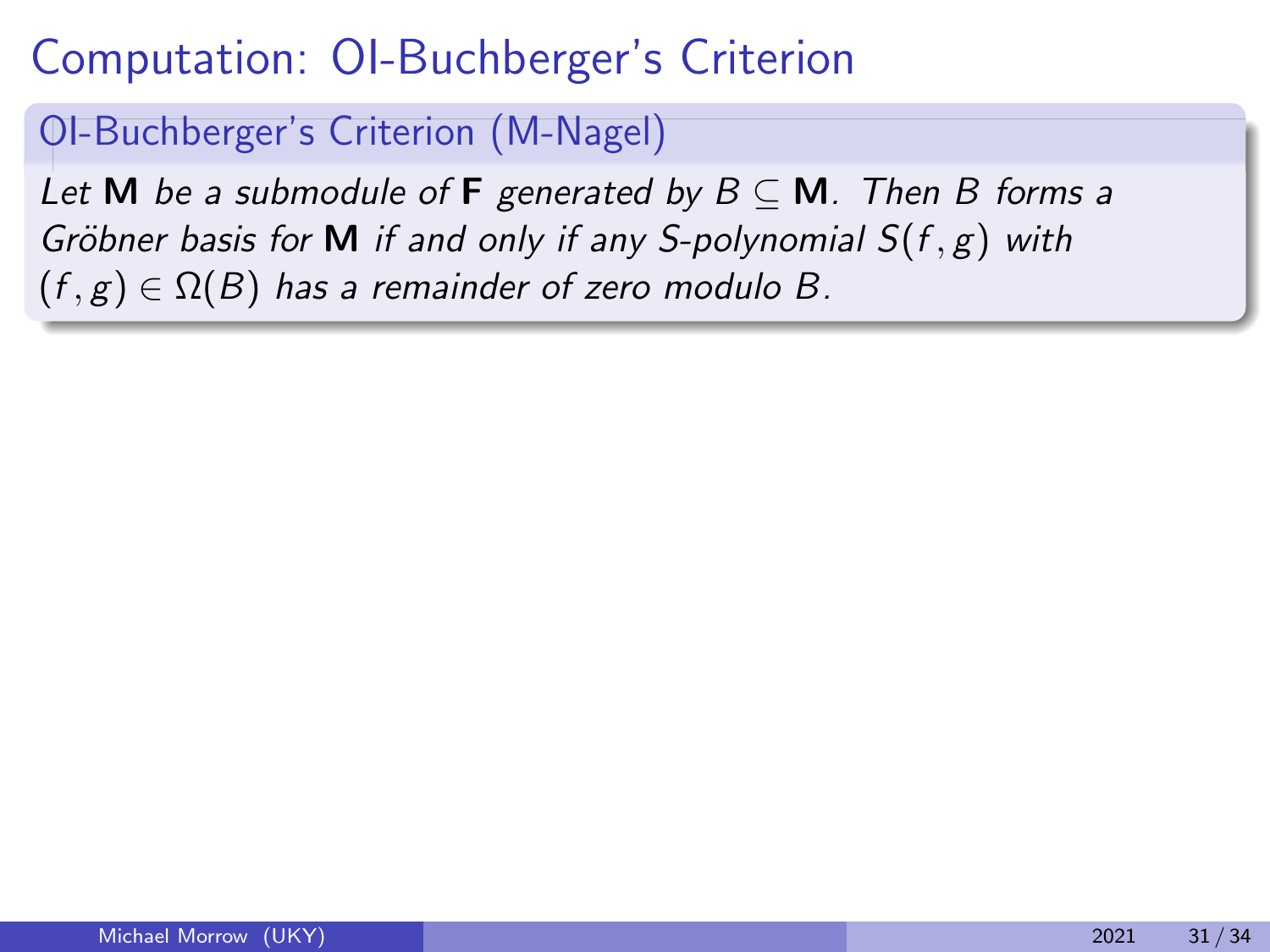## OI-Buchberger's Criterion (M-Nagel)

Let M be a submodule of F generated by  $B \subseteq M$ . Then B forms a Gröbner basis for M if and only if any S-polynomial  $S(f, g)$  with  $(f, g) \in \Omega(B)$  has a remainder of zero modulo B.

### Key Idea

**■** Let  $(b_1, b_2) \in \mathcal{L}(B)$  and consider maps  $\sigma \in \text{Hom}(w(b_1), m)$  and  $\tau \in$  Hom( $w(b_2)$ , m) for some  $m \geq$  max( $w(b_1)$ ,  $w(b_2)$ ). By the OI-Factorization Lemma, we can write

$$
S(\mathbf{F}(\sigma)(b_1),\ \mathbf{F}(\tau)(b_2)) = \mathbf{F}(\rho)(S(\mathbf{F}(\widetilde{\sigma})(b_1),\ \mathbf{F}(\widetilde{\tau})(b_2)))
$$

for some maps  $\widetilde{\sigma} \in$  Hom $(w(b_1), \ell), \widetilde{\tau} \in$  Hom $(w(b_2), \ell)$  and  $\rho \in$  Hom $(\ell, m)$  where  $\ell \leq w(b_1) + w(b_2)$ .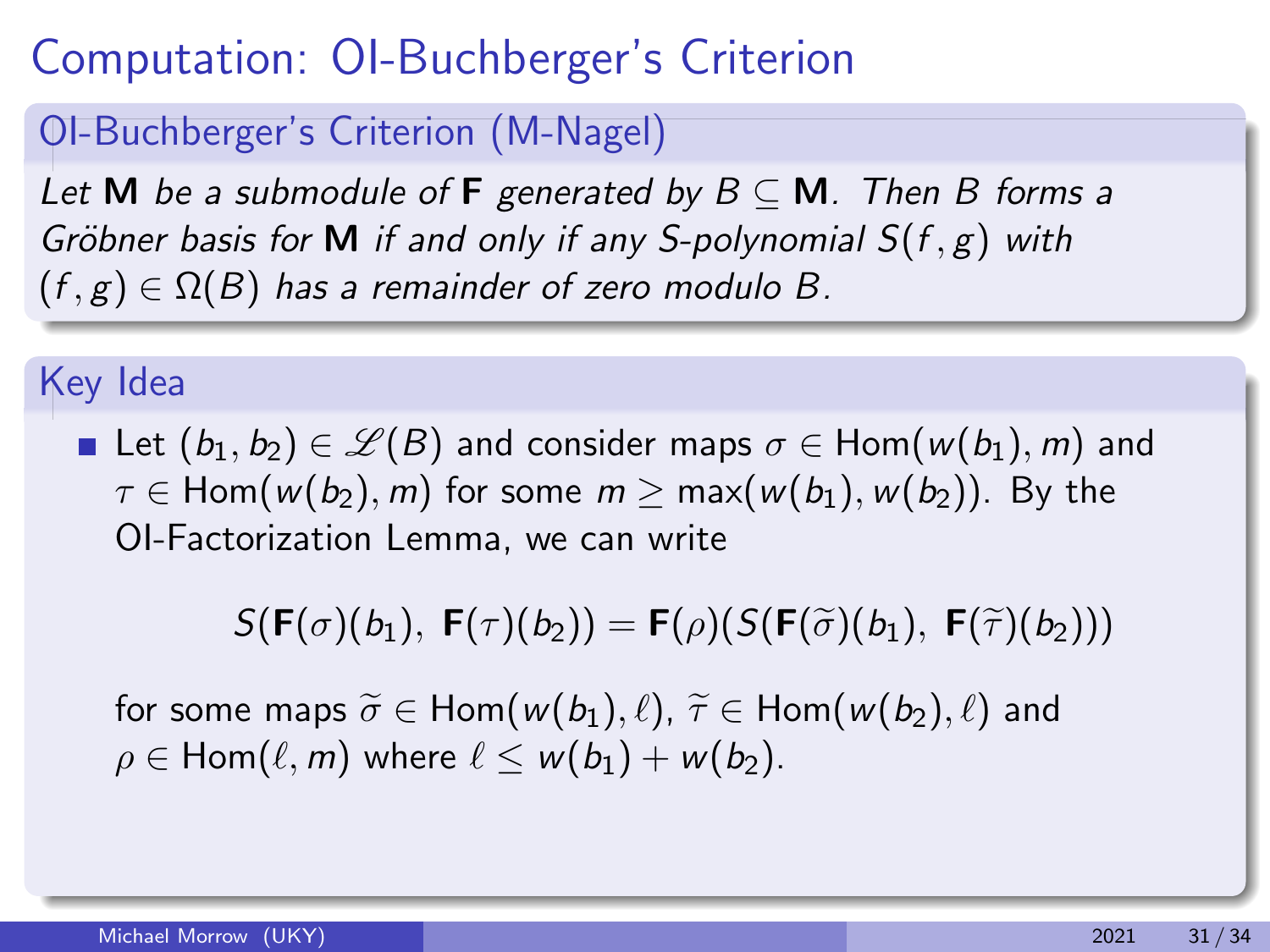## OI-Buchberger's Criterion (M-Nagel)

Let M be a submodule of F generated by  $B \subseteq M$ . Then B forms a Gröbner basis for M if and only if any S-polynomial  $S(f, g)$  with  $(f, g) \in \Omega(B)$  has a remainder of zero modulo B.

## Key Idea

**■** Let  $(b_1, b_2) \in \mathcal{L}(B)$  and consider maps  $\sigma \in \text{Hom}(w(b_1), m)$  and  $\tau \in$  Hom( $w(b_2)$ , m) for some  $m \geq$  max( $w(b_1)$ ,  $w(b_2)$ ). By the OI-Factorization Lemma, we can write

$$
S(\mathbf{F}(\sigma)(b_1), \ \mathbf{F}(\tau)(b_2)) = \mathbf{F}(\rho)(S(\mathbf{F}(\widetilde{\sigma})(b_1), \ \mathbf{F}(\widetilde{\tau})(b_2)))
$$

for some maps  $\widetilde{\sigma} \in$  Hom $(w(b_1), \ell), \widetilde{\tau} \in$  Hom $(w(b_2), \ell)$  and  $\rho \in$  Hom( $\ell, m$ ) where  $\ell \leq w(b_1) + w(b_2)$ .

**Thus, if B is finite, we can describe all S-polynomials by using only** finitely many of them, since  $(\mathbf{F}(\widetilde{\sigma})(b_1), \mathbf{F}(\widetilde{\tau})(b_2)) \in \Omega(B)$ .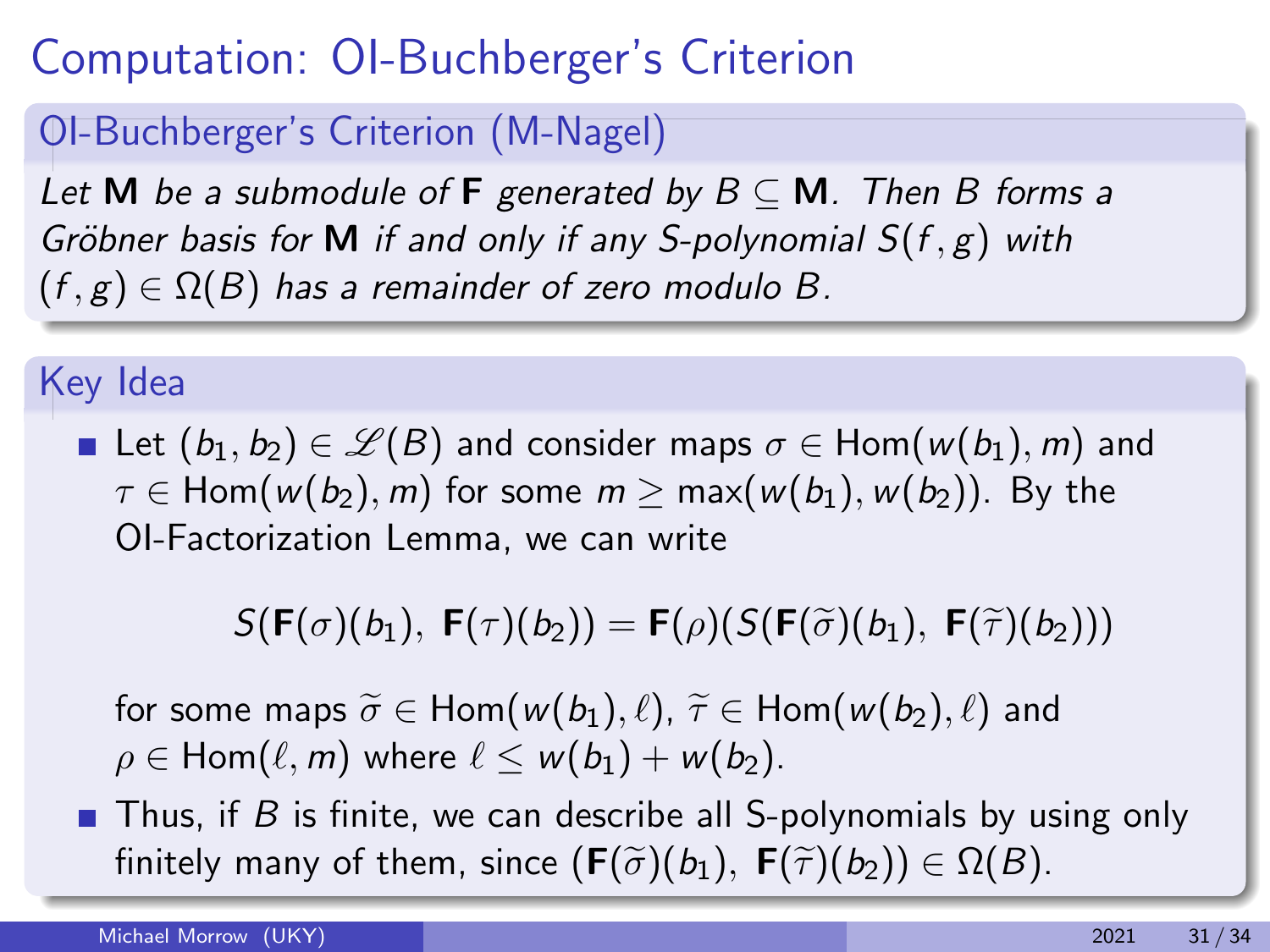■ The OI-Buchberger's Criterion naturally leads to an algorithm for computing Gröbner bases if  $B$  is a finite set.

### OI-Buchberger's Algorithm (M-Nagel)

Let M be a submodule of F finitely generated by a set  $B \subseteq M$ . Then a finite Gröbner basis (containing  $B$ ) for  $M$  can be computed in finite time.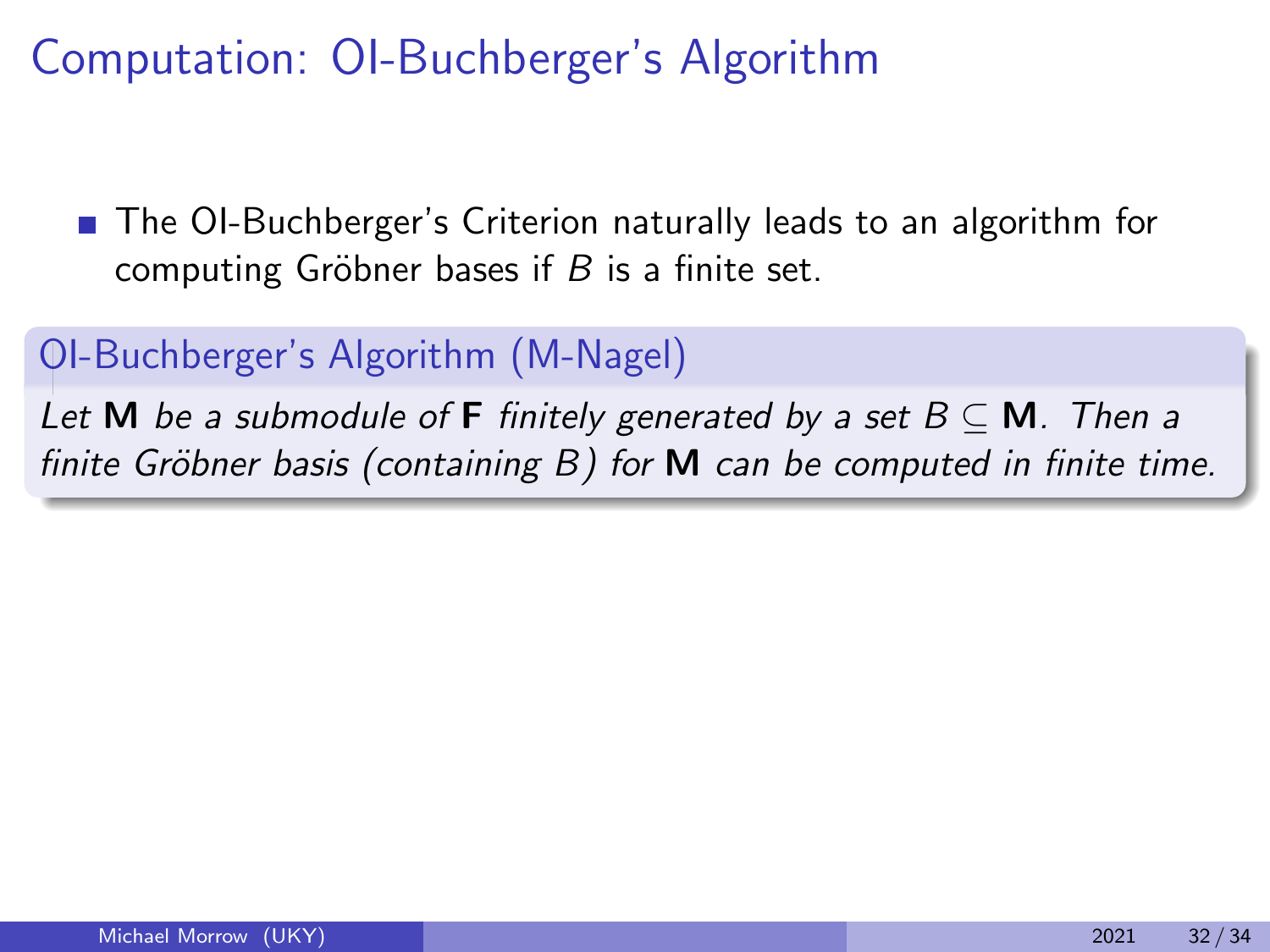■ The OI-Buchberger's Criterion naturally leads to an algorithm for computing Gröbner bases if  $B$  is a finite set.

### OI-Buchberger's Algorithm (M-Nagel)

Let M be a submodule of F finitely generated by a set  $B \subseteq M$ . Then a finite Gröbner basis (containing  $B$ ) for  $M$  can be computed in finite time.

### Remark

The algorithm terminates in finite time due to the noetherianity of F which says that every strictly increasing sequence of submodules of **F** must eventually stabilize (see [\[NR19,](#page-95-0) 6.17]).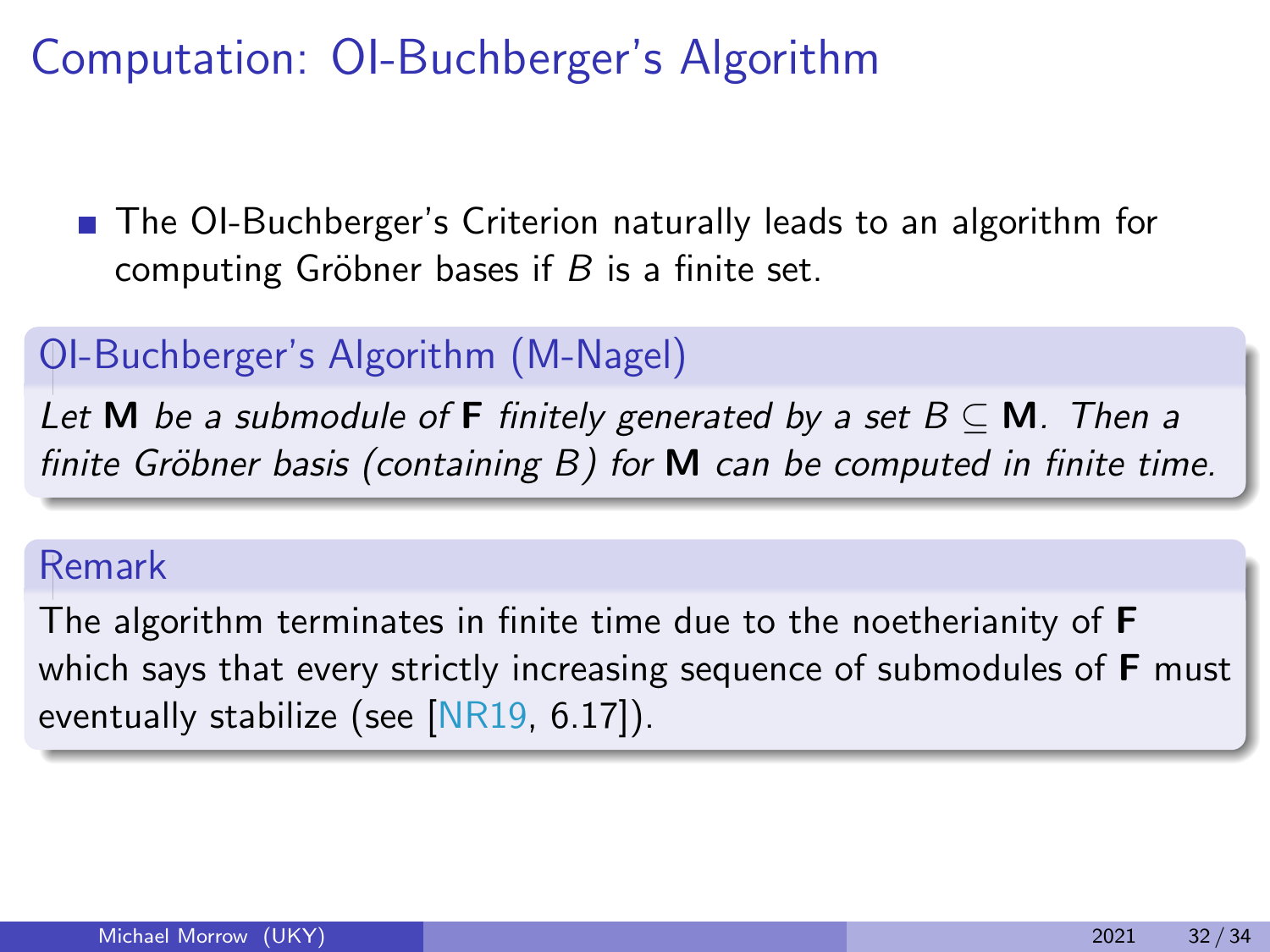■ We conclude with an example.

### Example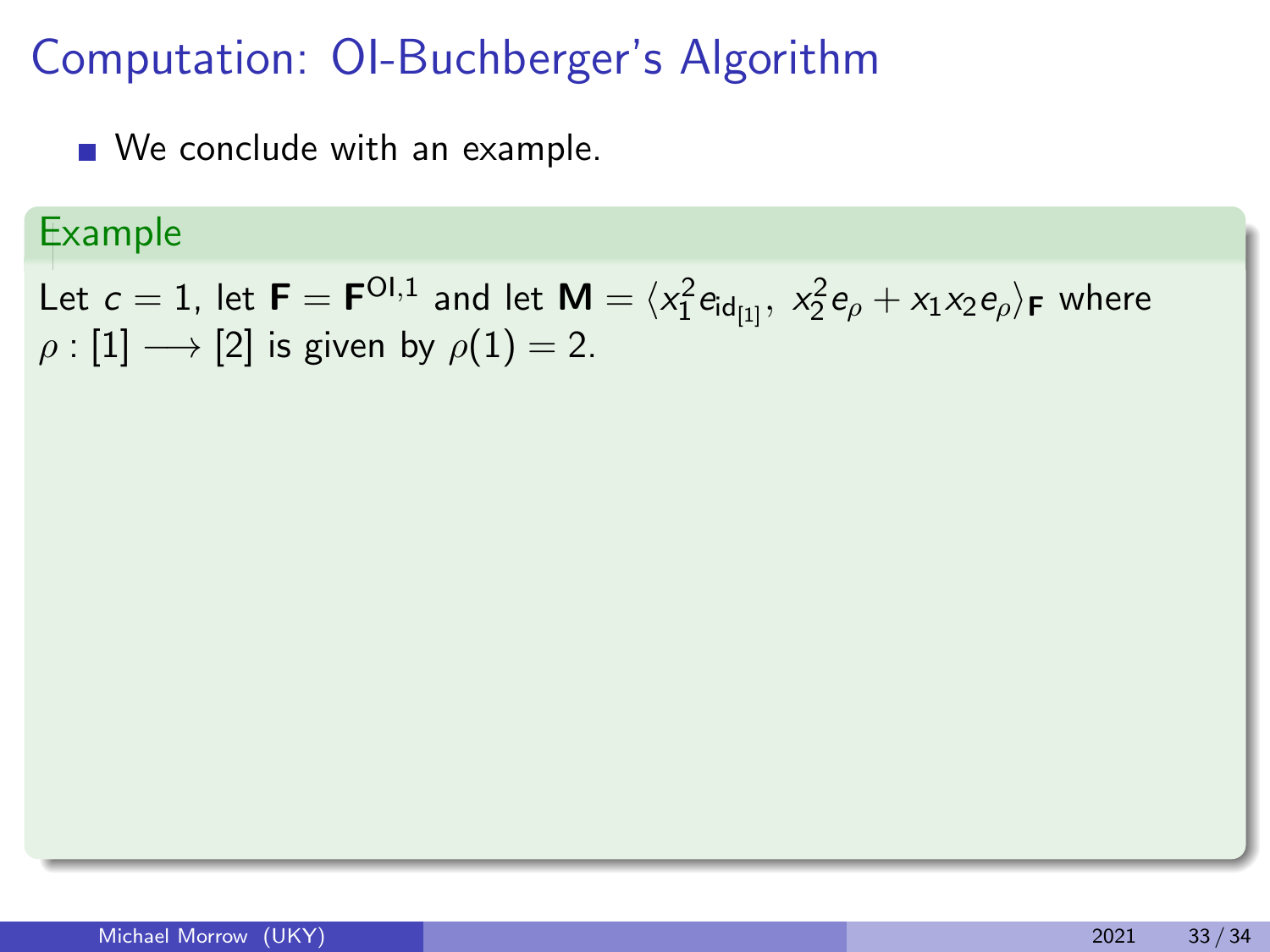We conclude with an example.

### Example

Let  $c=1$ , let  $\bm{\mathsf{F}}=\bm{\mathsf{F}}^{\sf Ol,1}$  and let  $\bm{\mathsf{M}}=\langle x_1^2\bm{\mathsf{e}}_{\mathsf{id}_{[1]}},\; x_2^2\bm{\mathsf{e}}_\rho+x_1x_2\bm{\mathsf{e}}_\rho\rangle_{\bm{\mathsf{F}}}$  where  $\rho : [1] \longrightarrow [2]$  is given by  $\rho(1) = 2$ .

As before, let  $b_1 = x_1^2 e_{\mathsf{id}_{[1]}}$  and let  $b_2 = x_2^2 e_{\rho} + x_1 x_2 e_{\rho}.$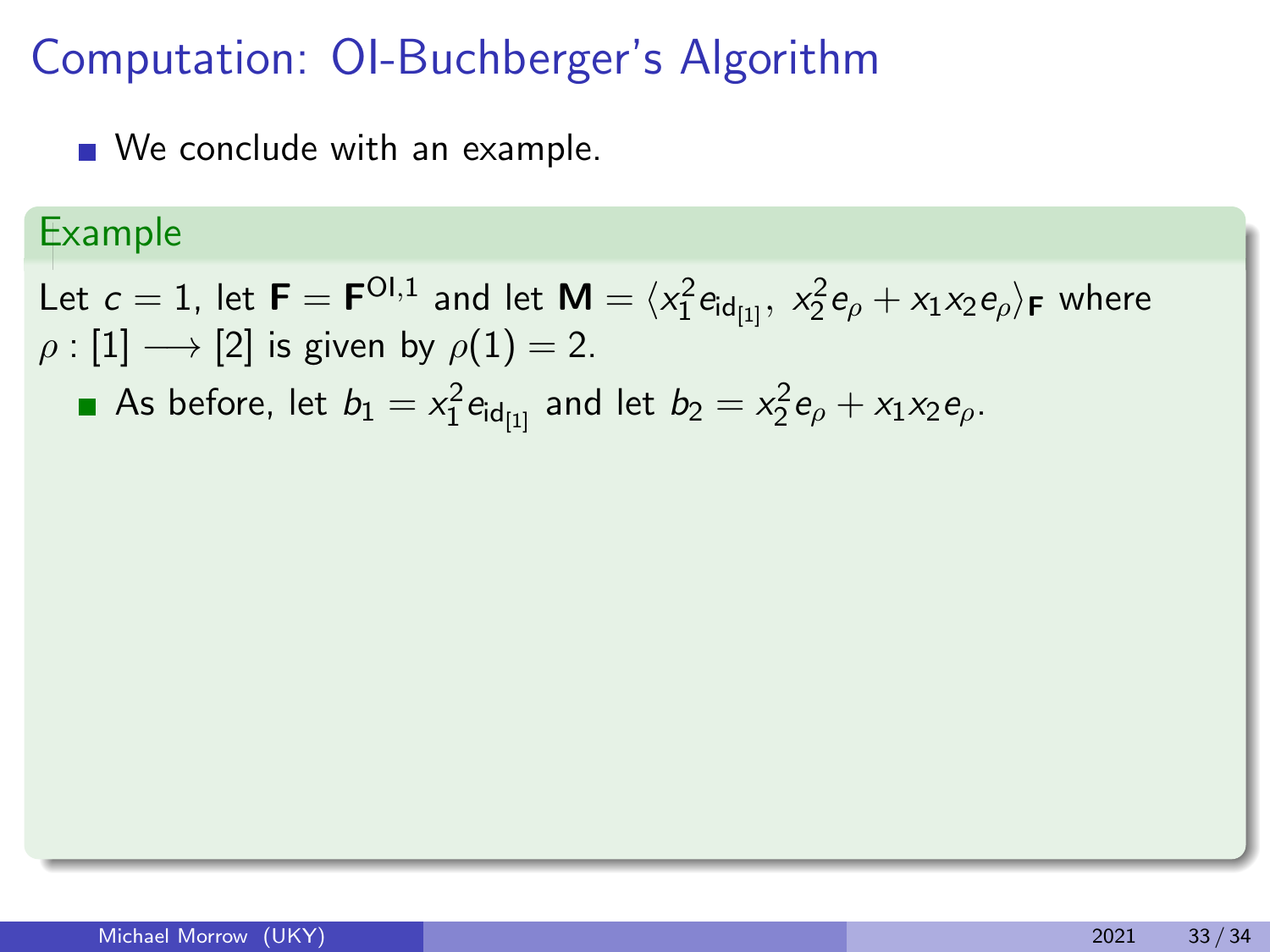■ We conclude with an example.

### Example

- As before, let  $b_1 = x_1^2 e_{\mathsf{id}_{[1]}}$  and let  $b_2 = x_2^2 e_{\rho} + x_1 x_2 e_{\rho}.$
- Consider the lex order  $<$  on **F**. Then  $\mathsf{Im}(b_1) = x_1^2 \mathsf{e}_{\mathsf{id}_{[1]}}$  and  $\text{Im}(b_2) = x_2^2 e_{\rho}.$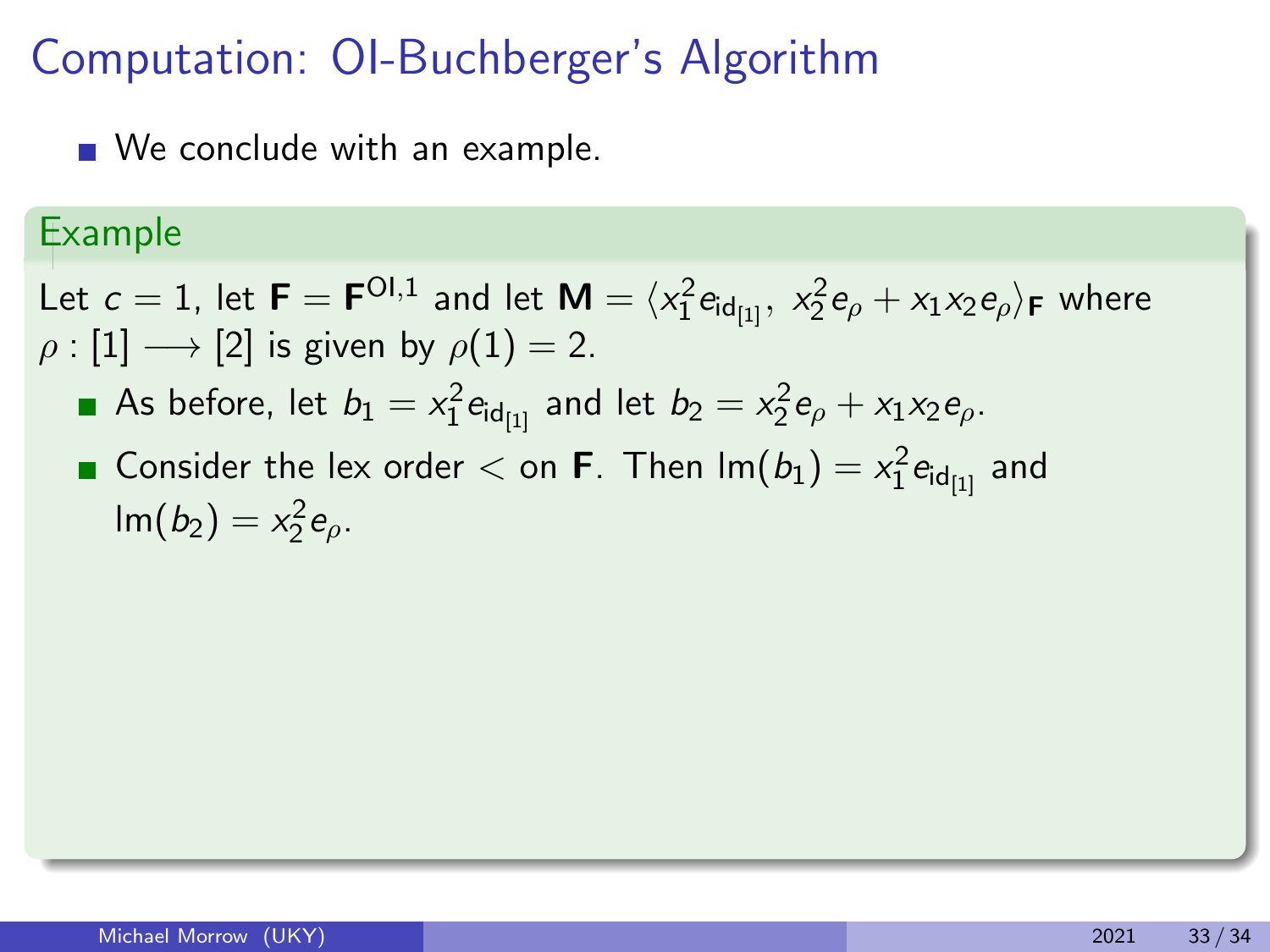■ We conclude with an example.

### Example

- As before, let  $b_1 = x_1^2 e_{\mathsf{id}_{[1]}}$  and let  $b_2 = x_2^2 e_{\rho} + x_1 x_2 e_{\rho}.$
- Consider the lex order  $<$  on **F**. Then  $\mathsf{Im}(b_1) = x_1^2 \mathsf{e}_{\mathsf{id}_{[1]}}$  and  $\text{Im}(b_2) = x_2^2 e_{\rho}.$
- We have the S-polynomial  $S(F(\text{id}_{[2]})(b_2), F(\rho)(b_1)) = x_1x_2e_\rho$  which is not OI-divisible by either  $Im(b_1)$  or  $Im(b_2)$ . Thus we append  $b_3 := x_1x_2e_0$  to our generating set.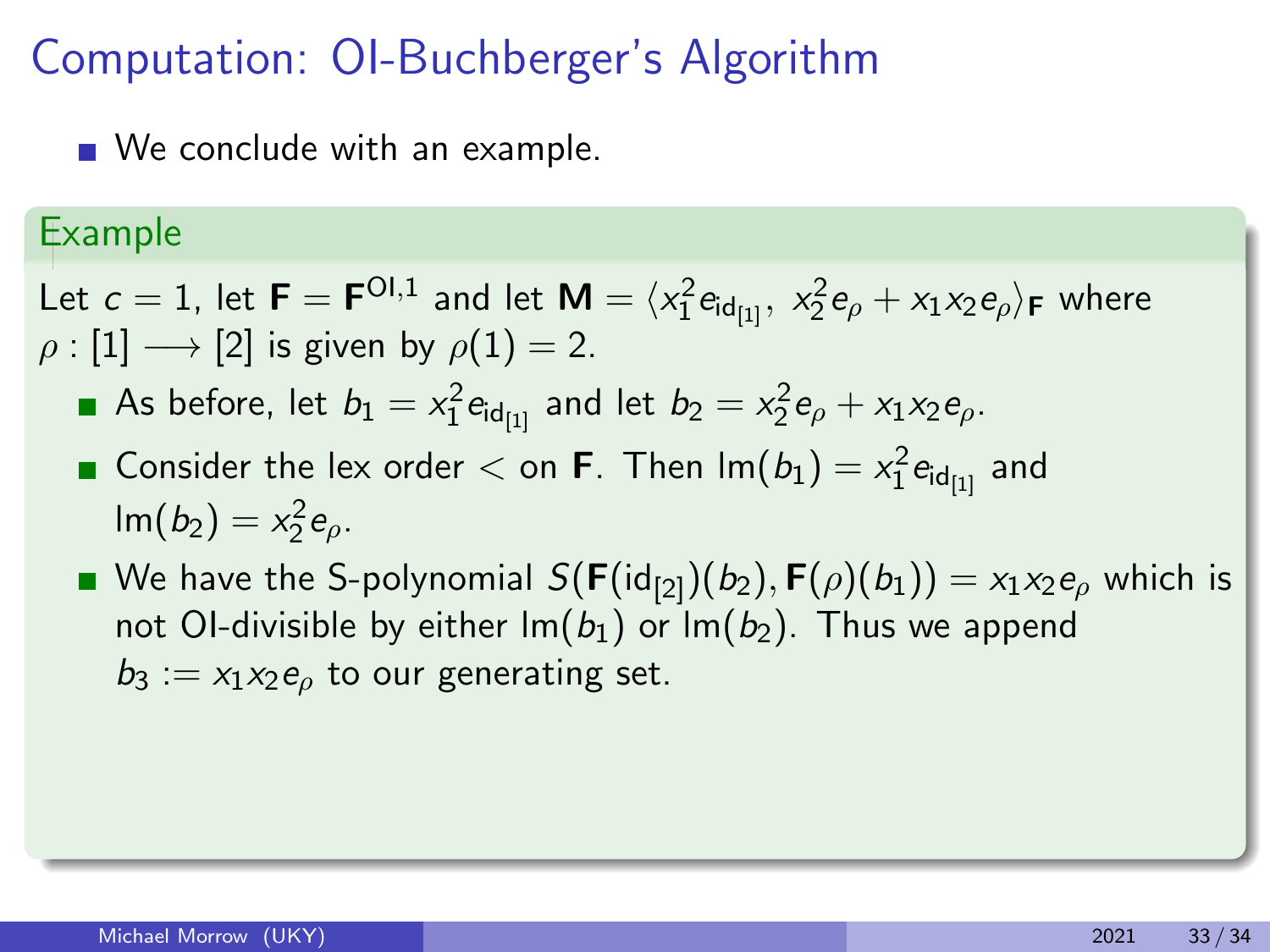■ We conclude with an example.

### Example

- As before, let  $b_1 = x_1^2 e_{\mathsf{id}_{[1]}}$  and let  $b_2 = x_2^2 e_{\rho} + x_1 x_2 e_{\rho}.$
- Consider the lex order  $<$  on **F**. Then  $\mathsf{Im}(b_1) = x_1^2 \mathsf{e}_{\mathsf{id}_{[1]}}$  and  $\text{Im}(b_2) = x_2^2 e_{\rho}.$
- We have the S-polynomial  $S(F(\text{id}_{[2]})(b_2), F(\rho)(b_1)) = x_1x_2e_\rho$  which is not OI-divisible by either  $Im(b_1)$  or  $Im(b_2)$ . Thus we append  $b_3 := x_1x_2e_0$  to our generating set.
- One checks that  $S(f, g)$  has a remainder of zero modulo  $\{b_1, b_2, b_3\}$ for all  $(f, g) \in \Omega({b_1, b_2, b_3})$ . Hence the OI-Buchberger's Criterion says  ${b_1, b_2, b_3}$  forms a Gröbner basis for M.